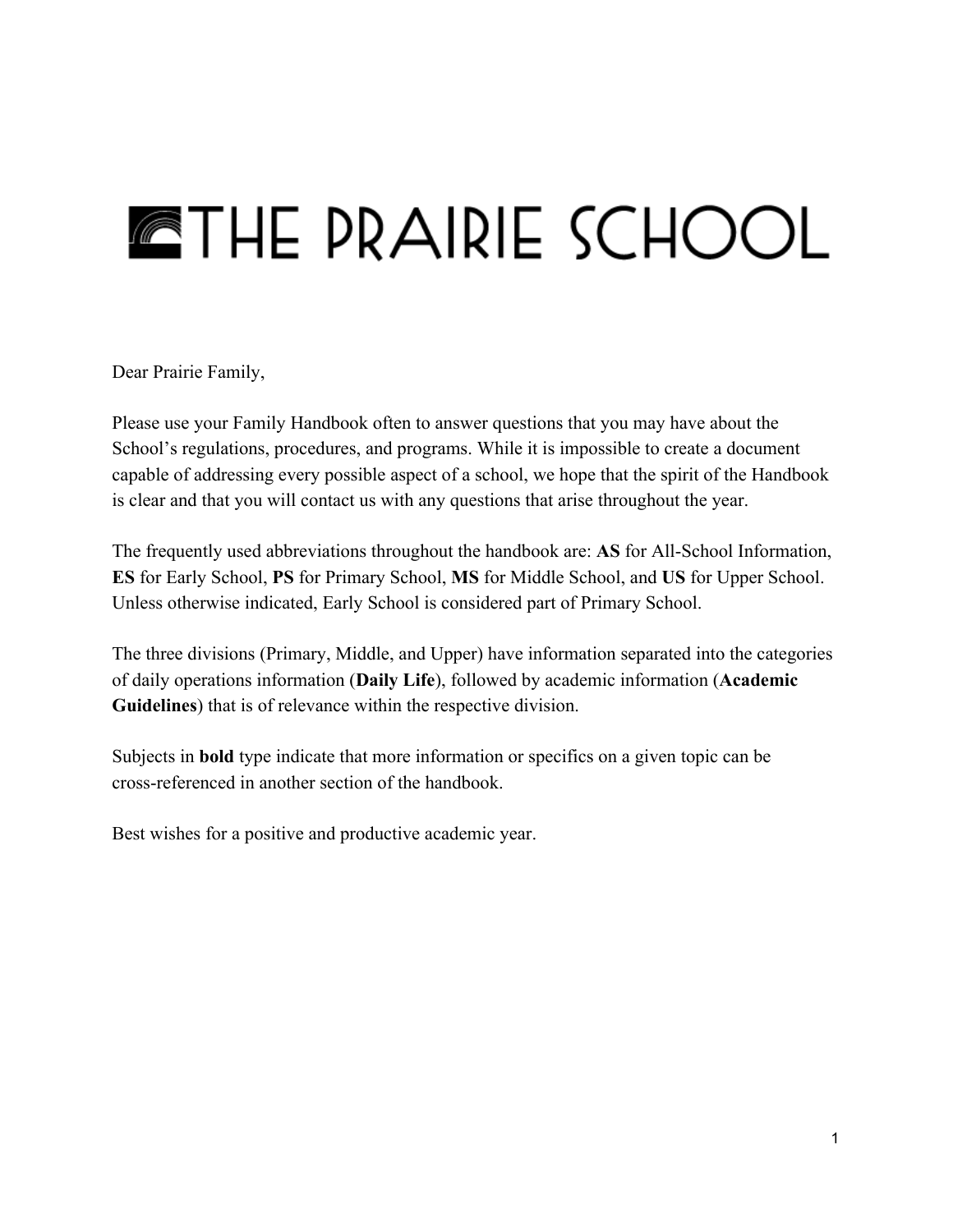## **Helpful Numbers**

The Prairie School main switchboard is answered from 7:30 a.m. to 4:30 p.m. when school is in session. Voicemail is configured to answer calls when a secretary is not available. All faculty and staff have voicemail and email — a list of these numbers and contact guidelines will be distributed when the year begins.

| Department/Office                                       | Contact                 | <b>Phone Number</b> |
|---------------------------------------------------------|-------------------------|---------------------|
| Head of School                                          | Dr. Nat Coffman         | 752-2504            |
| Exec. Asst. to Head of School                           | Kristi Barrett          | 752-2501            |
| PS Head/Director of Compass                             | Kathy Boero             | 752-2575            |
| PS Admin. Asst.                                         | Kim Forsman             | 752-2573            |
| MS Head                                                 | <b>Bonnie Benes</b>     | 752-2550            |
| MS Admin. Asst.                                         | Lynn Zobel              | 752-2551            |
| Assoc. Head of School/US Head                           | <b>Everett McKinney</b> | 752-2628            |
| <b>US Admin. Asst.</b>                                  | <b>Barb Barth</b>       | 752-2626            |
| MS Dean of Students                                     | <b>Todd Albers</b>      | 752-2554            |
| <b>US Dean of Students</b>                              | Jason Atanasoff         | 752-2605            |
| Asst. HOS-Community Relations                           | Aliya Pitts             | 752-2520            |
| Senior Director of Admissions                           | Molly Lofquist Johnson  | 752-2525            |
| Director of Admissions                                  | Callie Atanasoff        | 752-2531            |
| <b>College Counseling</b>                               | Margaret McDonough      | 752-2629            |
| <b>College Counseling</b>                               | Jim Zielinski           | 752-2624            |
| College Counseling Admin. Asst.                         | <b>Christine Uebe</b>   | 752-2627            |
| Director of Communication                               | Brendan O'Brien         | 752-2523            |
| <b>Communication/Design Manager</b>                     | <b>Austin Gundlach</b>  | 752-2524            |
| Alumni Relations Manager                                | Jan Hagopian            | 752-2533            |
| <b>Athletic Director</b>                                | <b>Sandy Freres</b>     | 752-2600            |
| Bookkeeping/Accounts Payable                            | Liz Nass                | 752-2508            |
| Billing/Bookkeeping                                     | <b>Marion Dow-Vass</b>  | 752-2507            |
| <b>Development Director</b>                             | Hannah Keller           | 752-2530            |
| Dining Room/Food Services                               | Melissa Gallert         | 752-2672            |
| Health Office                                           | Camille Jensen-Guion    | 752-2660            |
| Health Office Admin. Asst.                              | Kim Forsman             | 752-2573            |
| <b>Human Resources</b>                                  | Lisa Koleske            | 752-2515            |
| <b>School Counselor</b>                                 | Ana Moreno              | 752-2662            |
| Stay and Play Program (after 3:45 p.m.)                 |                         | 752-2599            |
| <b>Student Resource Center (SRC)</b>                    |                         | 752-2677            |
| Tickets/Box Office-shows@prairieschool.com / Box Office |                         | 752-2597            |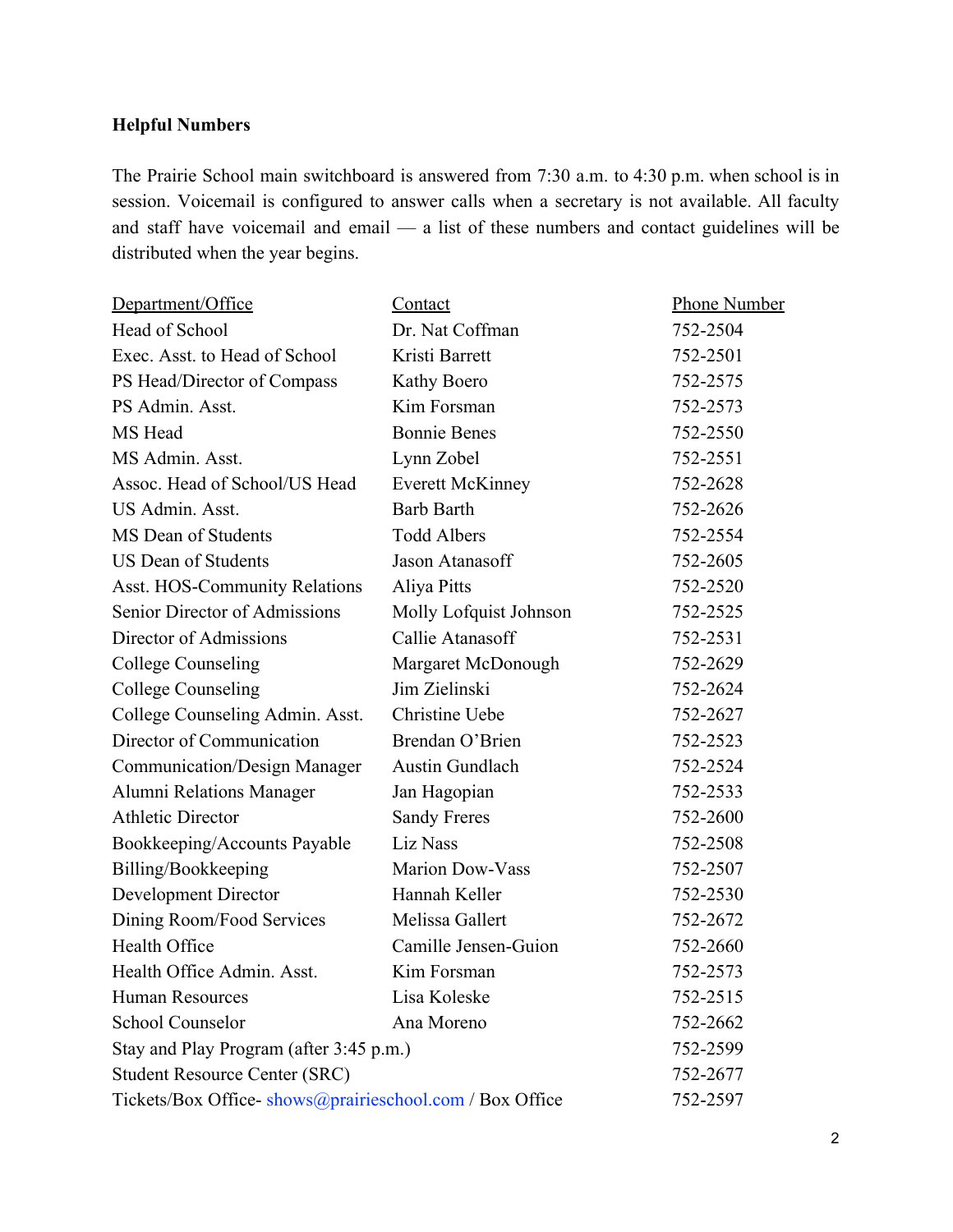# **Department Chairs**

| Arts (Performing) Chair        | <b>Allyson Smalley</b>  | 752-2566 |
|--------------------------------|-------------------------|----------|
| Arts (Visual) Chair            | Vicki Schmitz           | 752-2564 |
| English Co-Chair (PS-Gr.6)     | Susan Holum             | 752-2580 |
| English Co-Chair (Grades 7-12) | Erin Housiaux           | 752-2643 |
| Math Co-Chair (PS-Gr.8)        | Carmen Warren           | 752-2567 |
| Math Co-Chair (Grades 9-12)    | Jean Weaver             | 752-2649 |
| Physical Education Chair       | Nich Schafer            | 752-2604 |
| Science Chair                  | Jean Weaver             | 752-2649 |
| Social Studies Chair           | Alan Mills              | 752-2562 |
| World Language Chair (Acting)  | <b>Everett McKinney</b> | 752-2628 |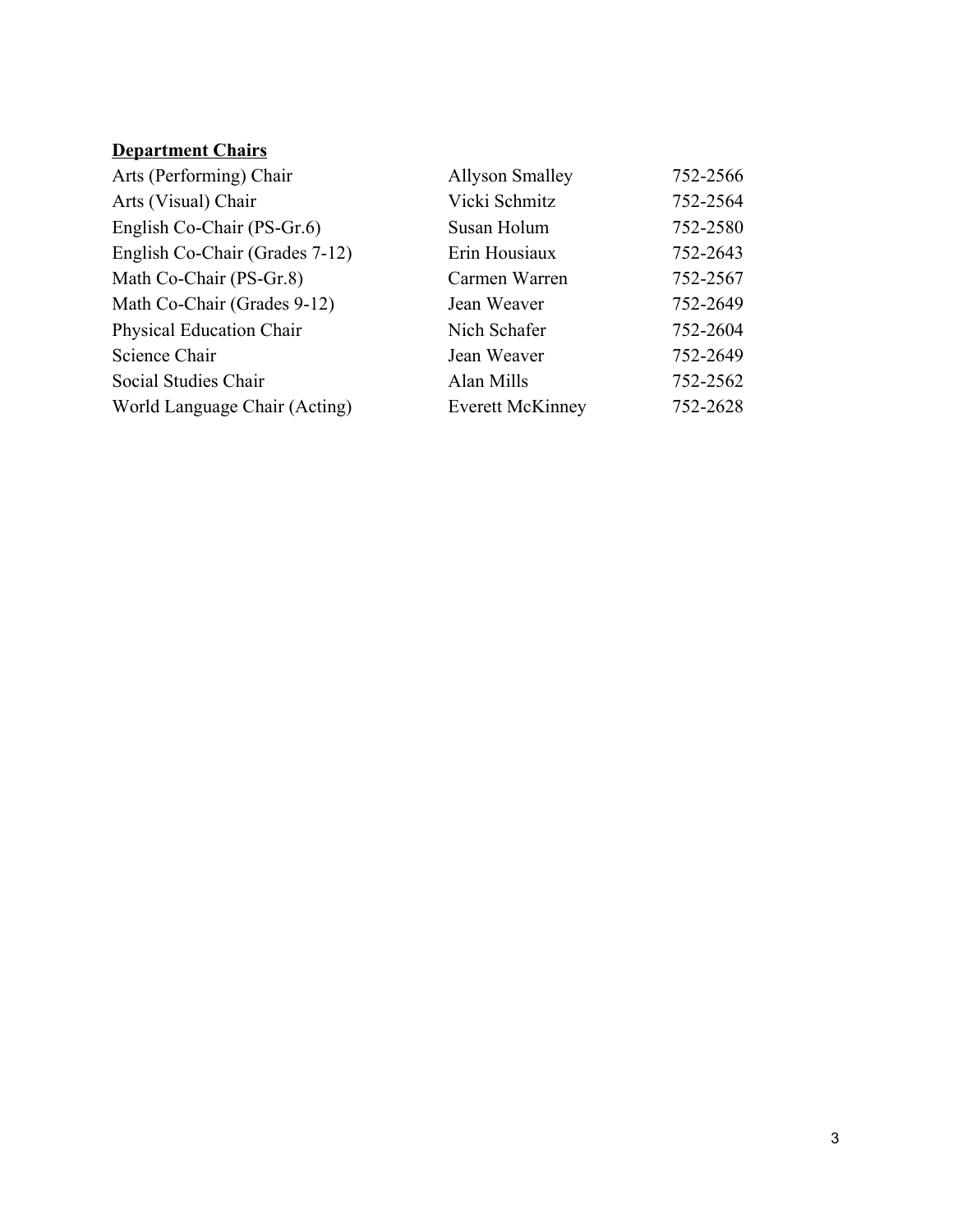### **TABLE OF CONTENTS**

#### I. **Useful Telephone Numbers**

#### II. **Mission, Philosophy, Diversity Statement, and Parents as Partners**

#### III. **All-School** (AS) Information

Absences (Attendance) Academic Work and Assessments Admissions Attendance Advisory Program Assemblies Athletics Attendance (Absences) Behavioral Standards (Discipline) Billing/Charges Board of Trustees and Advisors Books/Classroom Supplies Busing Campus Security/Main Entrance Cellular Telephones/Electronic Communication Change of Address/Telephone Classroom Visits Closings/Inclement Weather Closings/Inclement Weather Communicable Diseases Compass Computers/Technology Custody Practices Discipline (Behavioral Standards) Dress Standards English Language Learners (ELL) Family Directory Fieldhouse, Johnson Athletic Center (JAC), and PS Gym Fire, Tornado, and Safety Drills Food Services Fundraising/Development Grandparents' Day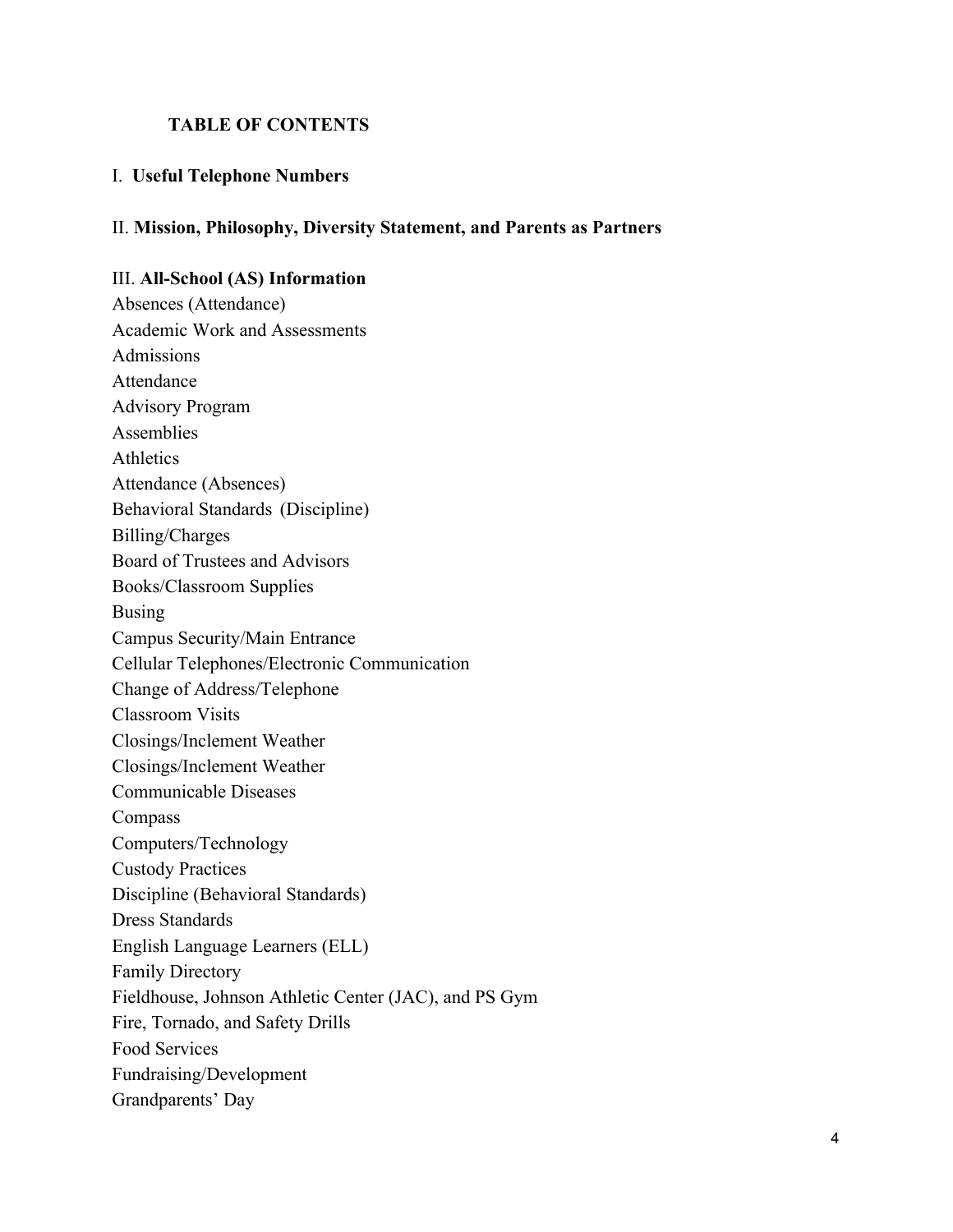Health Office Hours of Operation Instructional Materials Lost and Found Items New Family/Student Orientation Open House Pets Photographing/Taping/Filming Theatrical Productions POP (Promote, Organize, Promote) Parent Group Prairie School Property Publications Rentals (Facilities) Scholarships School Counselor Security/Trespassing Smoking Student Privacy of Academic Information Student Property Student Records/Transcripts Student Research Center (SRC) Summer Programs Summer Reading Testing (Standardized) Tuition Tutoring Visitor Guidelines

# **IV. Primary School (PS) Information**

**Daily Life** Admissions Attendance Before/After School Program (Early Day/Stay & Play) Bus Information Dress Standards Field Trip Dress Standards Field Trip Guidelines for Chaperones **Academic Guidelines**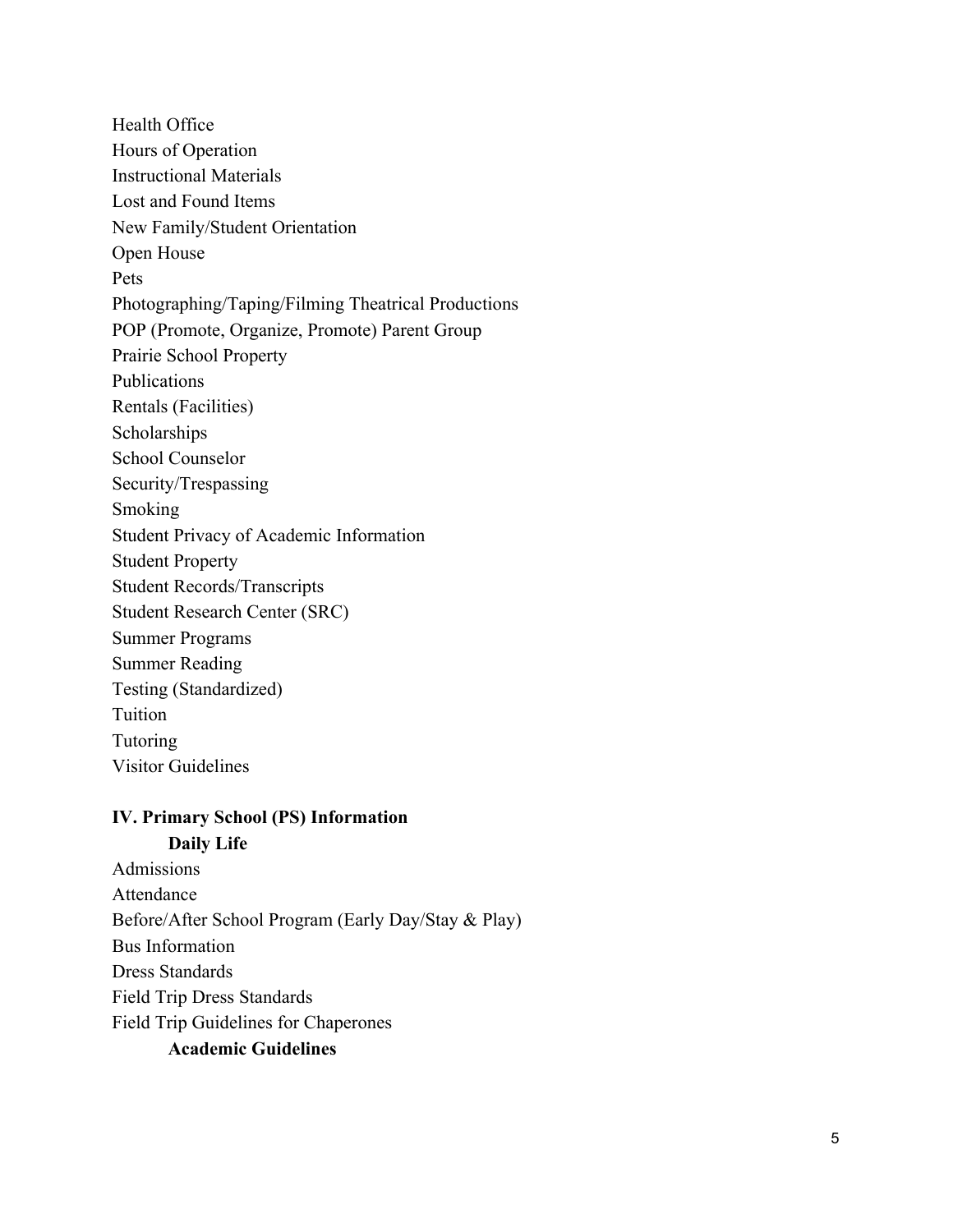## **V. Middle School (MS) Information Daily Life**

Advisory Program After School Activities After School Detention After School Study Hall (ASSH) Attendance **Backpacks** Cell Phones Class Trips Dress Standards Honesty Standard Performing Arts Productions (MS) Restricted Areas Stay and Play Program (Grades 5 - 8) Supervision Before/After School

#### **Academic Guidelines**

Academic Honor Roll Effort Grades and Honors (Grades 5 & 6) Grades and Honors (Grades 7 & 8) Homework Progress Reports Report Cards Tests

## **VI. Upper School (US) Information Daily Life**

Attendance Daily Schedule Dress Standards Driving Privileges Eligibility/Co-Curricular Participation Honesty Standard Honor Committee Lockers Personal Technologies Restricted Areas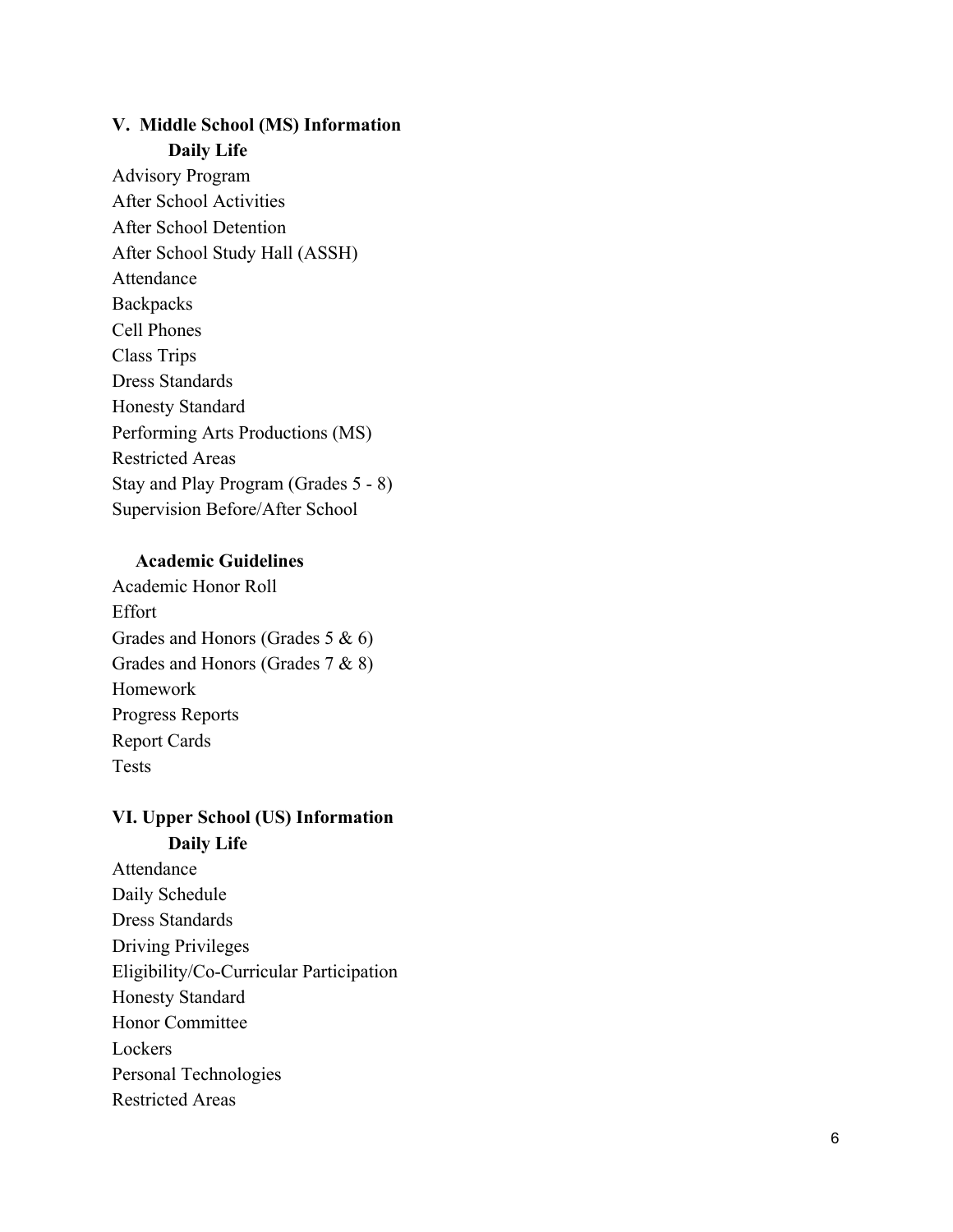Senior Open Campus Student Government Association Telephones/Messages

#### **Student Support Services**

Advisory Program After School Study Hall College-Counseling Study Hall

#### **Academic Guidelines**

Academic Performance Review Assignments/Academic Deadlines Awards Course Changes Course Selection Process Exams Grade Point Average (GPA) Grading Scale Graduation Requirements Interim Experience Leadership Education Program Report Cards/Comments/PowerSchool **Transcripts** 

#### VII. **Appendices**

A. Alcohol & Drug Policy

B. Athletics

C. Procedure for Communicable and Infectious Disease

D. Honesty Standard & Honor System

E. Honesty Standard (copy of document proper)

F. Prairie School Bullying and Harassment Policy

G. Acceptable Use of Personal Electronic Devices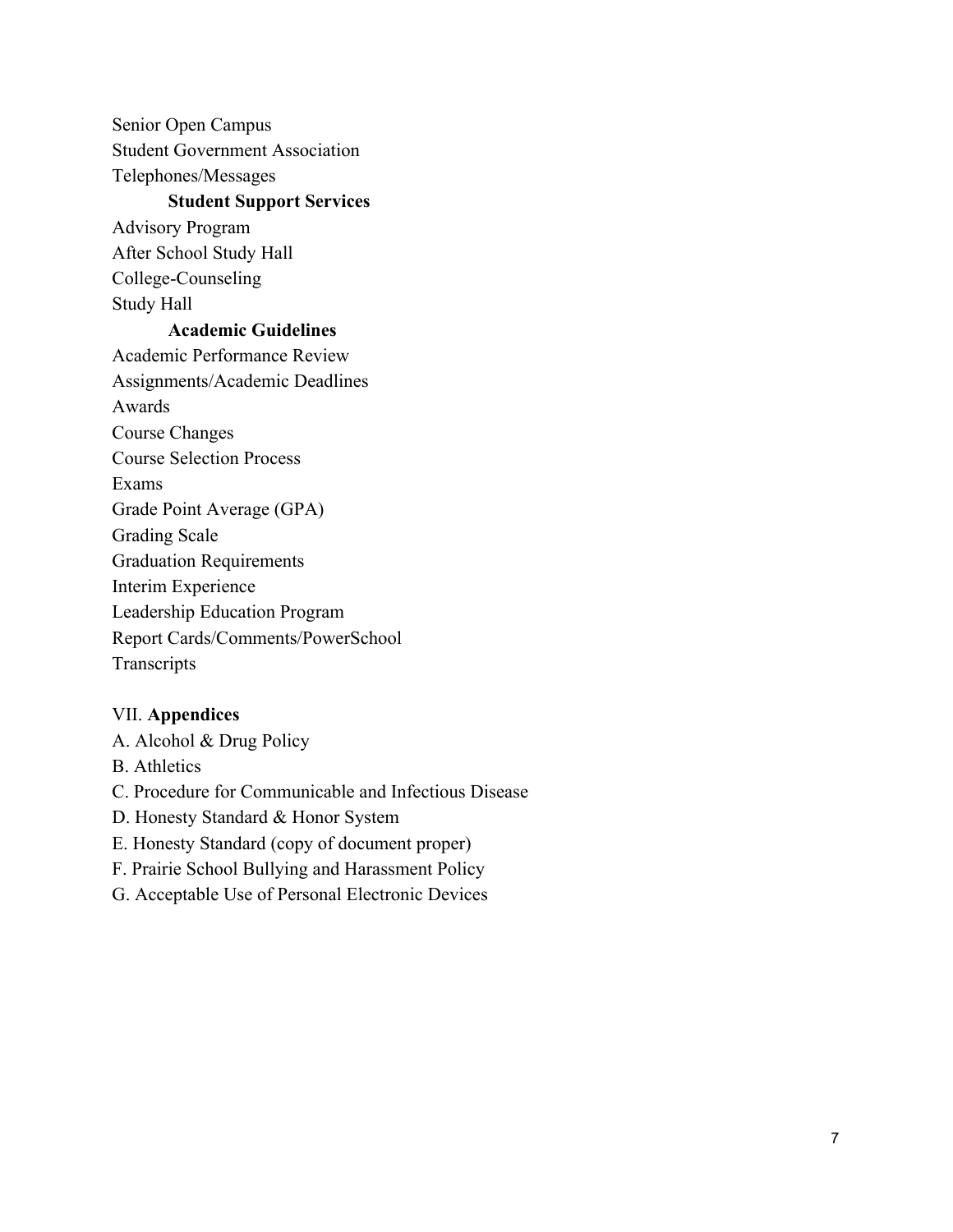## **MISSION**

The Prairie School is a child-centered, college-preparatory day school whose mission is to educate our children; develop their character; nurture their individual talents, interests, and abilities; and affirm their dignity and self-worth. We foster academic excellence, leadership, creativity and environmental responsibility, emphasizing individual success while teaching the value of service to our local and global communities.

## **PHILOSOPHY**

By focusing on the whole child, Prairie is committed to creating leaders. This is accomplished by our focus on the "7 A's." We shape academic, artistic, athletic, altruistic, active, accountable, and adaptable leaders who stand ready for the challenges of tomorrow.

ACADEMIC. We instill a love of learning at an early age and offer a challenging college-preparatory program where children can excel and succeed while learning how classroom knowledge can be applied to real-life situations.

ARTISTIC. The Prairie School campus was built to inspire. In this environment, we offer strong Fine and Performing Arts programs to ignite the creativity of our students.

ATHLETIC. Even the best academic experiences need to be balanced with a lively athletic program. We teach our young athletes to develop their full potential and use their skills to enrich their everyday lives.

ALTRUISTIC. Prairie students recognize the importance of community and service to others. Service hours are requirements of graduation.

ACTIVE. Students must lead balanced lives. From sports to performing arts to international trips to opportunities and leadership activities, we encourage our students to become involved in their school and the outside world.

ACCOUNTABLE. We instill the belief that individuals are responsible for their own actions. Prairie students are held to a strict personal and academic Honesty Standard.

ADAPTABLE. Adaptability to life's changes takes many forms and adds value to a student's education at Prairie. Supported by a diverse faculty and student body, our students build confidence in themselves while learning to adjust to changing environments.

## **A STATEMENT ON DIVERSITY WITHIN THE SCHOOL**

The Prairie School is an educational community that respects and values the uniqueness we find in our students and those who serve them. Its goal is to teach young people to understand, respect, appreciate and tolerate differences that exist within society, seeking always to prepare our students to interact respectfully so they may benefit from these differences as they mature. Diversity within our faculty, staff and curriculum permits us to discover similarities and shared identities and connections that may serve as building blocks for multicultural communities.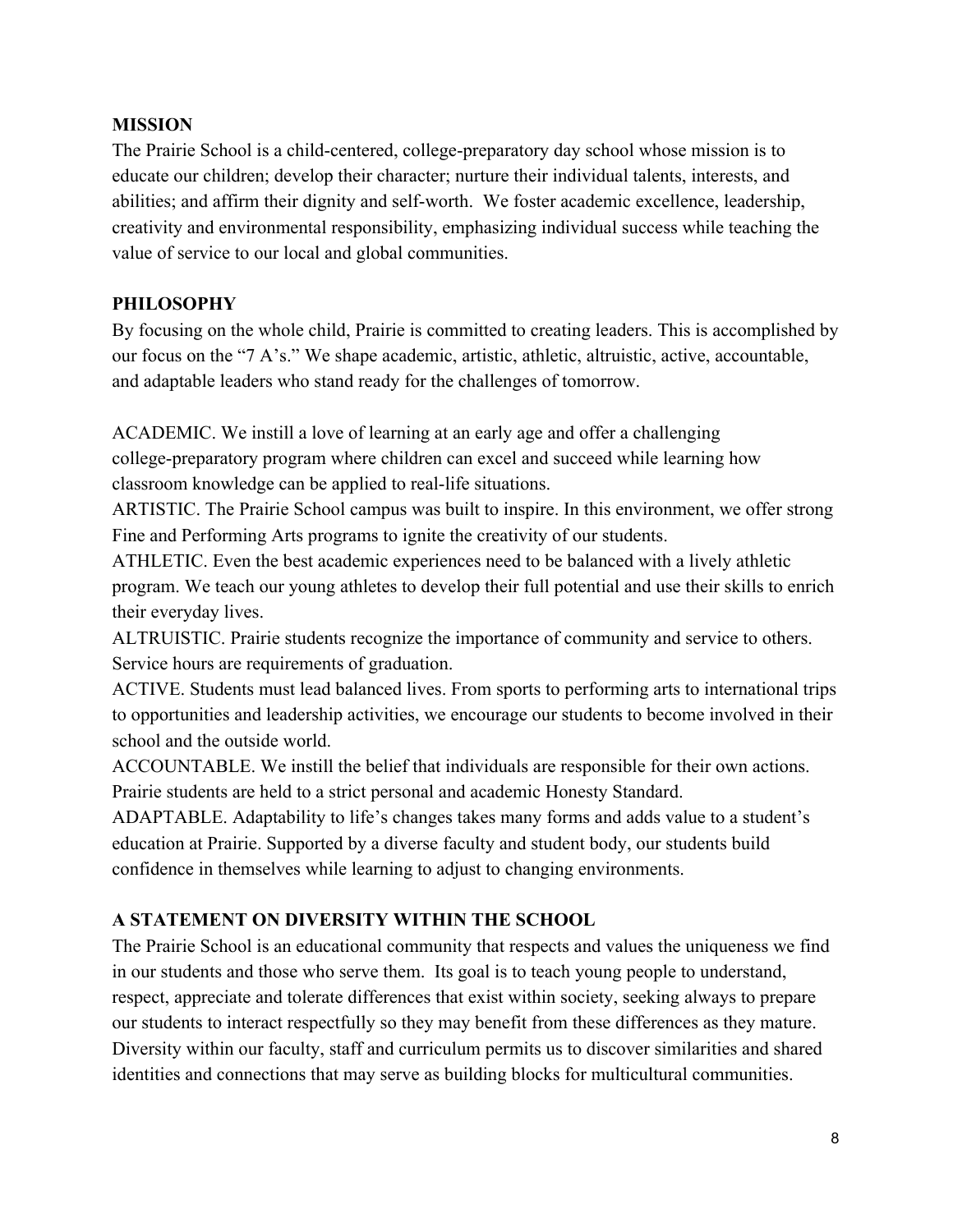To that end, The Prairie School strives to recognize and respect diverse populations, build an inclusive community and provide students, faculty, and staff with exposure to different voices in order for them to confront issues of diversity in honest and thoughtful ways.

## **PARENTS AS PARTNERS**

We aspire to build effective partnerships between the child, the family and the School to create "a triangle of school success."

To support this ideal, The Prairie School requires its students and school personnel to support its mission, follow its rules, guidelines, best practices and expectations. In turn, the School also expects parents to respect and support the School's mission, recognize and follow its rules, and respect and support the School, its personnel and students.

Courtesy, civility and appropriate comportment are cornerstones of our school community, and we expect students, parents and school personnel to behave according to these standards in all relationships and at all school events. Please see your enrollment agreement for greater clarity on parents' contractual obligations to the school.

Why include parents in this contract? As adults, they set the example for our children regarding appropriate behavior.

With this fundamental truth in mind, The Prairie School adheres to the following *Principles of Good Practice* that describe and define parent roles and responsibilities:

- 1. Parents must be familiar with and support the School's mission, policies, goals, expectations, best practices and procedures.
- 2. Parents must recognize that an effective partnership between home and school is characterized by civility, mutual respect, clearly defined responsibilities and boundaries.
- 3. Parents must share a commitment to collaboration with the School and must maintain open lines of communication with the School.
- 4. Parents must provide a home environment that promotes civility, respect, positive learning attitudes and habits.
- 5. Parents must involve themselves in the life of the School through their support of volunteer opportunities, if possible, and certainly through the direct support of their children's activities and growth.
- 6. Parents must seek and value the School's perspective of their child.
- 7. When educational concerns arise, parents must seek information, clarification and resolution directly from the School, consulting those best positioned to address their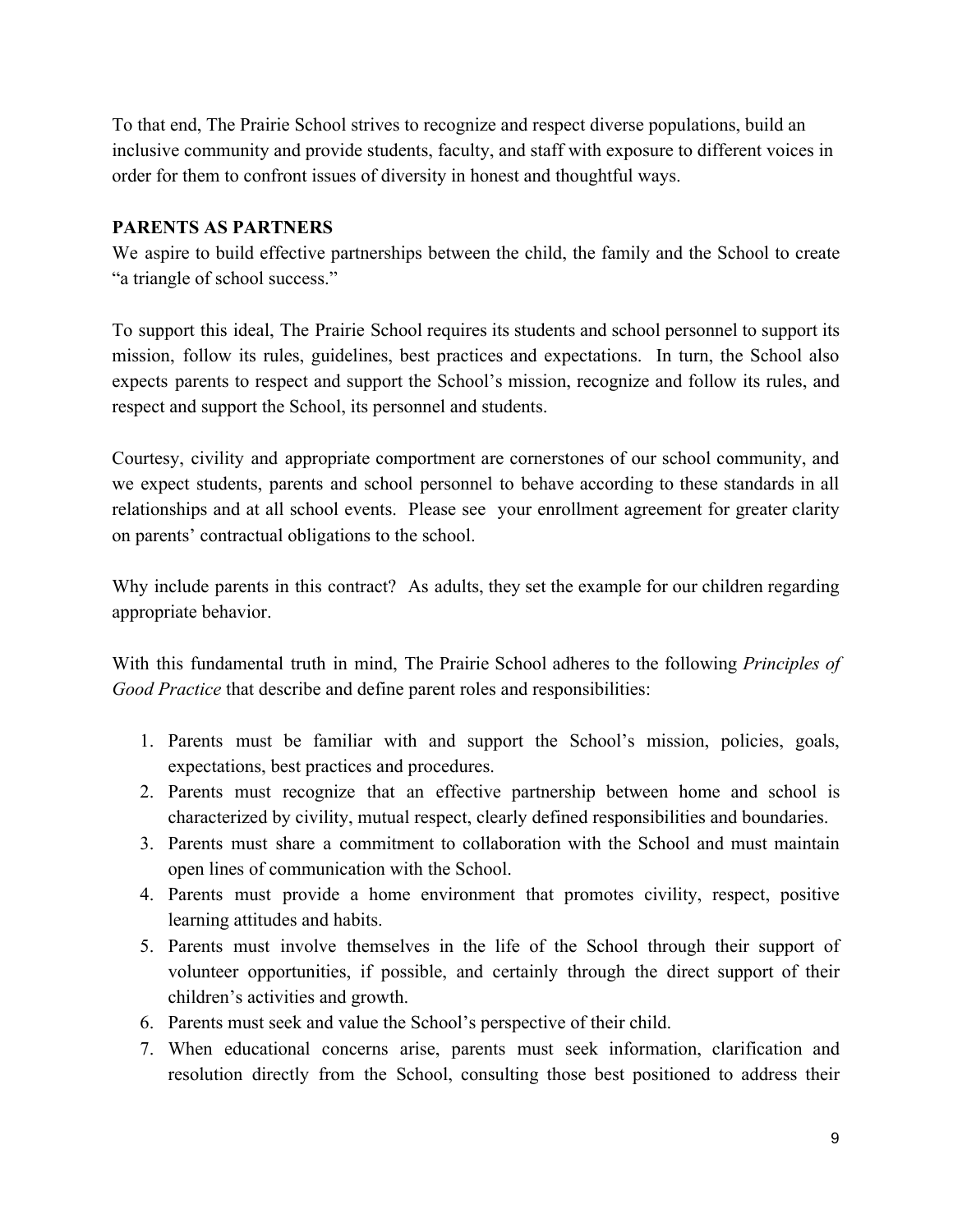concerns. Said another way, *"a complaint is a problem one has not given the school an opportunity to fully address and perhaps solve."*

- 8. Parents must share with the School any religious, cultural, medical or personal information necessary to the effective education of their child.
- 9. Parent behavior at sporting and other events must reflect and propel the School's values, ideals and expectations. Parents are expected to support and encourage all players, coaches and participants (even those representing opposing teams), and must refrain from correcting or complaining to coaches and referees during or immediately following events. A parent who fails to uphold these standards may be asked to leave a field, gym or court and may be barred from attending other such events.
- 10. When dealing with faculty and staff in person, through email, or while on the phone, it is the School's expectation that parent behavior must reflect and propel the School's values and ideals of openness and civility. Should a parent wish to meet with a teacher, they should call or email that teacher. If the teacher and parent agree that a meeting is needed, they will work together to set a day and time when the student, his/her teacher, advisor and parents are available. The School asks that parents go directly to the appropriate division office (Primary, Middle or Upper School), check in and await the teacher who will meet them there. Unannounced visits to a teacher's classroom or office are respectfully discouraged.

In the event that a parent fails to abide by the letter or spirit of the above expectations**,** the School may, in its sole discretion and best judgment, terminate its relationship with the family at any time during the school year.

## **ALLSCHOOL INFORMATION**

#### **Absences (See also Attendance)**

We believe that the classroom experience is a crucial component of a Prairie education and there is a significant link between attendance and performance; consequently, regular and consistent attendance is required.

The Prairie School expects students to attend at least 90% of all school days in each course every semester. Absences directly related to school sponsored events such as field trips, co-curricular events, or other school related trips do not count in calculating a student's attendance percentage.

When a student's attendance record exceeds the amount of absences allowed, the Dean of Students and/or Division Head will consider an appropriate consequence including but not limited to: After School Study Hall (ASSH), work duty, detention, a written warning, or even a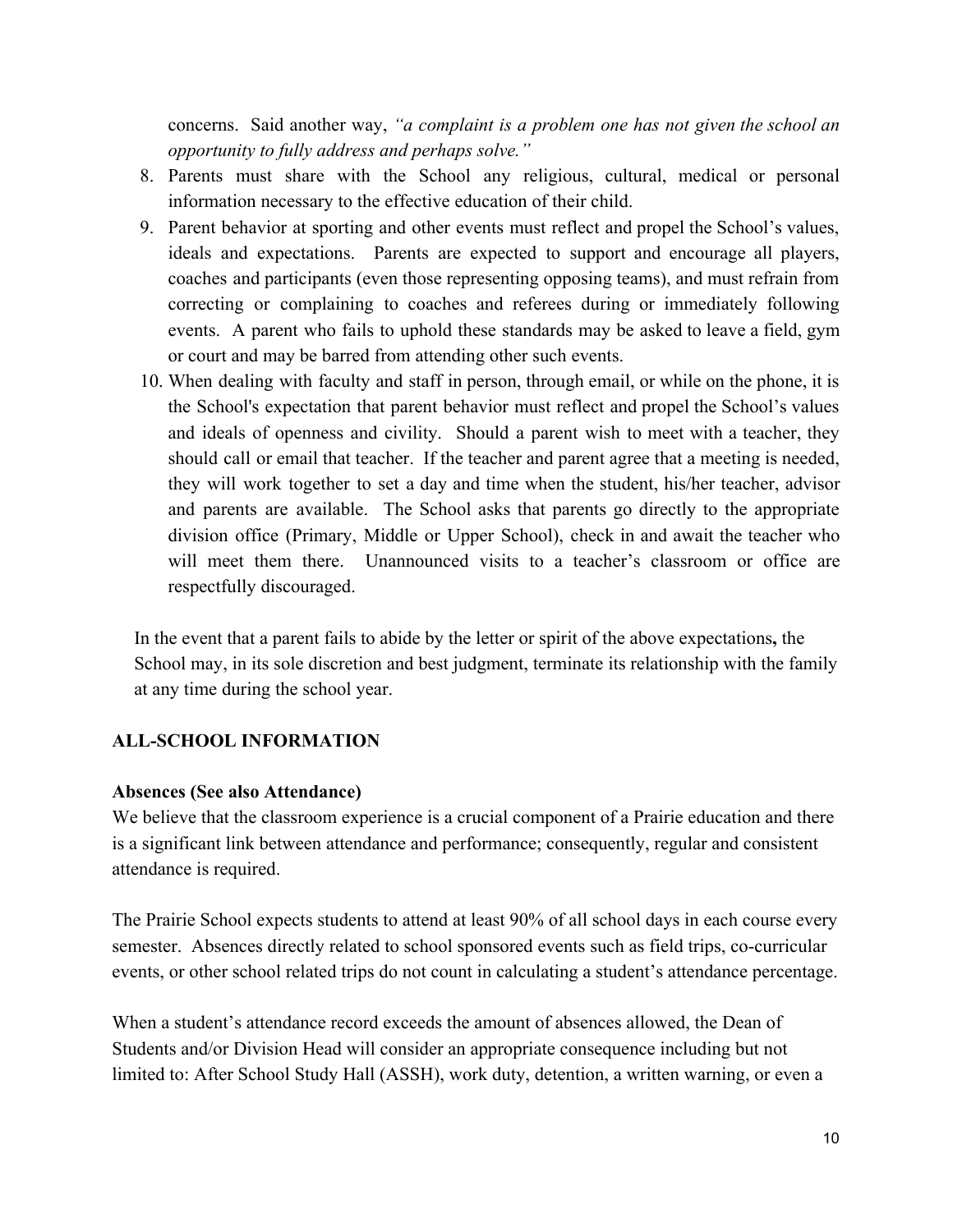request to withdraw from the school. A contract for the next school year may also be denied based on a student's attendance record.

Prairie expects that parents will not schedule vacations that conflict with the academic schedule and that they will strictly limit the number of outside appointments scheduled during the school day. If a student must be away from school for an extended time - in Middle and Upper School, the student is required to submit a Planned Absence Form.

#### **Academic Work and Assessments**

Individual completion of work is expected on all assessments, i.e. tests, quizzes and papers, and academic work, i.e. home or in-class work. Teachers may direct students to work collaboratively. Student collaboration requires sharing of responsibilities and tasks on the same assignment or assessment, resulting in similar or same grading for the completed work. Teacher expectations must be followed for individual and collaborative work. In all circumstances, students are expected to follow the Honesty Standard (**Appendix E).**

#### **Admissions**

The Prairie School is an academic community whose doors are open to all applicants without regard to race, age, culture, ethnicity, or nationality, gender identity and expression, sexual orientation, marital status or religious affiliation.

The Prairie School provides academic support to students through the Compass Program. However, the school is not equipped to effectively serve students with severe emotional or physical needs or significant learning disabilities.

Prairie has a selective Admission process. Families may apply for admission to the school at any time. The Admissions Office provides informational packets to all inquiries on a yearround basis. Wait-lists are established for students who have been accepted for admission and from whom a signed contract and deposit have been received. Under no circumstances are families guaranteed admission for the future or space in a future class. Applicants who are not accepted or who choose not to enroll may reapply for admission in future years. In such cases, all previously completed applications and tests become void; the family must begin the process anew.

Because admission to Prairie is selective and competitive, parents must return re-enrollment contracts by the published due date in order to reserve a place for their child. Re-enrollment contracts are issued in February and are due in March for the coming academic year. After the due date, places within a grade are filled from waiting lists. Once a class is filled, no additional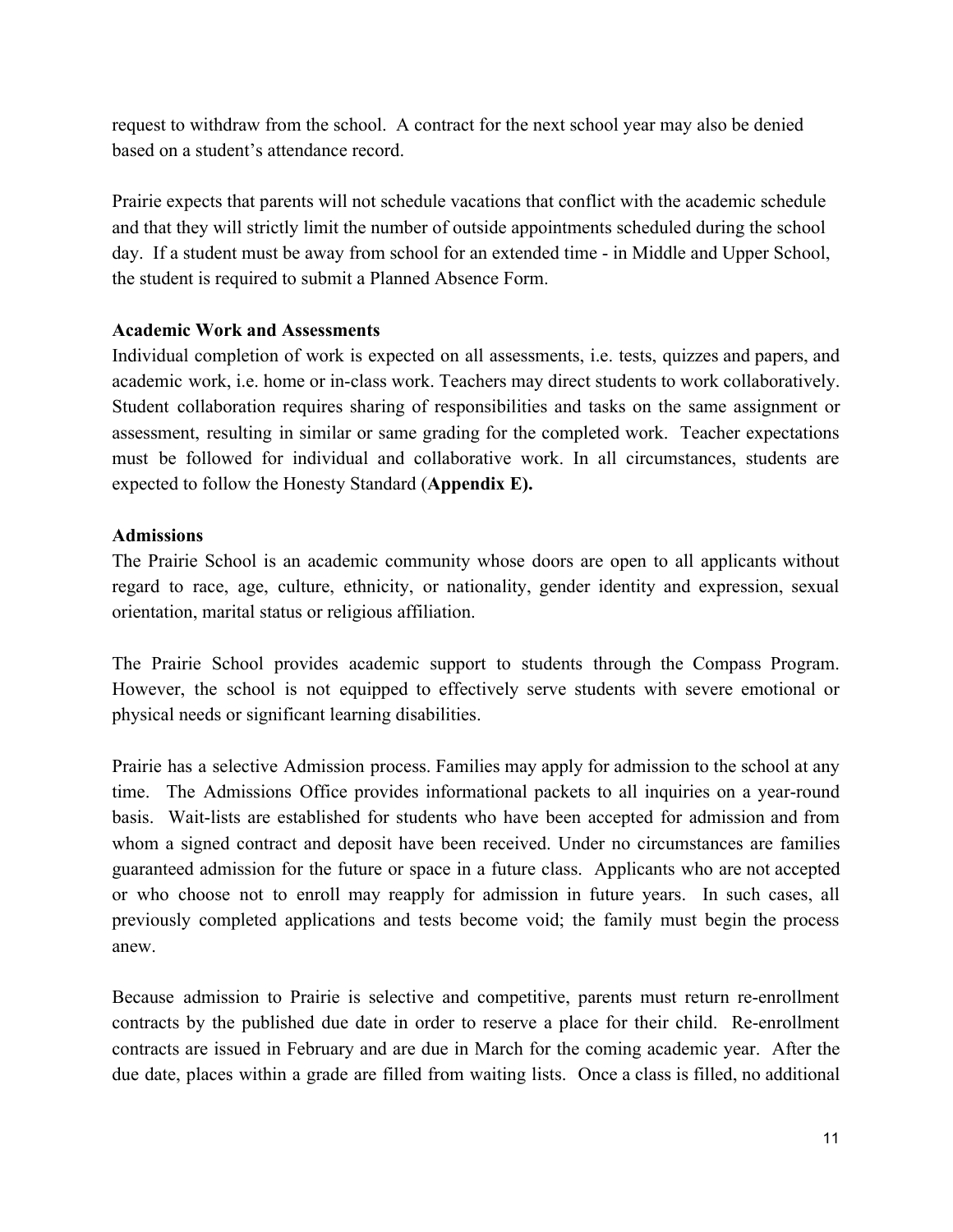places will be added. Waiting lists are established for each grade based upon the return date of the contract.

The Prairie School celebrates and invests heavily in its diverse student body through academic scholarships and a generous need-based financial aid program - see also Scholarships. In December, the financial aid application process opens. The Prairie School awards and tracks the financial aid process through PowerSchool for returning families. For more information, contact the Chief Financial and Operations Officer at 262-752-2507.

#### **Advisory Program**

To assure individual attention and success, Prairie students benefit from a strong faculty-advisor program. In PS (ES grade 4), each child's classroom teacher is his/her advisor. In MS and US (grades 512), each student has a faculty member or a professional staff member as an academic advisor. Please refer to specific division information for more details on the advisory program.

#### **Assemblies**

Throughout the year, Prairie holds various All-School Assemblies to celebrate accomplishments, recognize special calendar days, or share presentations by alumni and visitors from the community. Invitations and event details are sent to families as needed throughout the year.

## **Athletics (see also Appendix B)**

Athletics at The Prairie School is intended to be an enriching and healthful experience by which physical, mental, and social growth is stimulated through interscholastic and intramural competition. The School promotes athletic excellence and encourages an athlete to achieve his or her best and to be a positive, contributing member of a team. Prairie maintains a full-participation policy. This means every student has the opportunity to be on a team. However, this policy does not guarantee the right to dress for a game, play, or letter. Playing time is a privilege that is earned.

The Prairie School is an active member of the Wisconsin Interscholastic Athletic Association (WIAA) and the Metro Classic Conference (MCC). Prairie's athletic program is conducted in accordance with all existing school policies and regulations because the School believes that a dynamic program of student athletics should function as an integral part of the total curriculum. The Athletic Handbook for parents and athletes is located on the Athletic Website under Parent Information.

#### **Attendance (See also Absences)**

Prompt, daily attendance in every class and study hall is required of all students.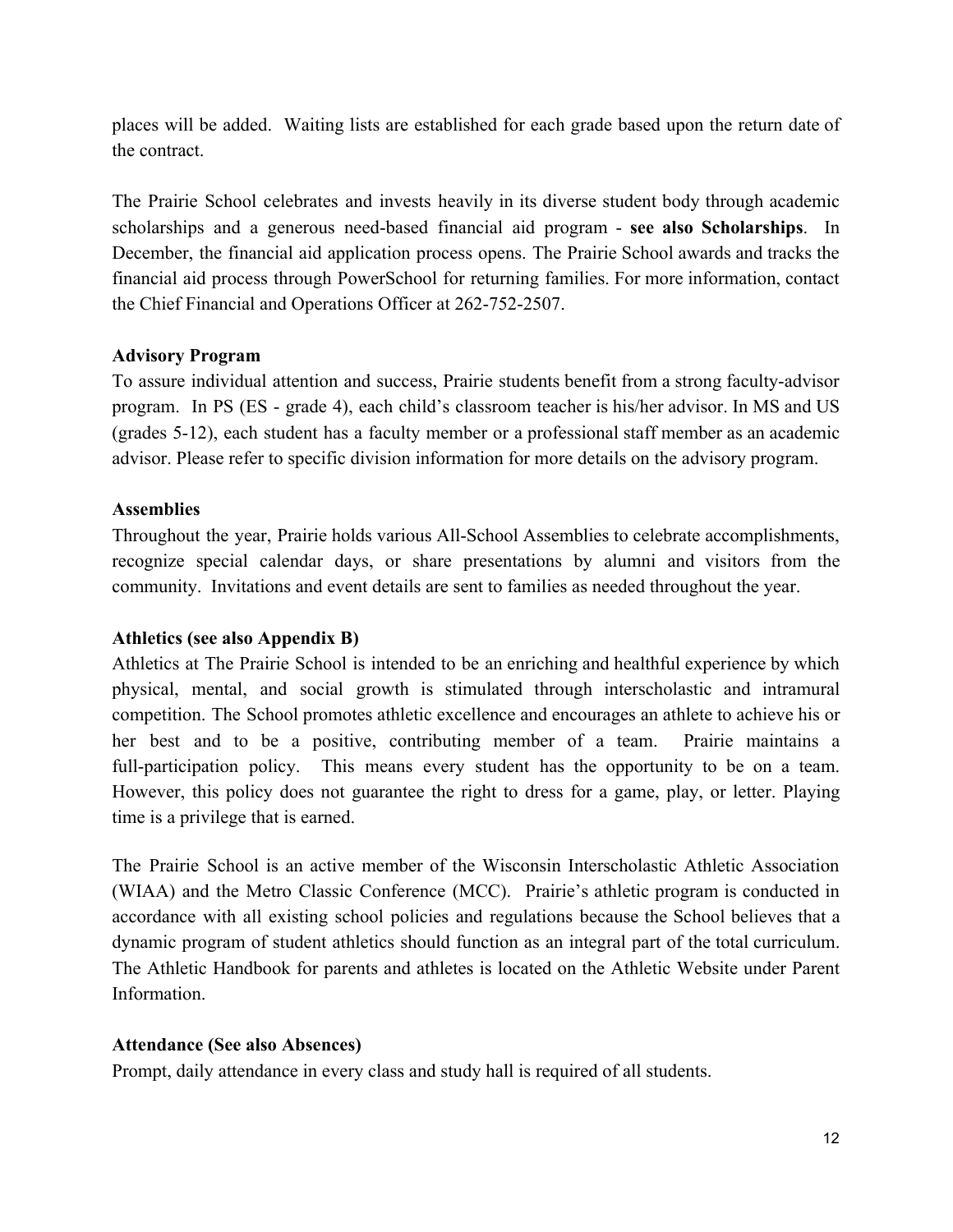Attendance is taken daily in all grades and classes. Parents, not students, must call whenever their child will be absent or tardy for any reason (illness, appointments, etc.). To report attendance information, please use the  $24$ -hour-a-day telephone number  $262-752-2500$ . When reporting an absence, please state the child's name, grade/classroom teacher, and the reason for the absence.

After students are dropped off at school for regular hours or other school events, they must remain at school or at that event until they are appropriately dismissed. Any time a student in grades 512 enters the school after 8:30 a.m. or leaves the school prior to 3:45 p.m., he or she must sign in or out with the secretary of the respective division.

The Prairie School strongly discourages students from being absent for reasons other than medical or family emergencies. If a student will be out of school for an extended amount of time, please refer to the **Daily Life Attendance** section of the respective division for additional information about planned absences

#### **Behavioral Standards (See also Discipline and Disciplinary Council)**

It is a privilege to attend The Prairie School. Students are expected to adhere to our Behavioral guidelines at all times, on or off campus, in or out of school.

Safety, civility, and respect for the worth of every member of our community remain the philosophical foundation of our school. Prairie School acknowledges that the family is also responsible for a child's behavior after school hours, on weekends, and at nonschool events. Our goal is to respect a student and family's privacy in that regard. However, off-campus behavior may require action by the School. The School will determine on a case-by-case basis when to act on misbehavior outside of school. Prairie School is likely to act when the behavior embarrasses the School, damages the community, or is so egregious that the School is compelled to act.

In regard to disciplinary matters, there are two formal groups who may be called upon to ascertain the findings in a matter and recommend a course of action to the Division Head. They are the **Honor Committee,** an investigative group, and the **Disciplinary Council,** a select group of faculty that reviews the findings of a case and makes recommendations for disciplinary action to the Division Head. The Division Head may accept or amend recommendations from the Disciplinary Council as he/she deems necessary and appropriate, or determine an entirely different outcome to the situation. Appeals to decisions by the Division Head can be made directly to the Head of School. However, the recommendations related to any given incident remain in place during the appeal process.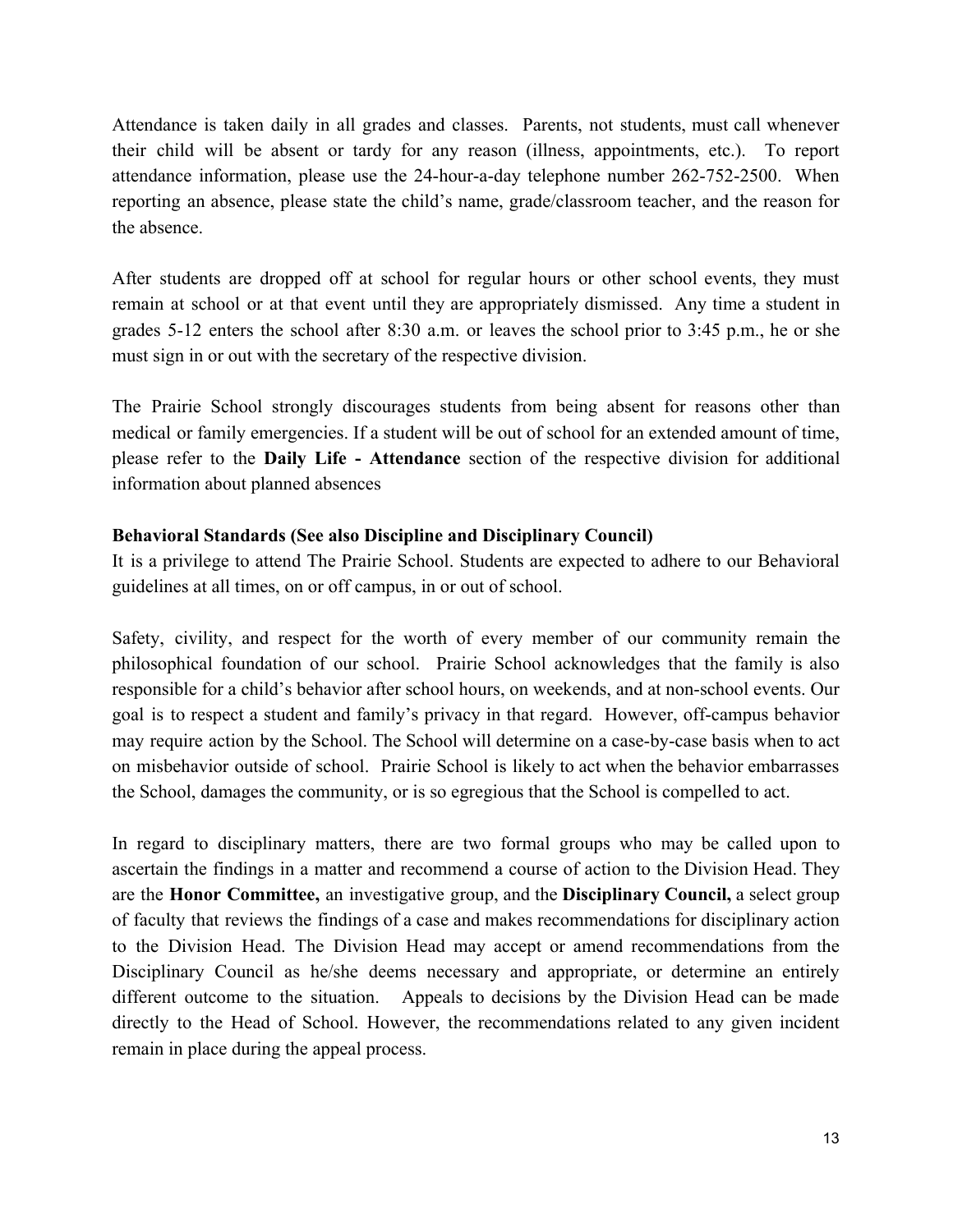We expect students to behave appropriately and to treat others with respect and civility, and we are prepared to respond with appropriate disciplinary measures when this expectation is not met. We also expect administrators, faculty, students, and parents to act as role models of this ideal, to provide positive examples for student behavior, and to take appropriate action when they witness behavior that violates our expectations.

Below is a non-exhaustive list of unacceptable behaviors. Any behavior, whether listed or not, which is detrimental to the safety or maintenance of a sound learning environment and strong community may be grounds for corrective action. This information is intended to be generally descriptive of the School's procedures but should not be viewed as completely comprehensive. The Prairie School may alter its disciplinary practices as it deems necessary, depending upon the circumstances, and may respond to behavior issues including impairing substance use in any way it deems necessary to preserve the integrity of the community and safety of all students and adults on campus.

Guideline: If a behavior is crass, cruel, crude, and compromises integrity or involves controlled substances, there will be consequences.

- Relational Aggression/Bullying: This is unwanted, aggressive behavior among school aged children that involves a real or perceived power imbalance. The behavior is repeated, or has the potential to be repeated, over time. **(Appendix F)**
- Tardiness: Promptness to school and class is expected.
- Inappropriate, vulgar language, and gestures (possibly displayed on clothing as well), or behavior that disrespects and interrupts the learning of others
- Fighting, roughhousing, throwing objects, playing inappropriate games, and any behavior that poses a physical danger to others or their property
- Behavior, at or away from school, which endangers the property, health, or safety of others
- Disorderly conduct during a school-sponsored activity or event
- Cheating, plagiarism and lying (**Appendix E**)
- Possession of firearms or weapons or any kind (including but not limited to firecrackers, BB or pellet guns, and martial arts weapons)
- Tobacco usage: Students should not possess, provide, nor consume tobacco products (smoking, chewing, snuff, etc.) either on or off campus during school hours or during school trips and events.
- Vandalism: If any school property is damaged through negligence or vandalism, the student(s) involved will be appropriately disciplined and any expenses related to the vandalism will be billed to the family.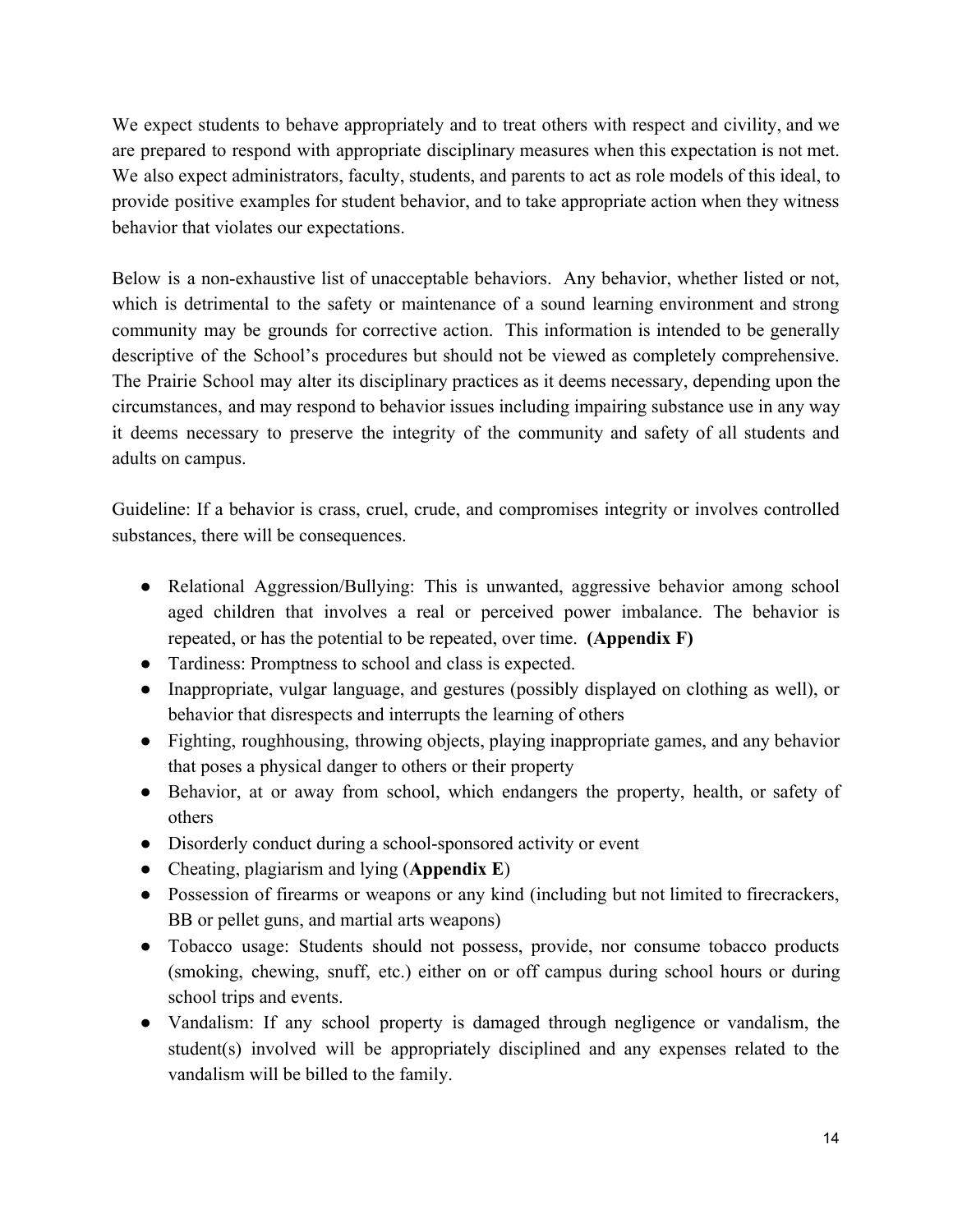- Theft is the most serious of honor violations because of its direct and tangible harm to others. It also breaks the bonds of trust that links us together as a school community. A violation of theft involves both the Honor Committee and the Disciplinary Council that makes recommendations to the Division Head. An act of theft breaks the bonds of trust that links us together as a school community. A student who steals will likely be asked to leave the school immediately for not less than two terms or permanently, depending upon the severity of the situation. See also **Appendices D and E**
- Use of any impairing substance a student will neither possess, provide, nor use illegal or impairing substances/drugs or drug paraphernalia while on campus, on school trips, or at school events. If a student deals or provides alcohol or impairing substances to others under any of these circumstances, he/she may be asked to leave the School immediately. Also, if a student consumes alcohol or impairing substances after school hours and attends a school event under the influence, such conduct may result in the most serious disciplinary action, expulsion. See also **Appendix A**
- If a student brings alcohol or drugs or impairing substances to any school-sponsored activity for consumption or distribution, or is deemed to be under the influence of alcohol or drugs during school or at any school-sponsored activity, this is considered a disciplinary matter and will be reviewed by The Disciplinary Council. The Disciplinary Council may recommend any disciplinary action (e.g. in or out-of-school suspension, work details, loss of merit scholarship or aid monies, loss of elected student leadership positions or dismissal from the School) based on its findings. The recommendation is submitted to the Division Head for review and then to the Head of School for final disposition based on his/her sole discretion.

#### **Billing/Charges**

Bills are sent monthly through FACTS Management and are due the first day of the following month. Current charges (lunch tickets, classroom consumables, etc.) and past due amounts will be included. A finance charge of 1.5 percent per month (18% APR) is automatically applied to all past-due amounts. Billing questions should be directed to the bookkeeping office at 262-752-2507.

A delinquent account is any account with a balance that is ninety days or more past due. The school reserves the right to withhold services, grades, and transcripts on any delinquent accounts. If there are extenuating circumstances, please contact the school's Chief Financial and Operations Officer, (262-752-2511) who will make every effort to assist families.

#### **Board of Trustees and Advisors**

The Board of Trustees is responsible for the financial security of the School and support of its educational programs. The Board establishes and implements policy in accordance with the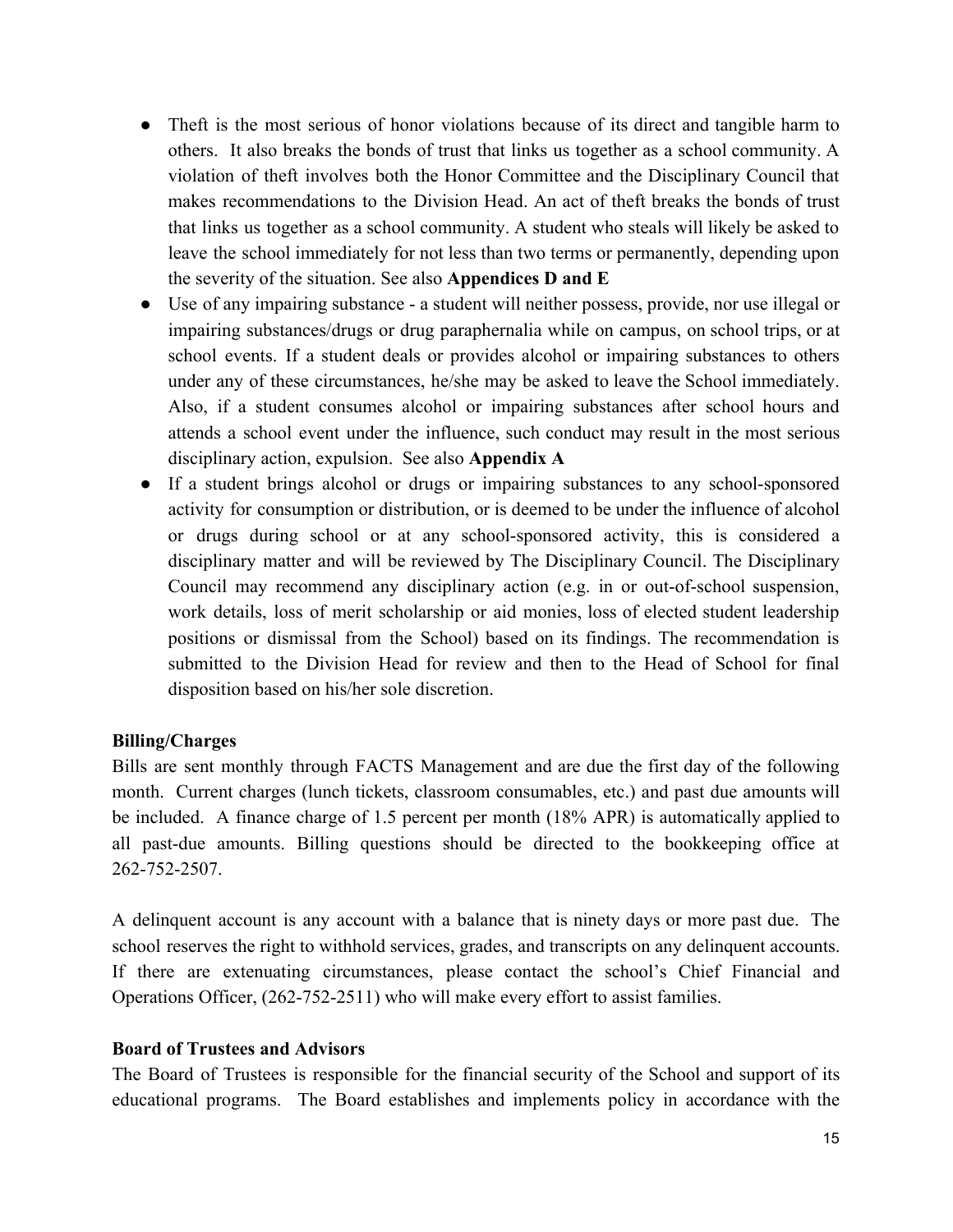Mission of the School. They also provide broad oversight of the administration and faculty, and monitor the effectiveness of the Head of School.

| Officers of the Board and Members of the Executive Committee                 |  |  |
|------------------------------------------------------------------------------|--|--|
| Imogene P. Johnson                                                           |  |  |
| Helen Johnson-Leipold                                                        |  |  |
| Nathaniel W. Coffman, Ed.D., Head of School                                  |  |  |
| Robert R. Henzl                                                              |  |  |
| Joseph Veranth                                                               |  |  |
| Asst. Sec/Treasurer: Steven L. Joost, Chief Financial and Operations Officer |  |  |
|                                                                              |  |  |

## Advisors to the Board

The Chairman in consultation with the Committee on Trustees selects Advisors to the Board annually. They are chosen based on their ability to contribute knowledge and expertise to the operation of the School.

## **Books/Classroom Supplies**

Classroom teachers distribute textbooks when school begins. Most textbooks are distributed through the student's iPad. If a book is not returned or is substantially damaged, students will be charged the full cost of replacement. In the PS, each classroom teacher submits billing for classroom consumables that he or she has provided.

## **Busing**

Transportation to and from school is the responsibility of parents. Students who are five years old on or before September 1<sup>st</sup> and who reside in Racine County east of I-94, within the Racine Unified School District (RUSD), may be bused to the school at no charge. Students who live within a half-mile of Prairie are not eligible for school bus service. State law requires that students be a minimum of four years of age to ride a school bus on field trips. Parents of three year olds must provide transportation to and from field trips until the child's fourth birthday.

Transportation routes and schedules are prepared by RUSD and sent to families shortly before the beginning of the academic year.

For questions or problems regarding RUSD bus routes, contact the RUSD main office.

Busing service is a privilege and not a right. Therefore, all students who use bus transportation must comply with the countywide regulations, which state that:

• No pupil is permitted to interfere with another pupil or to destroy the property of another pupil.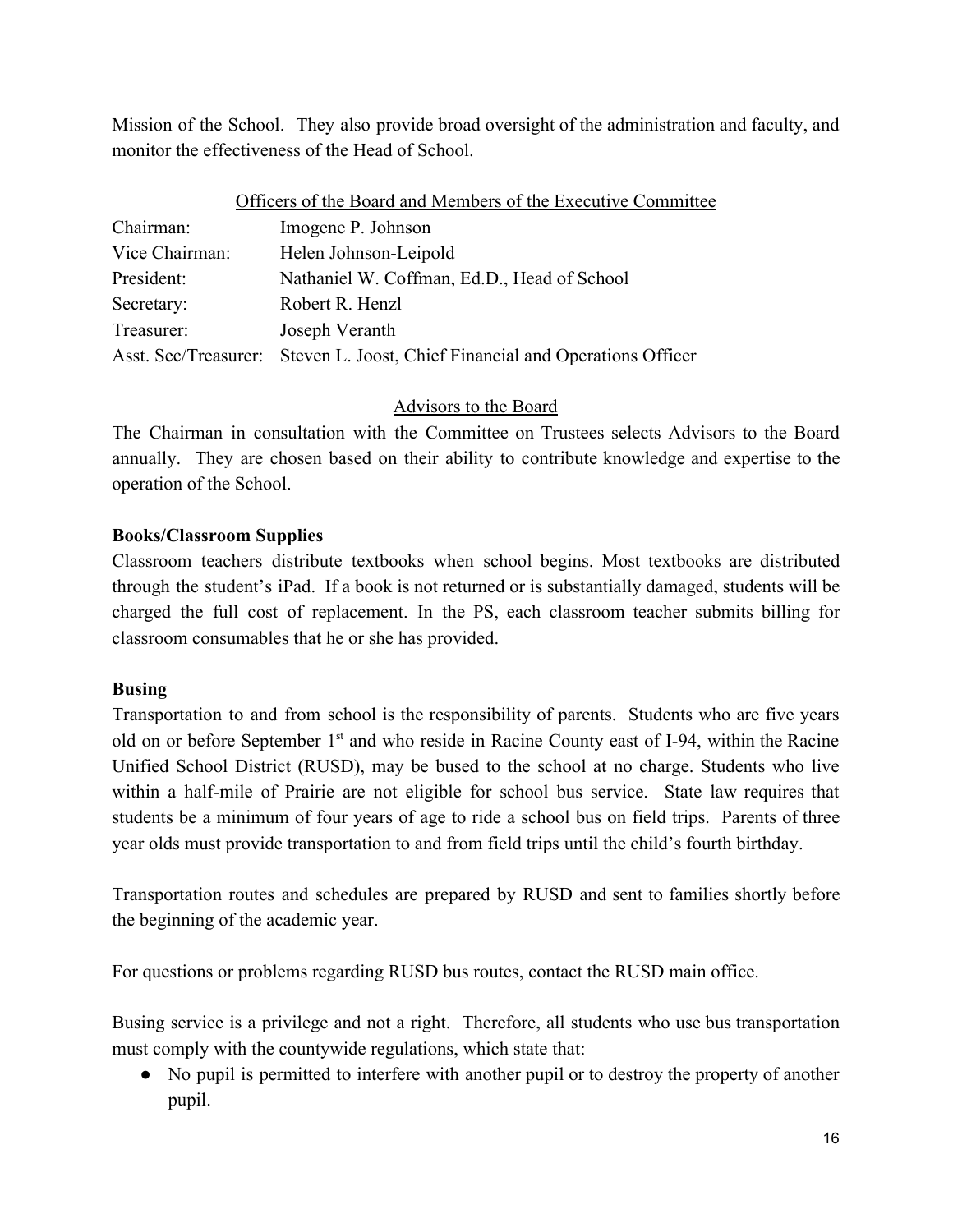- Bottles or glass containers are forbidden on board the bus.
- $\bullet$  No electronic devices (e.g. iPod) without headphones are permitted on the bus.
- No cleats or other type of spikes are to be worn on the bus by any student.
- All pyrotechnic devices and incendiaries are banned aboard any school bus.
- Live pets, animals, or wildlife are not permitted on a school bus.
- Pupils may be assigned to definite seats and shall not be permitted to move from the assigned seat except with permission from the bus driver.
- Those responsible, and/or their parents will pay for vandalism to the bus.

## **Campus Security/Main Entrance**

All campus doors will be secured between the hours of 8:30am and 3:45pm. Doors will again be secured after 4:00pm. All visitors and parents must check in at the Welcome Desk at the main entrance to the Administration/Theater building (Door #2). At the time of check in, all visitors and/or parents must present a valid driver's license or proper identification to the security personnel in order to receive a oneday Identification Badge. The Identification Badge must be worn at all times while on campus. Parents are given an Identification Badge at the beginning of each school year. It should be worn at all times when visiting or attending meetings or events during the school day.

## **Cell Phones/Electronic Communication**

Cell phones certainly facilitate communication between parents and their children when emergencies arise. However, cellular telephones must be turned off during class unless their use is required by the teacher. In addition, students are not allowed to be in visual possession, or use, a cell phone or any other communication devices during tests and/or exams.

## **Change of Address/Telephone**

Please call the main switchboard at 262-752-2500 or your child's Division Office with any change of home address, telephone number, or e-mail address as soon as possible. Notification of changes to work and cellular telephone numbers is especially important in the case of an emergency.

## **Classroom Visits**

Provided that arrangements are made in advance with the classroom teacher and Division Head, parents are welcome to visit their child's classroom. On occasion, students may wish to bring a non-Prairie School friend (school-aged only) with them to school for a visit. Please see section on **Visitors' (Student) Guidelines**.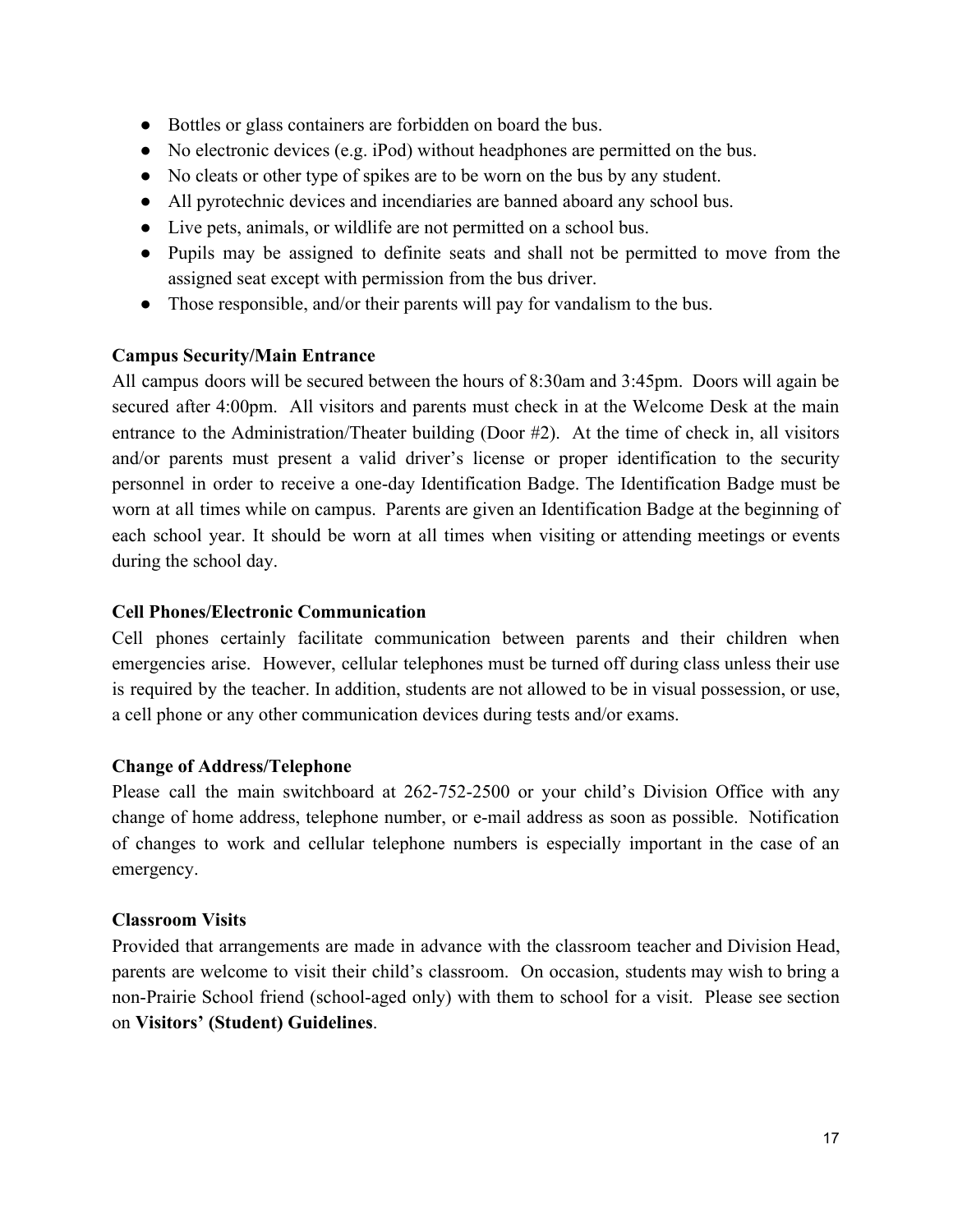### **Closings/Inclement Weather**

Since the transportation department of the Racine Unified School District (RUSD) serves The Prairie School and Racine-area students, Prairie usually closes whenever Racine public schools are closed due to bad weather. More detailed information about the procedures for closings due to inclement weather is sent home to all families shortly after the academic year begins. Below are some of the local radio and television stations that broadcast school closings information:

Racine—WRJN AM-1400, WEZY FM-92.1, WEXT FM-104.7 Kenosha—WLIP AM-1050, WIIL FM-95 Milwaukee—WTMJ AM-620, WOKY AM-920, WMIL FM-106 and WISN Channel 12

Inclement weather notifications will also be posted on www.prairieschool.com.

The Prairie School strongly discourages students from going home with anyone other than their legal guardian at anytime, especially during special closings without prior notification.

#### **Communicable Diseases**

The Prairie School is guided by information provided by the Center for Disease Control (CDC) and the Americans with Disabilities Act. The communicable disease procedures as they relate to students are listed as **Appendix C**. Communicable disease procedures as they relate to school employees are listed as **Appendix D**.

#### **Compass**

Begun in 1993, the mission of Compass, a multi-disciplinary team, is to support the diverse, school-related needs of all students. Through collaboration with students, teachers, and parents, the goal of the Compass Team is to maximize each student's learning potential.

The Compass Team is comprised of fully trained and experienced educational professionals. Compass members include learning specialists, a school counselor, school nurses, a speech and language therapist, and academic support teachers in the areas of reading, math, and English Language Learner (ELL).

These skilled specialists provide consistent support to students as they advance through the grades and transition from Primary to Middle to Upper School. To strengthen the support for students during the transition years, a learning specialist will support a student from Primary School through 6th grade and another from 7th through 12th grade. The learning specialists will collaborate with a team of Compass support teachers who will provide small group attention.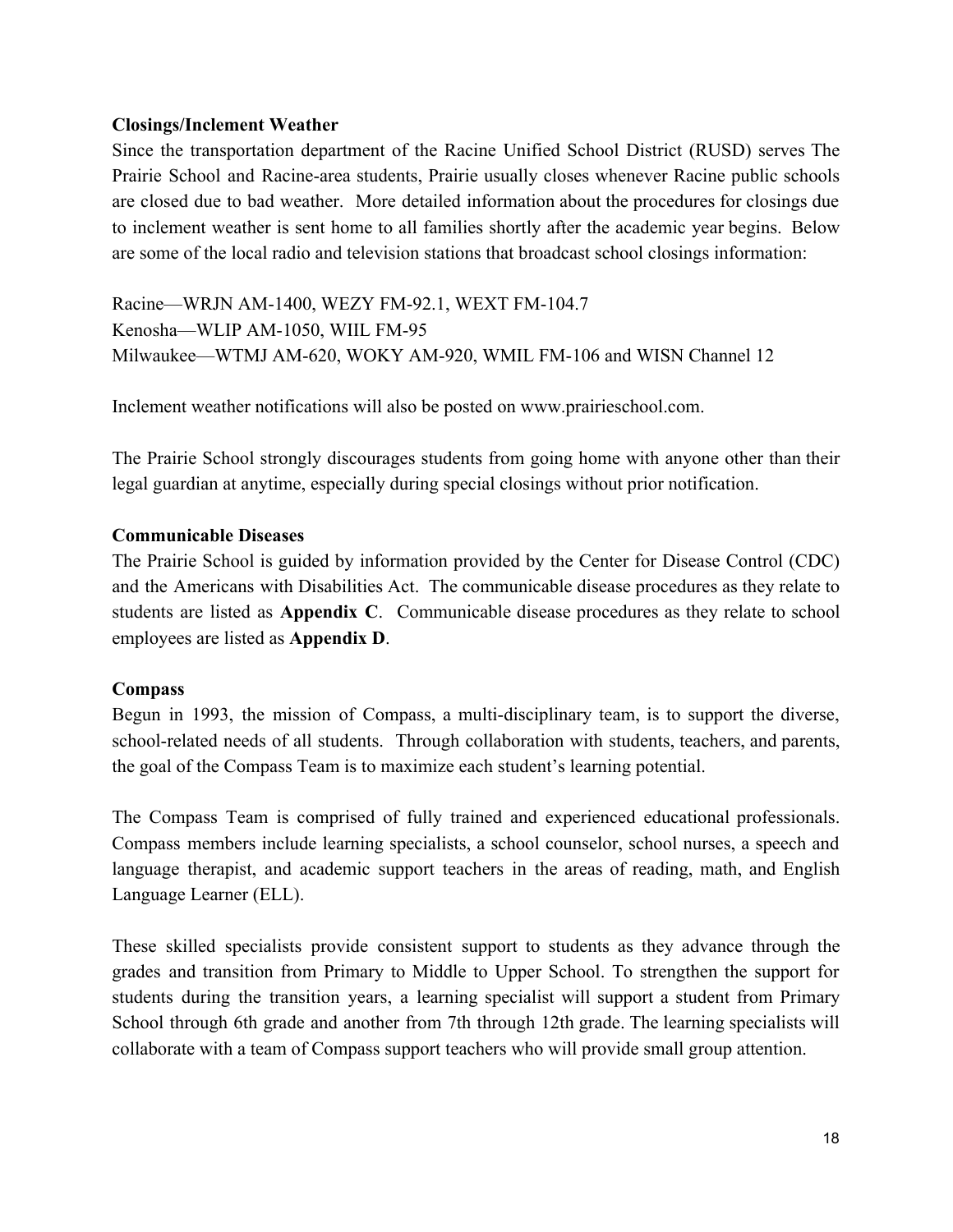Referrals to the Compass Team may be initiated by a parent, teacher or student and depending on the type of needed support, should be directed to the learning specialist, counselor or nurse. Compass members collaborate with each other and classroom teachers to ensure appropriate and comprehensive support for students.

Responsibilities:

- Identify and support students' learning, social, emotional and health needs
- Collaborate with students to identify learner strengths/challenges and utilize appropriate learning and study strategies
- Develop and support Student Learning Plans (SLPs)
- Support grade level learning by providing 1-1, small group and in-class support
- Engage students in learning opportunities in the areas of life skills and wellness
- Serve as teacher leaders and advocates for students with special needs
- Collaborate with teachers on methods of instruction and assessment, and appropriate modifications, accommodations and learning strategies
- Communicate with parents and community resources to support students' learning
- Provide or facilitate professional development to faculty on topics that will enhance student learning, performance and wellness
- Collaborate among divisions to ensure continuity of programming and support
- Coordinate school-wide and other special testing
- Assist the admissions office by administering 1-1 and group admission assessment

## **Computers/Technology**

The Prairie School community enjoys a vast array of information technology resources. Community members accept an obligation to insure that these shared resources are used appropriately; students are asked to:

- Respect the rights of each information technology owner
- Use the information technology resources of Prairie for purposes consistent with the educational mission of the school
- Treat information technology resources with respect and care so that they are available for other community members to enjoy
- Communicate in an appropriate and respectful manner when using the electronic medium (i.e. email)

For a copy of the Prairie School and Parent Agreement for Acceptable Use of Personal Electronic Devices and the School's Network and Technology Resources, please see **Appendix G**.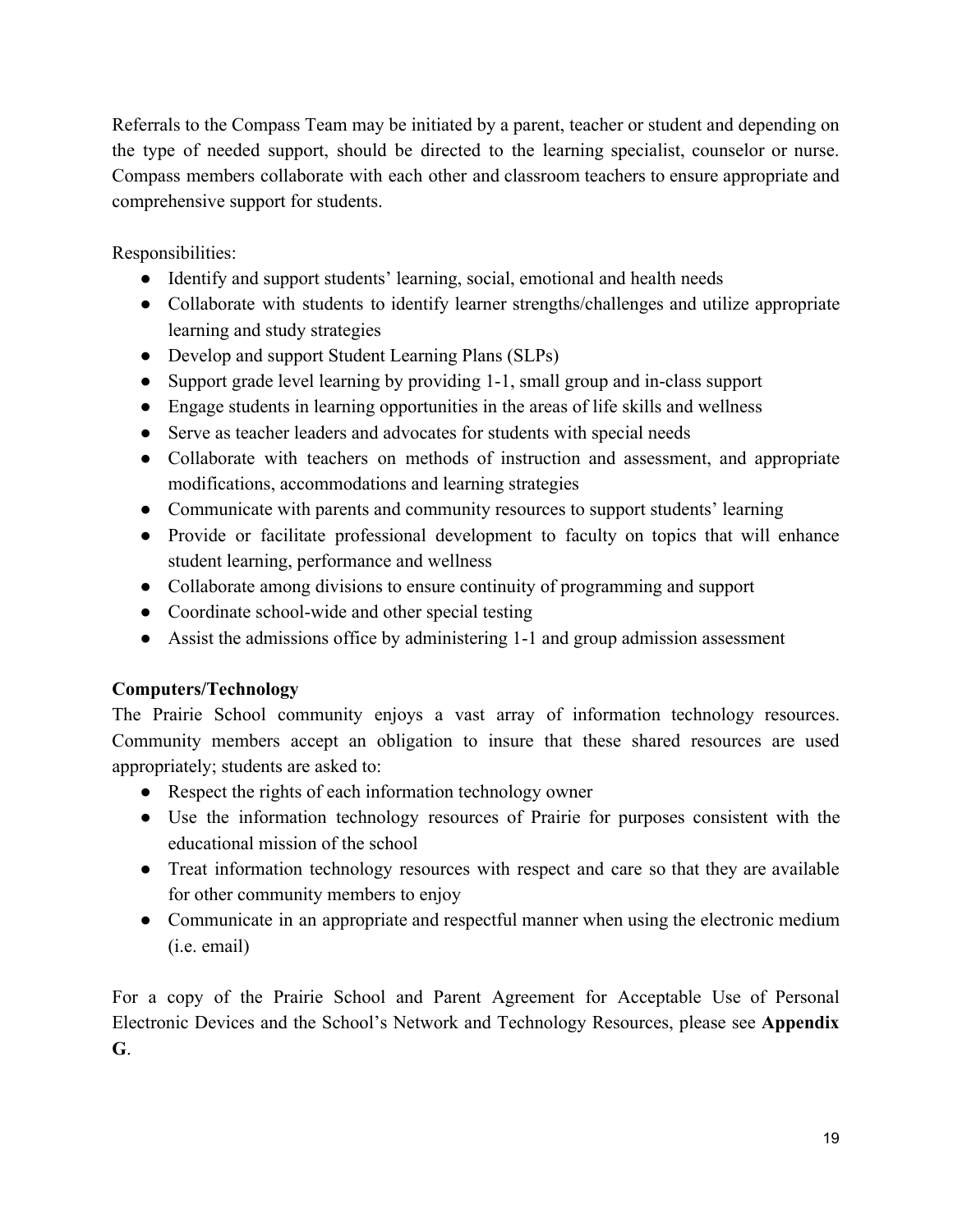## **Custody Practices**

If requested and designated by an Order of the Court, the School will provide both parents with copies of mailings and other student information. A copy of the stipulations of the Order of the Court as it applies to a student should be on record in the appropriate Division Office.

## **Discipline (See also Behavioral Standards and Disciplinary Council)**

Students are informed of the School's policies and procedures through the Family Handbook and by the faculty and administration. Violations of the school's academic, behavioral, and honesty standards result in appropriate disciplinary action that may include detention, work duty assignments, in and out of school suspension, or expulsion from school. The Prairie School will apprise parents of behavioral issues and inform an individual student's parents of assigned disciplinary actions.

Suspension represents the school's strongest discipline short of expulsion, and once a decision of suspension has been made, it is effective immediately. Suspensions may be served either in or out of school for the time period assigned by the Dean of Students or Division Head. Students who receive either an in or out-of-school suspension are not allowed to participate in or attend activities including, but not limited to, practices, games, rehearsals, or performances without the explicit permission of the Division Head.

- For an in-school suspension, a substitute teacher, hired from  $8:30$  a.m.  $-3:45$  p.m. at the parents' expense, proctors the student. During this time, the student works on assignments, tests, and quizzes while separated from the student body.
- For an out-of-school suspension, the student may not come to Prairie for any reason for the duration of the suspension.
- Return to school after a suspension requires a re-entry conference with the student, parents, Dean of Students, and Division Head. At the conference, the details of a Behavioral Contract may be discussed and signed. This is also an occasion to clarify any pertinent information relative to the student's return. Makeup work can be submitted to the appropriate faculty when the student returns. Behavioral Contracts often specify that if broken, the result will be expulsion.

The School's strongest disciplinary action is expulsion, a decision reached by The Disciplinary Council and Division Head. Expulsion means the student is no longer welcome at Prairie School and should not be on campus without permission from the school.

## **Disciplinary Council (See also Behavioral Standards and Discipline)**

The Disciplinary Council is a group of experienced faculty and administrators, usually comprised of department chairs and Deans. It is chaired by the Head of Upper School, who has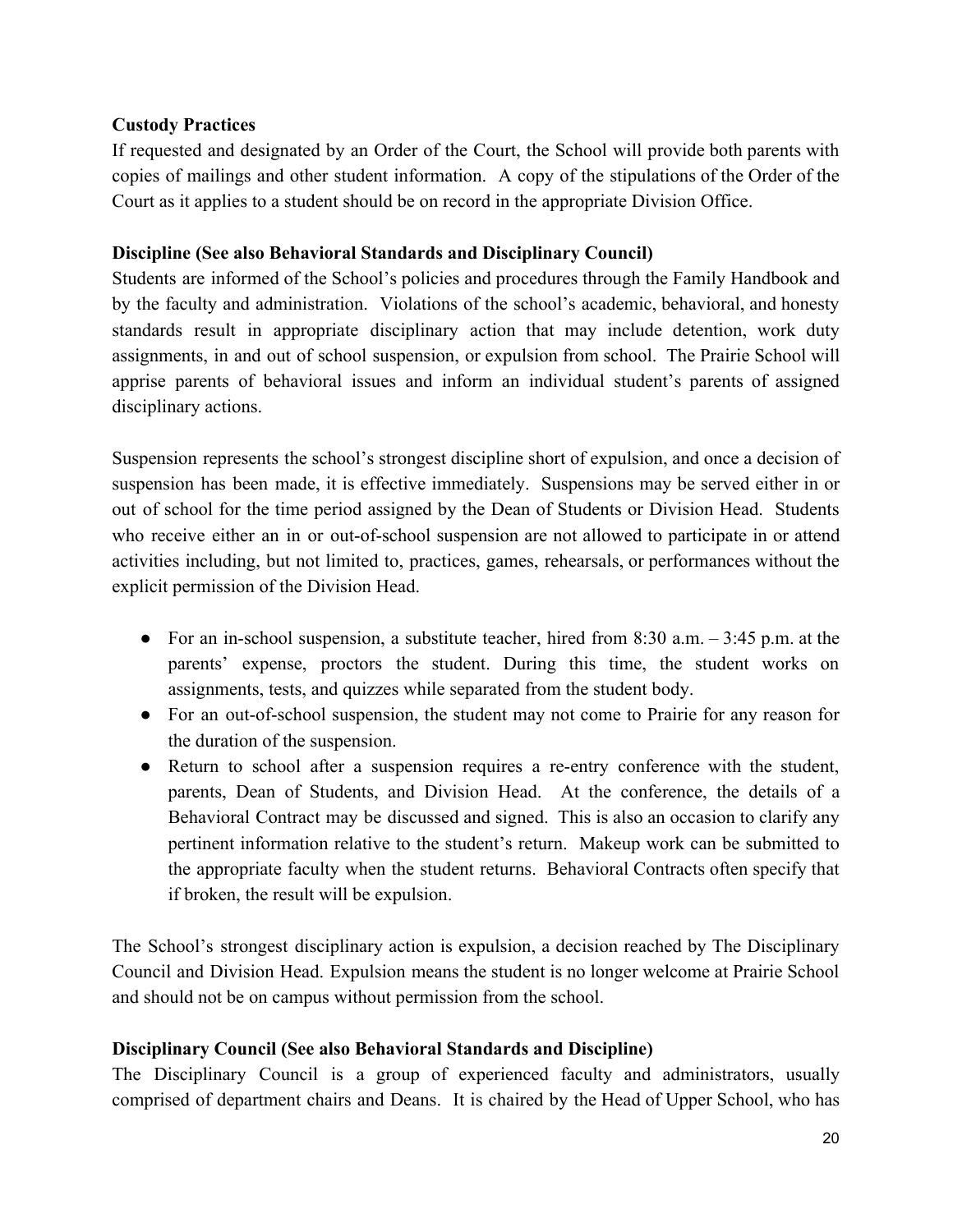the responsibility of upholding the behavioral standards of the School. When potentially serious disciplinary issues arise, this group convenes at the direction of the Division Head, garners the findings of the case, and recommends a course of action to the Division Head. The work of the Disciplinary Council is advisory in nature, and the Division Head may uphold, amend or determine an entirely different outcome to the situation. Major discipline cases are difficult for everyone involved; yet the guiding principle of discipline at Prairie is to balance the learning of the individual student with the values, safety, and needs of the community. Appeals to decisions by the Division Head can be made directly to the Head of School. However, the recommendations related to any given incident remain in place during the appeal process.

## **Dress Standards**

The Prairie School is a place of ideas and learning. To respect and support a positive and productive learning environment, no aspect of a student's appearance should call excessive attention to him or her. Prairie students are expected to wear appropriate clothing that is neat and clean. It is the responsibility of the students to respect the specific requirements and the spirit of the standards as outlined in the **Dress Standards** section of their respective Division.

## **English Language Learner (ELL) Program**

In any given year, Prairie may enroll students whose first language is not English. In such cases, the school may choose to provide services to these students through an ELL-trained teacher to help them become proficient in the English language.

## **Family Directory**

The Family Directory contains the name, grade level, address, telephone number, and parent names of all Prairie students. The directory also includes the school telephone number and email address for the faculty and staff. Parents receive this directory shortly after the school year begins. The directory is provided as a convenience to the school's families and may not be used for any purpose outside of school business.

## **Fieldhouse and Johnson Athletic Center (JAC) Guidelines**

The following guidelines apply to use of the Fieldhouse/JAC and PS Gym:

- The Fieldhouse and JAC open daily at 8:00 a.m. for access to the locker rooms.
- US students are allowed to be in the Fieldhouse and JAC, provided a Prairie School employee is in the building.

The Prairie School JAC Fitness Facility and Walking/Jogging track is open for students on:

| Monday & Friday                | $8:00$ a.m. $-6:00$ p.m.         |
|--------------------------------|----------------------------------|
| Tuesday, Wednesday, & Thursday | 7:00 a.m. $-6:00$ p.m.           |
| Saturday                       | $8:00$ a.m. $-12:00$ p.m. (noon) |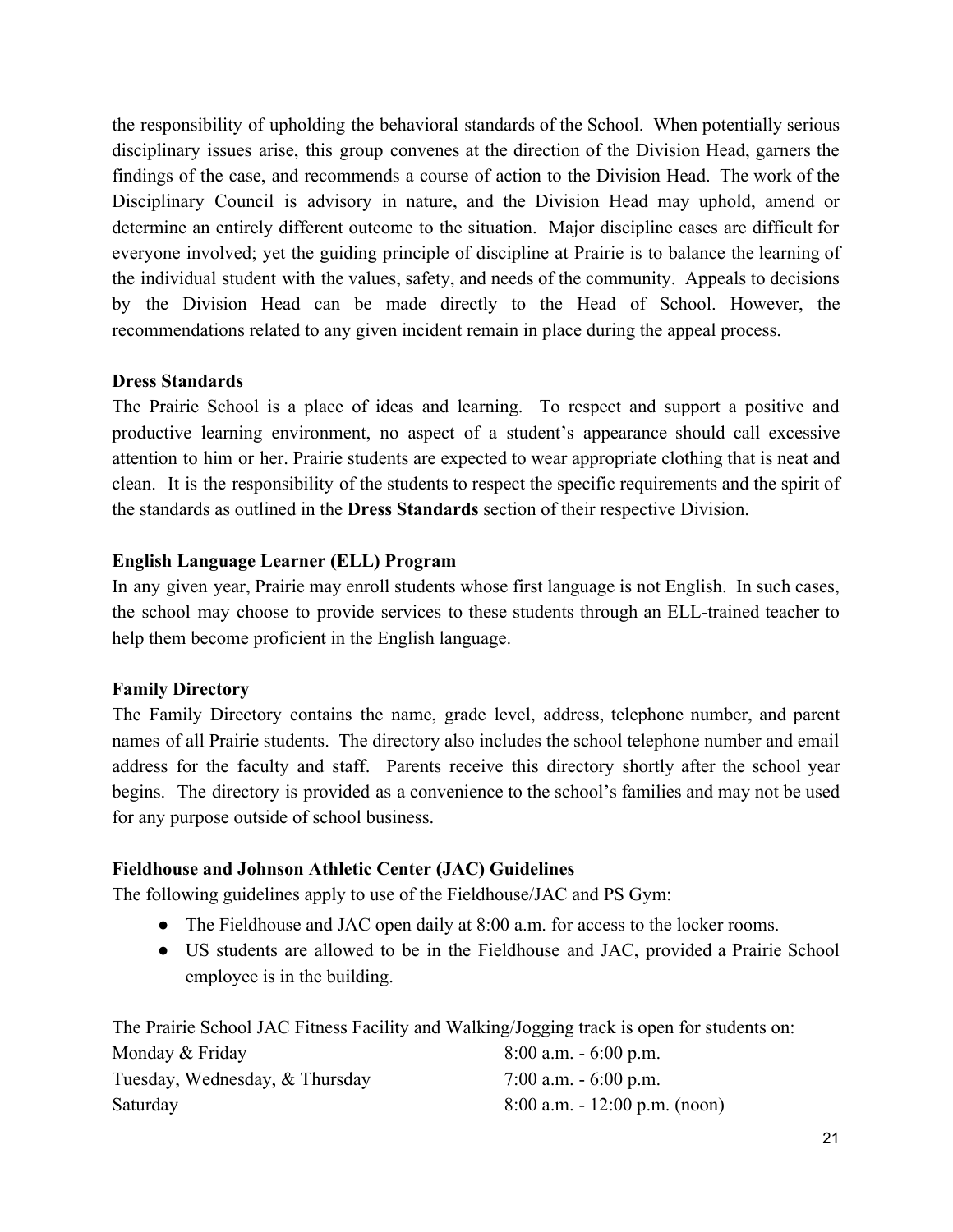In accordance with the guidelines established by WIAA and the MCC, the following rules apply to the Fieldhouse/JAC during games.

- There should be a minimal amount of movement away from seats during the games.
- Students should be seated during JV and Varsity games and are asked to stay off the main court during halftime and between games.
- Spectators should not cross the Fieldhouse/JAC while games are in progress. This rule is designed so that players will not be distracted and that spectators will not run the risk of injury.
- The refreshment stand is open during JV games and the first half of Varsity games. Concession sales close after halftime of the Varsity game.
- Students may not be in the back hallways or locker rooms during home events.
- The building is to be cleared by 9:15 p.m.

Parents and students are asked to support the athletic teams in a positive and sportsmanlike manner for all games:

- Cheer for the team, NOT against individual opponents.
- Disrespectful behavior to officials, coaches, players, and other spectators is unacceptable.

Students are not allowed to leave the Fieldhouse/JAC and reenter during JV and Varsity games. This rule is designed to limit the potential for unexpected difficulties or behavioral issues. If students show a lack of respect, discipline, and control, they will be asked to leave the premises; their parents will be contacted.

## **Fire, Tornado, and Safety Drills**

Fire, tornado, and safety drills are held on a regular basis. Students are instructed as to evacuation routes and proper procedures during such drills. Officials from the fire department supervise one drill each year. Parents and visitors to the school are expected to follow all of the emergency protocols that are posted in every classroom and office.

## **Food Services**

Prairie offers a well-balanced lunch program available to all students; a monthly menu is made available to families. The option to purchase a yearlong Lunch Pass at a flat fee rather than using individual lunch tickets is available to all MS and US students. For information about the flat rate program, please contact the school's Business Office, 752-2507.

## **Fundraising/Development**

It is because of Prairie's sense of community that our school continues to grow and thrive - and we could not do that without the support of our parents.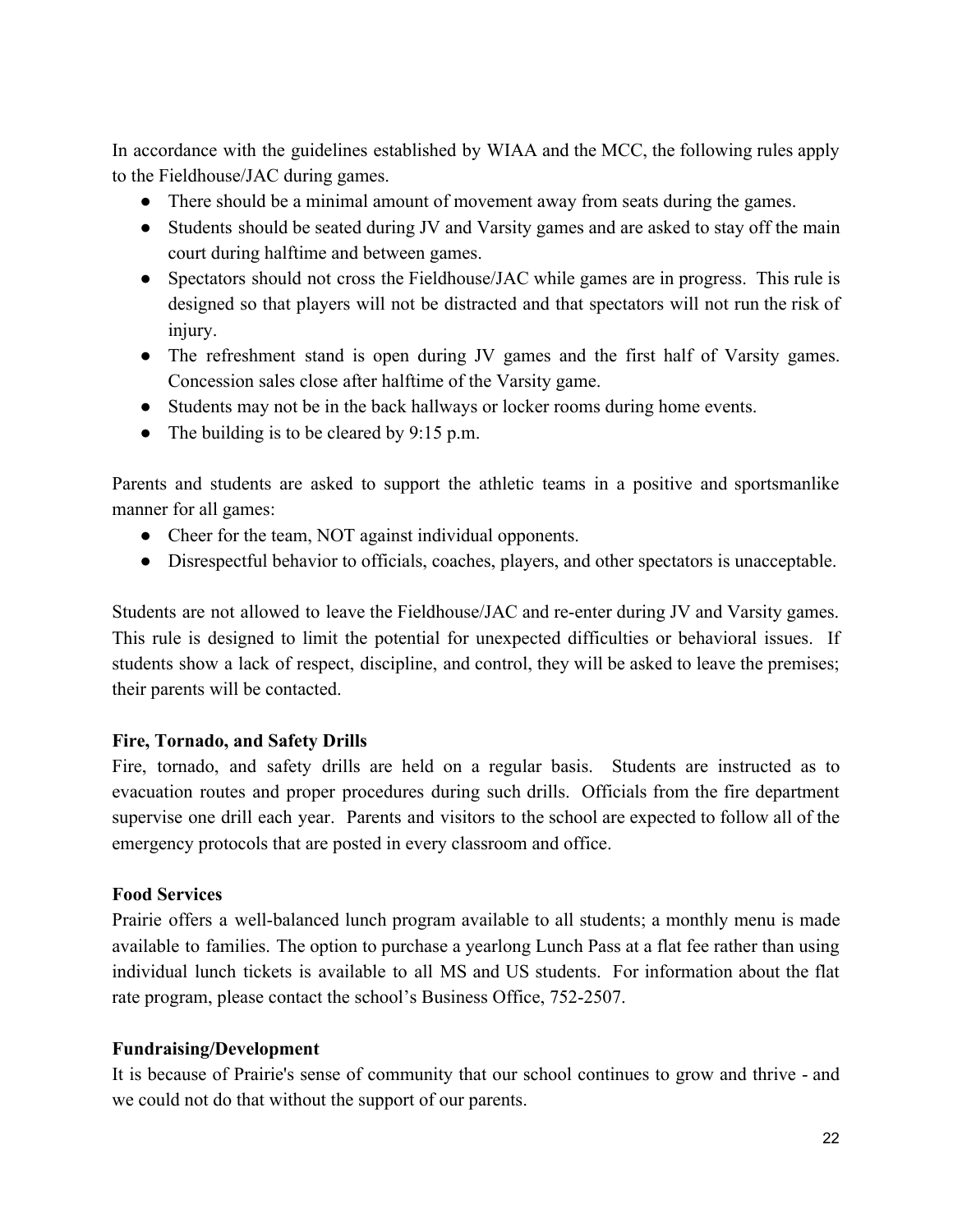Prairie raises money each year through various programs to supplement educational and operational costs not covered by tuition. The overall objective of these initiatives, spearheaded by the Development Office, is to provide a positive and productive climate for fundraising, one that promotes and ensures the financial well being of the school while upholding the integrity of its reputation and image. All fundraising activities must be coordinated through, and approved by, the Development Office.

The following efforts provide direct support for the operating budget and/or scholarship fund of the school:

## *The Prairie Fund*

Gifts to the Prairie Fund lead to inspiration and achievement here on campus. Generosity from current parents, alumni, faculty, staff, grandparents, alumni parents, corporations, and friends of the School ensure our physical health and academic vitality.

## *Premiere*

Our annual auction gala features delicious food, dancing, and one-of-a-kind auction items. Every dollar earned in conjunction with Prairie's signature fundraising event goes directly to our financial aid program.

## *Golf Classic & Dinner*

Twenty years ago, The Prairie School's Golf Classic & Dinner was founded by a group of supporters who knew first-hand the power of a Prairie education. Now, at the end of its second decade, this event raises almost \$100,000 annually in support of scholarships and financial aid, thereby ensuring that the opportunity to attend TPS is widely available to families throughout our community.

## **Grandparents' Day**

Each year, The Prairie School hosts a special day for grandparents and special friends to visit and attend classes with their grandchildren. Refreshments and special classroom activities are part of the day for visitors.

## **Health Office**

The Health Office is located adjacent to the PS Office and is staffed by a registered nurse. Because illnesses spread rapidly through the classrooms, the school asks that parents keep their children home if they are not feeling well or have had a temperature over 101° F or have vomited within the past twenty four hours. If students become ill during the school day and it is necessary for them to go home, the nurse will contact the parents/guardian. Students with a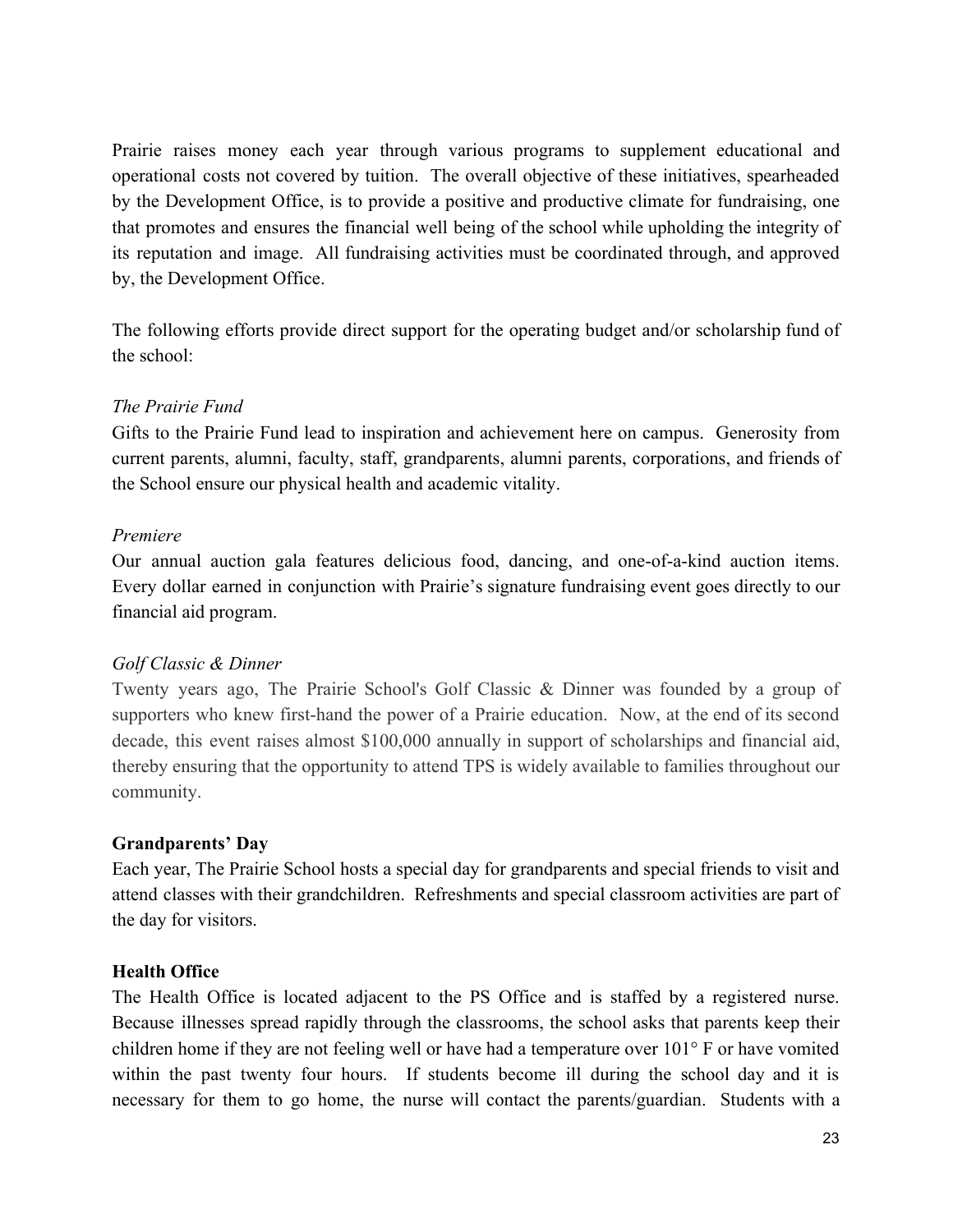temperature of 101° F or higher are not allowed to return to the classroom but must remain in the health office until picked up by a parent or a person designated in Power School on the Student History/Emergency Form. Parents should make suitable arrangements to cover the possibility of their children's illness when they cannot be reached.

Medications are to be noted in PowerSchool on the Health Page. All prescription medications kept at school require a Prescription Authorization Form, with a signature from your Health Care provider. It is State law that all medication, including prescription medication, is sent to school in its original container. It is the responsibility of the student's parent/guardian to inform the Health Office of any medical concerns and changes.

Student Health History contact Information should be updated yearly in Power School. This must be completed by mid-August. When there are periodic absences from Physical Education (PE) class due to injury or illness, parents must notify the PE teacher and Health Office. If there is an extended absence from PE, we require a physician note. A student's return to activity will require a follow up note from their health care provider. Medical appointments should be made during non-school hours whenever possible.

## *Physical Examination Records & Forms*

All students are required to have physical examinations by their Healthcare Provider every two years. All new students are required to have a physical prior to starting the school year. The completed Health History Form should be sent to the Health Office before school begins. All student athletes must have additional WIAA forms completed and turned in to the Athletic department prior to starting their sport. Immunization records are kept on every student according to State guidelines. State immunization reports are sent to Madison in October.

## *Screening Programs*

Hearing and vision screenings are provided annually for all children in Primary School. Parents / Guardians will be notified if a referral is recommended. Screenings are available to any students referred by themselves, parents, or teachers.

## **Hours of Operation**

The school building opens at  $7:30$  a.m. Classes begin at  $8:30$  a.m. Half-day ES students are dismissed at noon; all other grades are dismissed at 3:35 p.m. Students in grades 7-12 with a need to remain on campus after school must have faculty approval and supervision. All students, except those participating in scheduled and supervised activities, must leave the school by 4:30 p.m. For more information on programs for before and after school, see the **Daily Life** sections of PS and MS.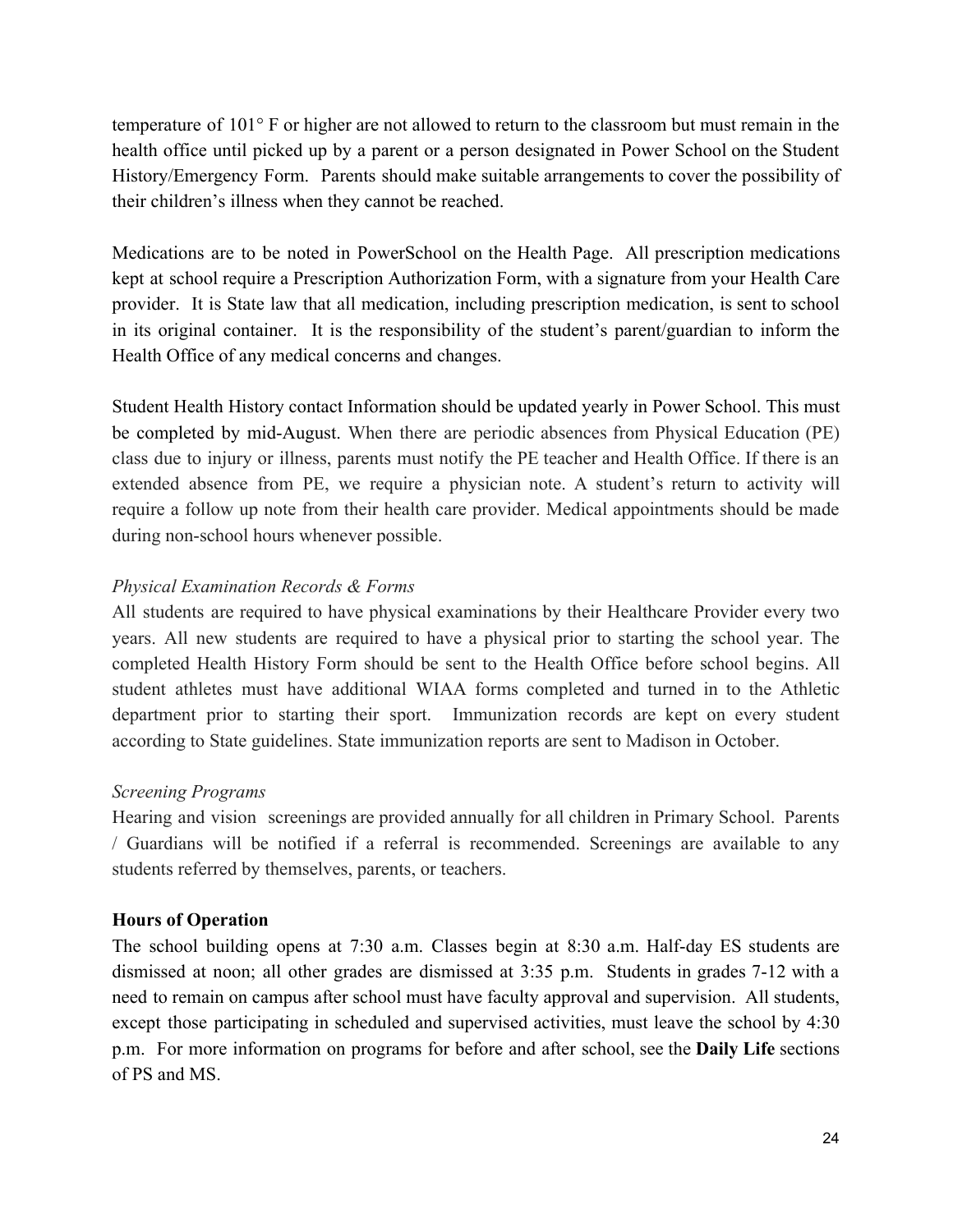#### **Instructional Materials**

The Prairie School faculty and administration are entrusted with the selection of instructional materials that are appropriate to the educational level of the students involved, supportive of the curricular objectives of the School, and in general good taste as judged by contemporary community standards. In selecting materials, the faculty and administration consider the contribution that each choice will make to the overall education of a student. Consideration is also given to the aesthetic value, honesty, fairness, readability, and appropriateness of the materials. Should a parent object to the use of a particular book or other instructional material, he or she is encouraged to discuss the complaint with the teacher. Should the parent so request, his or her child will not be required to read or be exposed to the material in question until the matter is resolved.

## **Lost and Found Items**

Unidentified items found in the school are placed in an area near each Division Office. Parents and students are urged to label all personal items and to check these areas whenever something is missing. The lost and found collections are removed throughout the year, and unclaimed items are given to local charitable organizations.

#### **New Family/Student Orientation**

An orientation for new parents and an orientation day for new PS, MS and US students occur in July and August. Information on a variety of topics is shared. Families who may have enrolled after the beginning of the previous school year also are encouraged to attend. Specific information of importance to families new to Prairie will be mailed to them over the summer.

## **Open House**

The Prairie School hosts multiple general open houses per year with an additional event focusing on Early School and Kindergarten recruitment. Prospective parents are invited to attend with their children, to tour the campus, and to talk with classroom teachers and school administrators. Printed literature is available and refreshments are served.

#### **Pets**

Pets are not allowed on the school's campus or at school functions without prior authorization.

#### **Photographing/Taping/Filming of Theatrical Productions**

Cameras and recording equipment are not permitted during theatrical rehearsals and performances unless otherwise specified. It is illegal to record and photograph copyrighted material. Photographing or recording live performances is dangerous and distracting for performers as well as other audience members. The school engages a professional photographer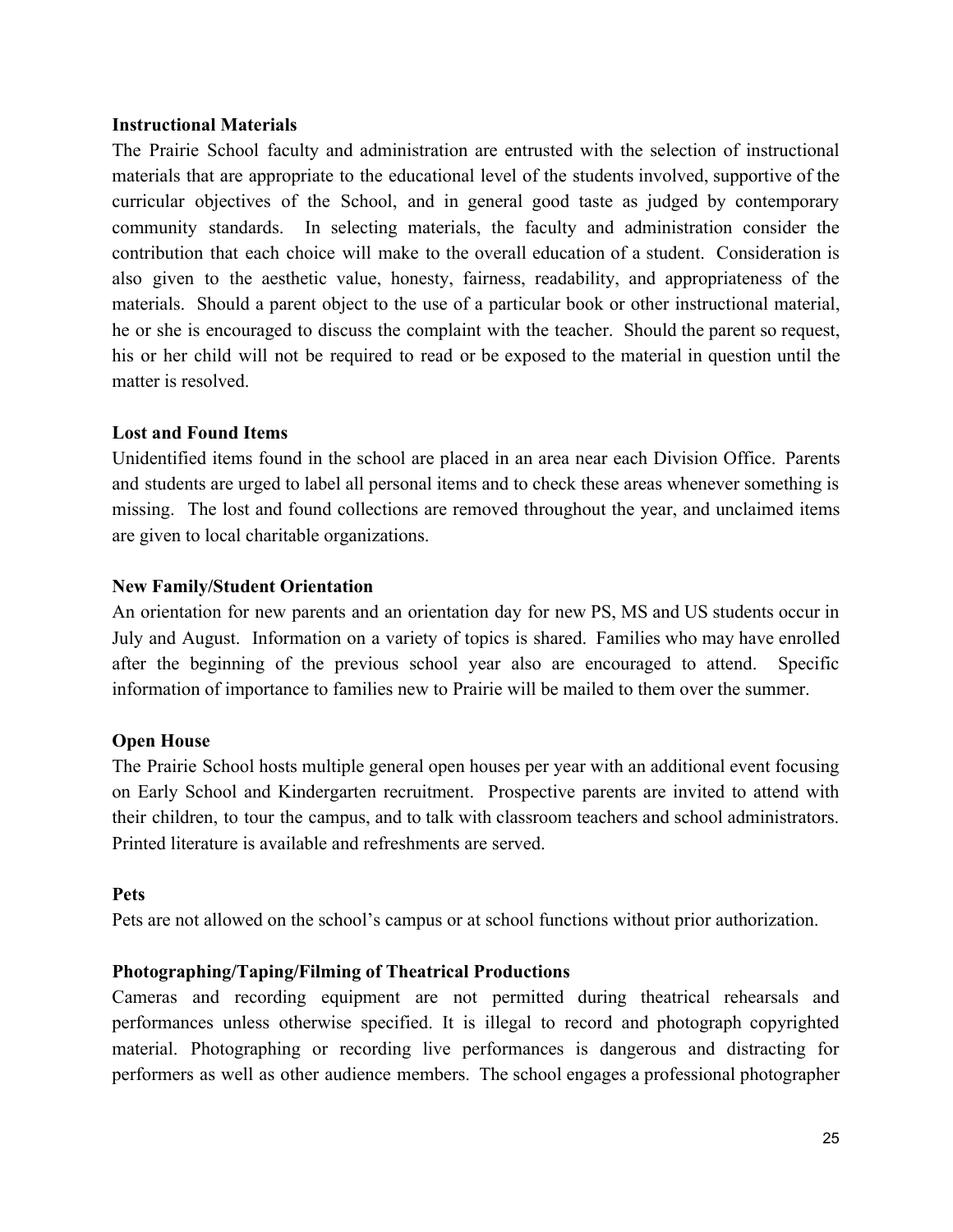who provides photo CDs for sale to parents. Finally, many parents are not comfortable having their child in a video for public viewing.

### **P.O.P Parent Group**

The Prairie School P.O.P. (Promote/Organize/Provide) Parent Community embraces the mission of the School and maintains a collaborative environment in order to **promote** communication within the Prairie community, **organize** community-building events and initiatives that further integrate parents and families into the School, and **provide** direct financial support to the School through fundraising events and projects .

When you become a Prairie parent, you also become part of the P.O.P. Parent Community. Prairie relies on your assistance to make our school a special place. Your time, talents and resources are needed to support each student we are fortunate to have enrolled in Prairie. Without P.O.P. Parent Community members, many of the events and activities that take place at Prairie would not occur. Some of these events include Primary School Ice Cream Socials, Middle and Upper School Parent Gatherings, Fall Fest, Gingerbread House Decorating Event, Grandparents' Day and more.

For more information about the P.O.P. Parent Community, please contact the Admission Office at 752-2525

## **Prairie School Property**

The Prairie School reserves the right to conduct inspections of its entire campus, as deemed appropriate by School administration. This includes the right to inspect personal effects, lockers, lunch boxes, purses, baggage, and any other property located on The Prairie School premises, including private vehicles. Entry on Prairie's campus constitutes consent to searches and inspections.

#### **Publications**

Every Friday afternoon the Communications Office issues *The Weekly*, a digital publication intended to keep parents current with all the news and upcoming events happening on campus.

#### **Rentals (Facilities)**

On occasion, some facilities of The Prairie School (dining room, kitchen, and theater) are available for rental use by the school community. Call the Business Office  $(752-2507)$  for costs and availability.

#### **Scholarships**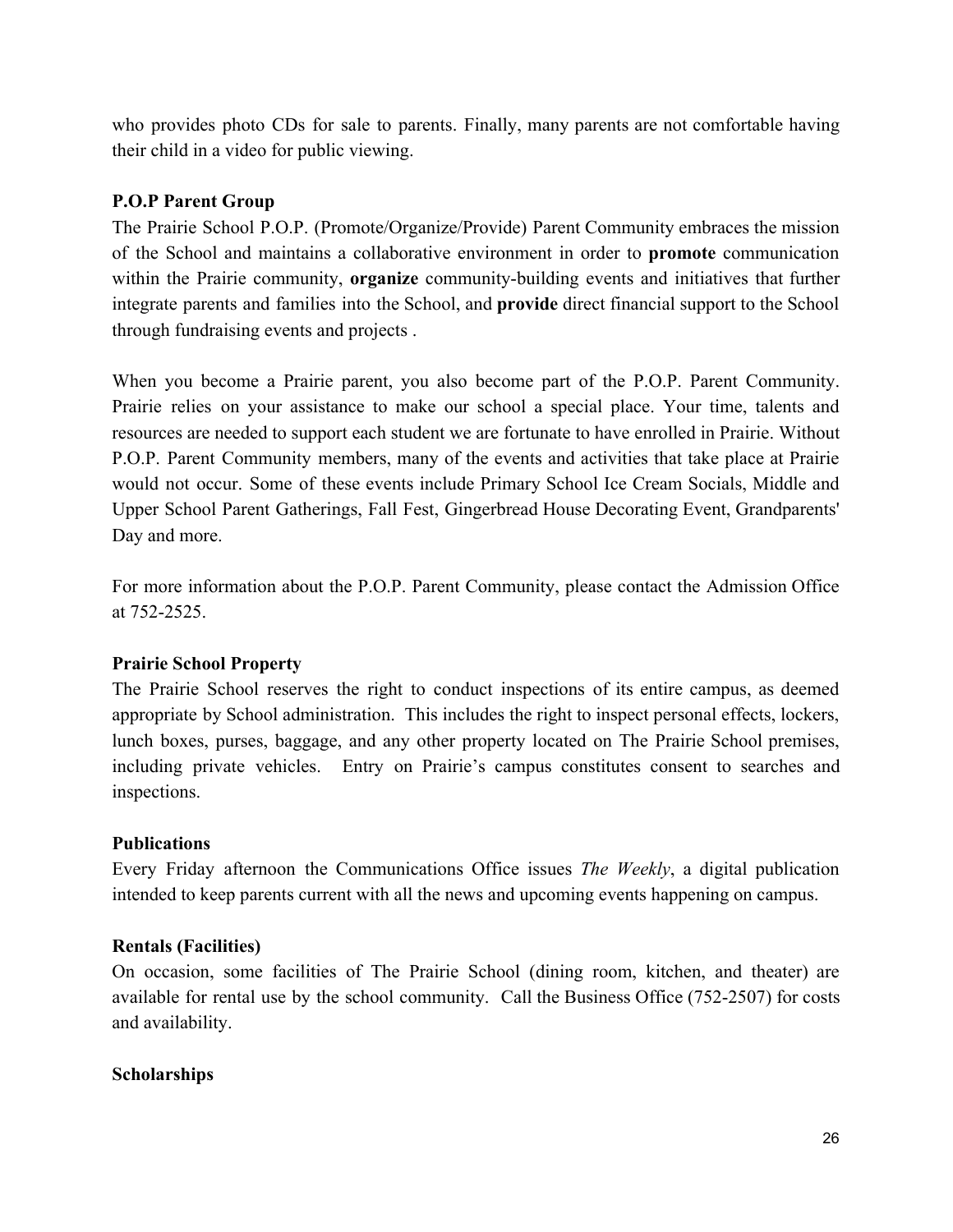Over the years, The Prairie School has established several named scholarship awards funded by contributions from individual donors. A portion of the interest earned from these funds is awarded annually to a student or students who meet the award criteria. Recipients are selected by faculty, Division Heads, and, in some cases, the donors themselves. Awardees are expected to maintain the highest standards of honesty, integrity, leadership and deportment. Failure to meet these expectations likely results in loss of scholarship.

### *Hilpert Memorial Scholarship Program*

Funded by the School's endowment, as well as individual gifts, this program awards multi-year scholarships in varying amounts to new and continuing students for the years they remain at The Prairie School. The Hilpert Memorial Scholarship Program is an annual, competitive, merit-based, tuition scholarship program for motivated young people who exhibit academic and creative excellence, strong leadership skills, a concern for the well-being of others and demonstrate financial need.

## *Imogene P. Johnson Leadership Fellows Program*

Established in May of 1997 through the generosity of the School's founders, the Imogene Powers Johnson Leadership Fellows Program attracts the brightest, most-talented Upper School students. Ideally, these Fellows will emerge as strong, competent, cooperative, and magnetic leaders, who are models for the School's ideals, setting a standard for others to emulate. This program provides four \$7,000 fellowships to students entering 9th grade who demonstrate financial need. Fellowships are renewable annually based on each fellow's performance and typically follow a student through graduation.

#### *Malone Scholarship Program*

In 2011, The Prairie School was selected by the Malone Family Foundation to receive a \$2,000,000 endowment gift to establish the Malone Scholars Program. This initiative aims to provide an outstanding education to every top-level student who displays the keen desire and motivation to learn, yet lacks the resources to finance such an education. Financial support for each Malone Scholar ranges from 30% of tuition to a full scholarship and is renewable through graduation. Recipients must rank in the top 10% of their class and be new to Prairie in grades 710. Notably, Prairie is the only institution in Wisconsin to be named a Malone School and one of only 50 such schools nationwide.

#### **School Counselor**

The Prairie School employs a full-time School Counselor who is available to assist students, parents and faculty with personal-social related concerns. The counselor may provide individual and group counseling and staff and parent informational meetings, as well as constant consultation and collaboration with parents, teachers and administrators regarding students' best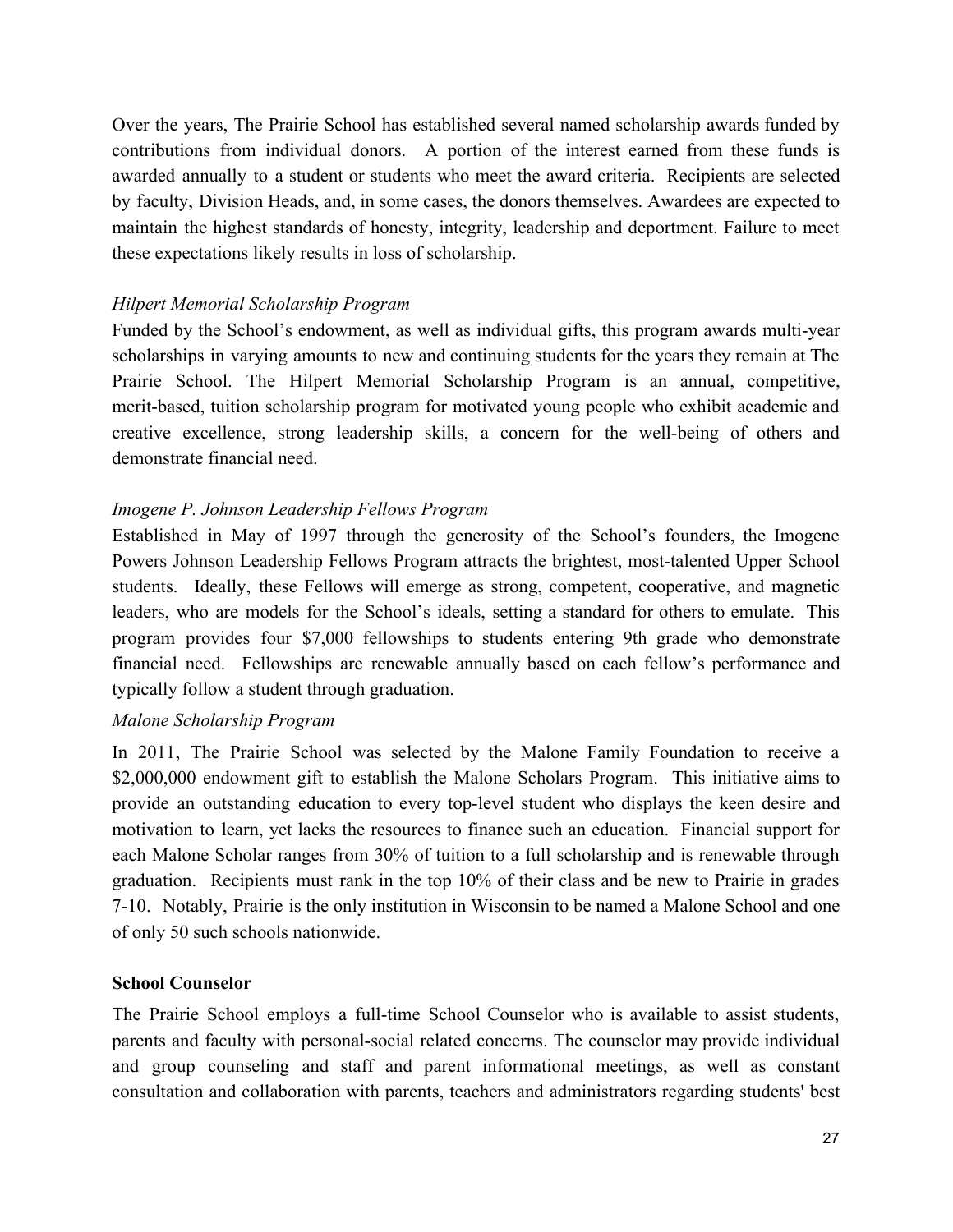interests. As a vital member of the Compass Team, the counselor helps to ensure all students stay on a path to success.

#### **Security/Trespassing**

All visitors to the school, including parents, must pick up and wear Identification Badges from the Welcome Desk at the Main Entrance (**see also Campus Security)** before proceeding elsewhere on campus. All visitors should enter through the main Administration/Theater/Door #2 entrance.

## **Smoking**

The Prairie School provides a smoke-free environment on its entire campus at all times. This includes being inside of one's vehicle while on school property.

## **Student Privacy of Academic Information**

Information about student academic grades and progress is private information. Teachers and students are expected to speak privately about grades and academic progress after class or at a more appropriate time and place. A teacher's office is an appropriate place to openly discuss such matters. If students want to discuss their progress or grade, they should see their teacher after class and arrange to meet at a later time.

Students should not feel pressured to share their grades or progress with their peers. Repeatedly asking a peer to share his or her grade is inappropriate, especially during class or in front of other students. Students will also keep usernames and passwords for accessing online academic information private.

## **Student Property**

A student who brings an item of value to school assumes complete responsibility for the item's security. Families are encouraged to consider this when sending valuable items to school, including money.

## **Student Records/Transcripts**

A complete file of all grades and student records is maintained in each Division Office. Student records may be requested through the appropriate office. If a student transfers to another school, the Division Office will send an official transcript or the student's records when a written request is received from the new school. Approximately two weeks should be allowed for the School to forward records or send an official transcript. The School reserves the right to withhold grades and transcripts on any delinquent accounts.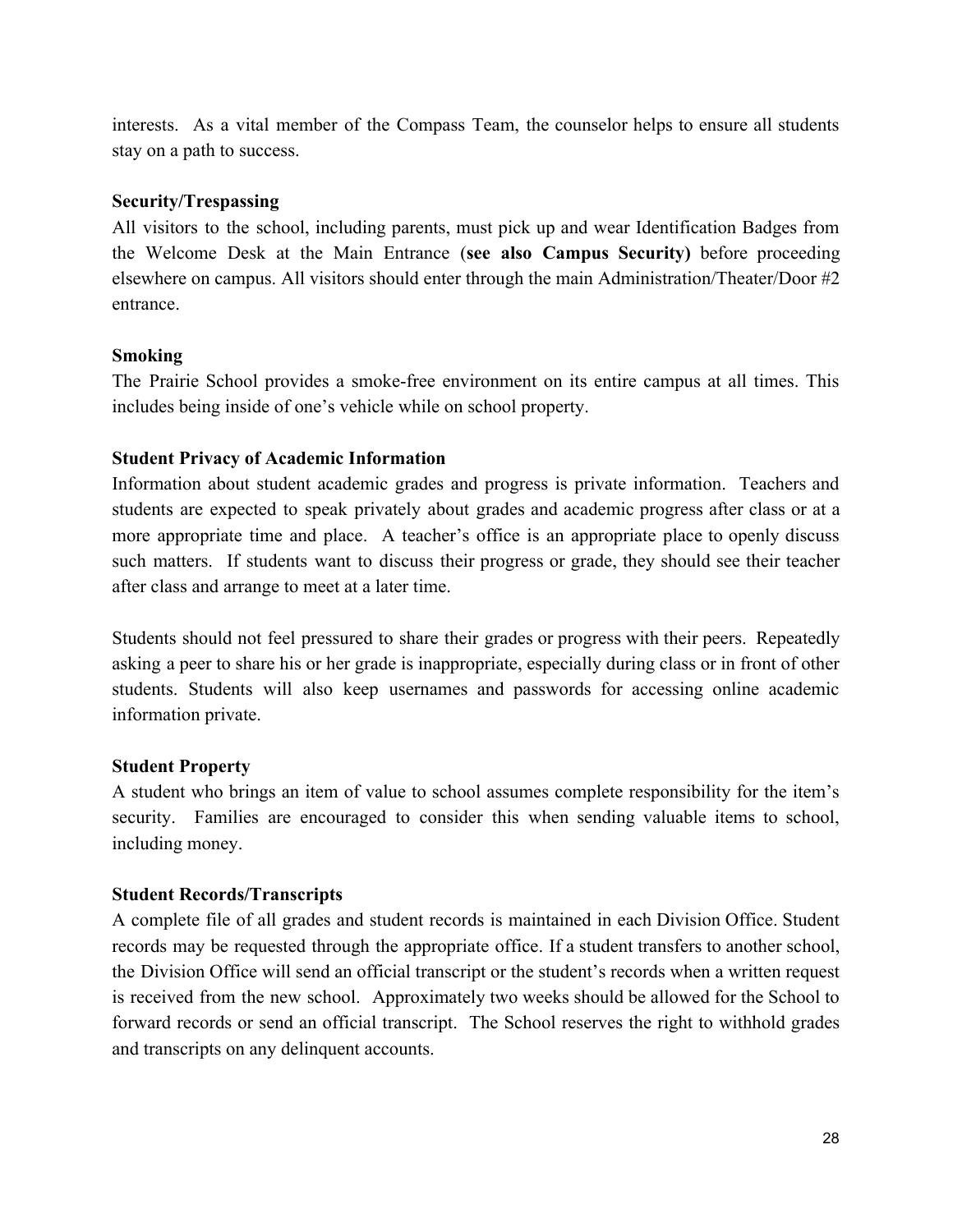## **Student Research Center (SRC)**

The SRC is "the information place." Staff members strive to provide a positive, friendly learning environment in which students may search for, retrieve, and process information. The SRC exists to serve students and their parents, as well as the faculty and staff with all their information needs.

The SRC is open from 7:30 a.m. to 4:30 p.m. Monday through Thursday and from 7:30 a.m. to 3:45 p.m. on Friday. Special hours can be arranged with a classroom teacher and/or the librarian as needs arise.

All materials and media may be checked out to The Prairie School community. Primary School students may have two items checked out at one time. Middle and Upper School students may check out all materials they need to complete assignments. Materials are generally on loan for two weeks with the option to renew as needed. Materials on overnight checkout must be returned to the SRC before 8:30 a.m.

The SRC bills twice during the school year for lost items from its collection. Notification of lost items will be sent home on the first Friday in December and the last Friday in May. After receiving notification of lost items, there will be a grace period (five school days) to return lost items without fees.

#### **Summer Programs**

Prairie's Summer Program for ES (age 3) through grade 12 is open to the public. Offerings include academic enrichment, fine and performing arts, athletics, tutoring, and our day camp, Hawks' Haven. Day camp offers students an excellent, affordable, active daily program for ages 314 from 7:15 a.m. to 6:00 p.m. A program overview is made available each winter on the school's website: http://prairieschool.info/summer#new-page-96. For more information, contact the Summer Program Director at 262-752-2500.

## **Summer Reading**

Summer reading is required of all students enrolled in grades 5-12. A booklet describing the program and recommended titles is available online through the School's website[:](http://www.prairieschool.com/) [http://www.prairieschool.com.](http://www.prairieschool.com/)

## **Testing (Standardized)**

The Prairie School views standardized tests as one component of an assessment process that is designed to include curriculum-based and alternative assessments as well. Internal examination of test results helps largely to evaluate the quality of the school's academic program and to monitor individual student progress.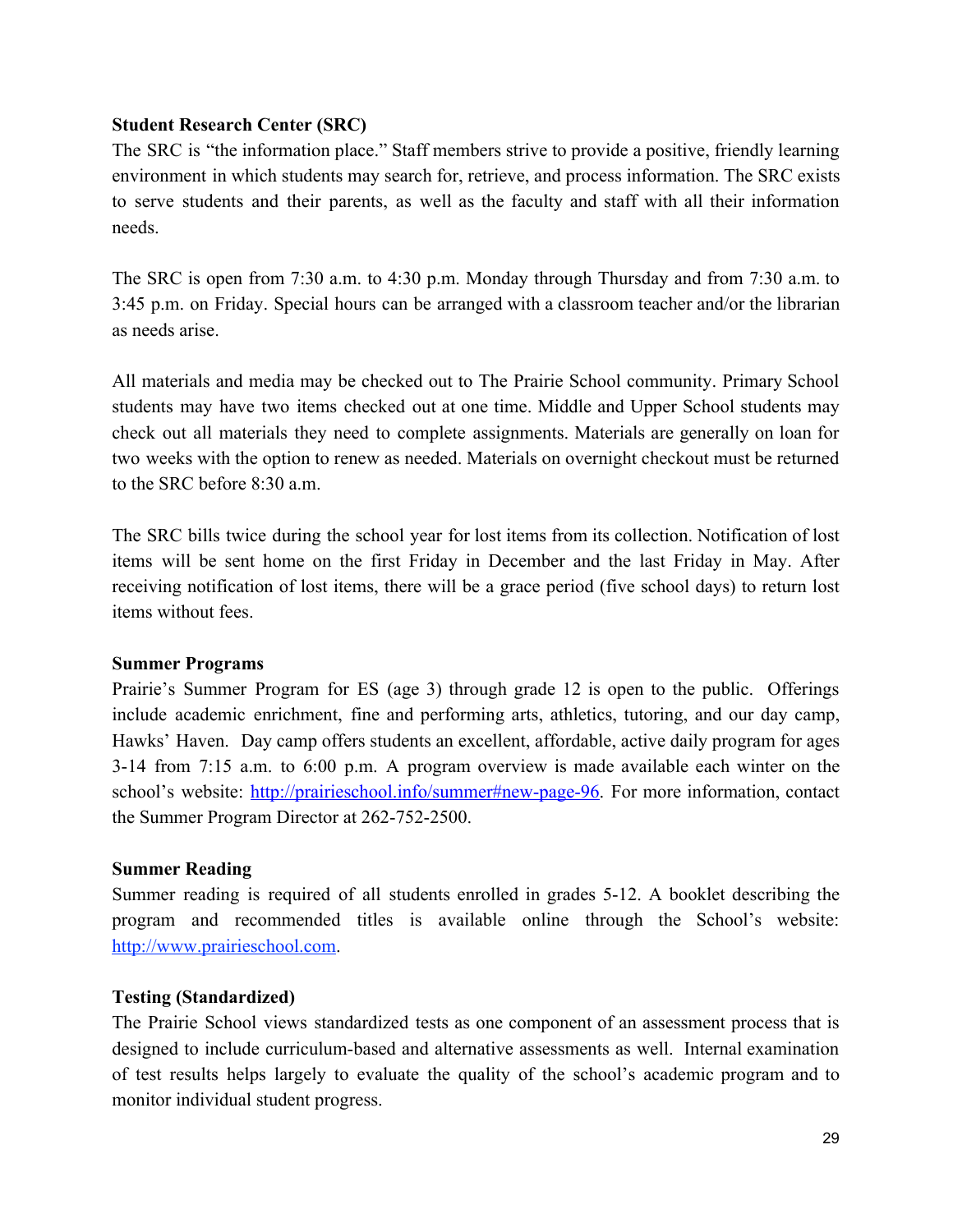In grades 4, 6, and 8, students take the Terra Nova Achievement Test.

Students in grades 10 and 11 take the Preliminary Scholastic Aptitude Test (PSAT) and National Merit Scholarship Qualifying Test.

Students in grades 11 and 12 should take the American College Testing (ACT) and, in some cases, the Scholastic Aptitude Test (SAT I) and/or SAT II (Subject Test).

Detailed reports of testing results are available as necessary, and individual results can be discussed with parents through appointments with the school's Learning Specialist(s), College Counselor, or appropriate Division Head.

## **Tuition**

The Board of Trustees approves tuition costs for the coming school year in February. A tuition deposit is required of all families upon return of a signed contract.

Parents may elect one of three tuition payment options:

- Full payment: Due by July 15 of the enrolling year. (In the event that payment is still outstanding, the school will move the student to its waiting list).
- Two Payments: First payment (60%) due July 15, remainder (40%) due January 15.
- Monthly Payments: A contracted arrangement for monthly payments. (Requires an annual fee.)

## *Refund Policy*

The \$500 tuition deposit is non-refundable. Parents/guardians are responsible for the full tuition indicated on the contract as per the terms of the contract.

## *Sibling Discounts*

A five percent sibling tuition discount is offered for the second child in a Prairie family. A ten percent discount is offered for the third and subsequent children within the family. **Full tuition applies to the first child enrolled in the highest grade. There is no sibling discount offered in Early School and Kindergarten.**

## *Other Fees*

While tuition only covers 70% of the operating costs of The Prairie School, it does cover the major portion of instructional and academic costs as well as routine diagnostic testing. Tuition does not cover the cost of specially arranged individual diagnostic or psychological testing, some cocurricular activities, or the cost of some testing programs. Field trips, classroom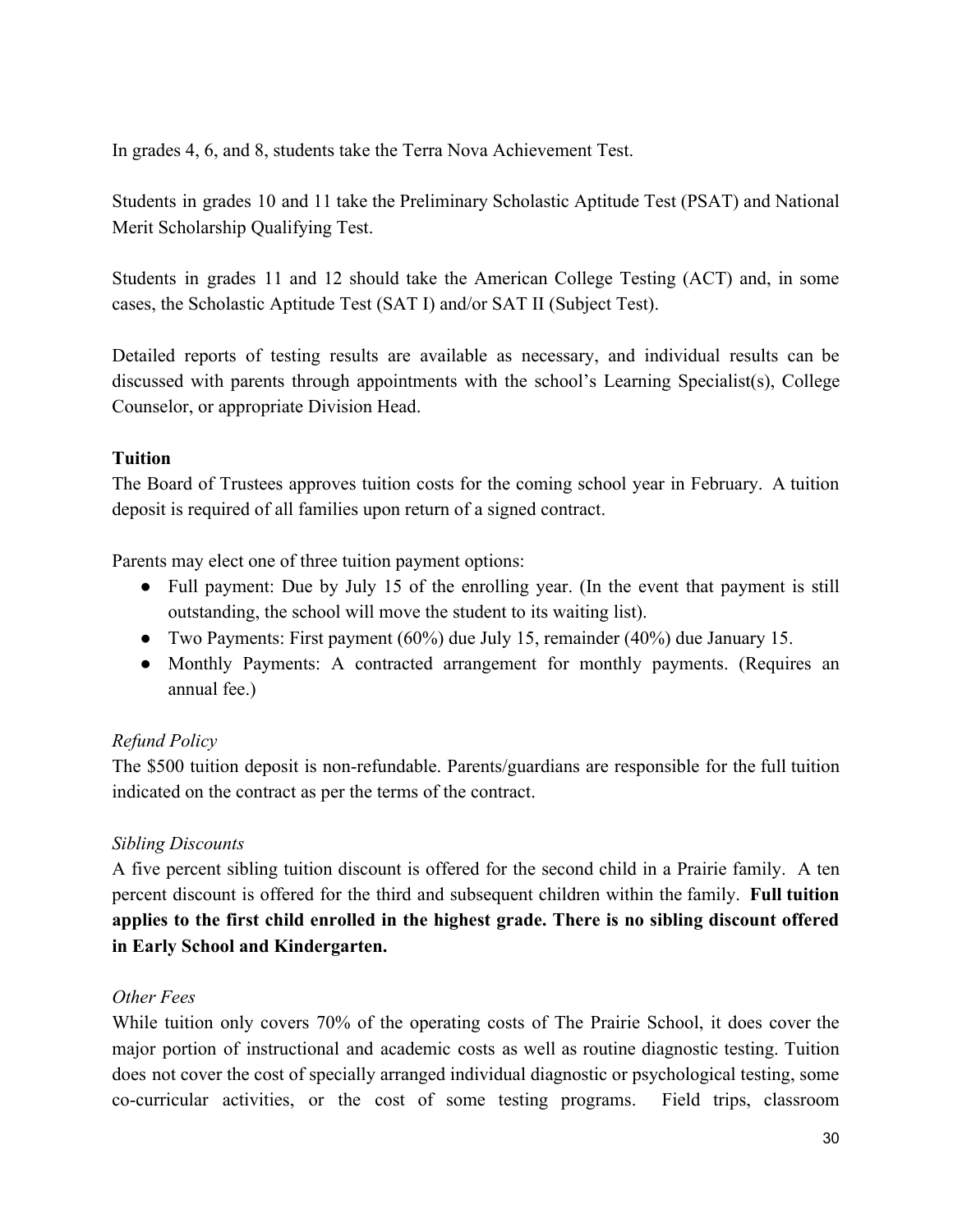consumables, and specific performing arts fees are not a part of tuition fees. These items are billed separately.

# **Tutoring**

Extra help is often necessary and is considered a regular part of Prairie's educational program. Full time faculty may not provide paid tutoring between 8:15 a.m. and 4:15 p.m.; a student's regular teacher may not tutor that student for pay at any time. In the event that parents choose additional tutoring by a Prairie faculty member or an outside educator is necessary, the family is responsible for all costs. Please contact the appropriate Learning Specialist for more details.

# **Visitors' (Student) Guidelines**

The purpose for inviting prospective students to visit The Prairie School is to provide them an opportunity to see the school in action. Students are welcome to visit the school, following these guidelines:

- A parent or guardian contacts the Admissions Office 23 days prior to the visit.
- After discussion with the visiting student's parent/guardian, the Director of Admissions, in conjunction with the appropriate Division Head, will determine a student guide. Special requests made by parents and/or current students regarding visitors or guides will be considered.
- Casual visitors (students not considering attending Prairie) are allowed to visit only if given permission by the Director of Admissions and the appropriate Division Head 23 days prior to the visit.

Other questions should be directed to the Admissions Office at 752-2525.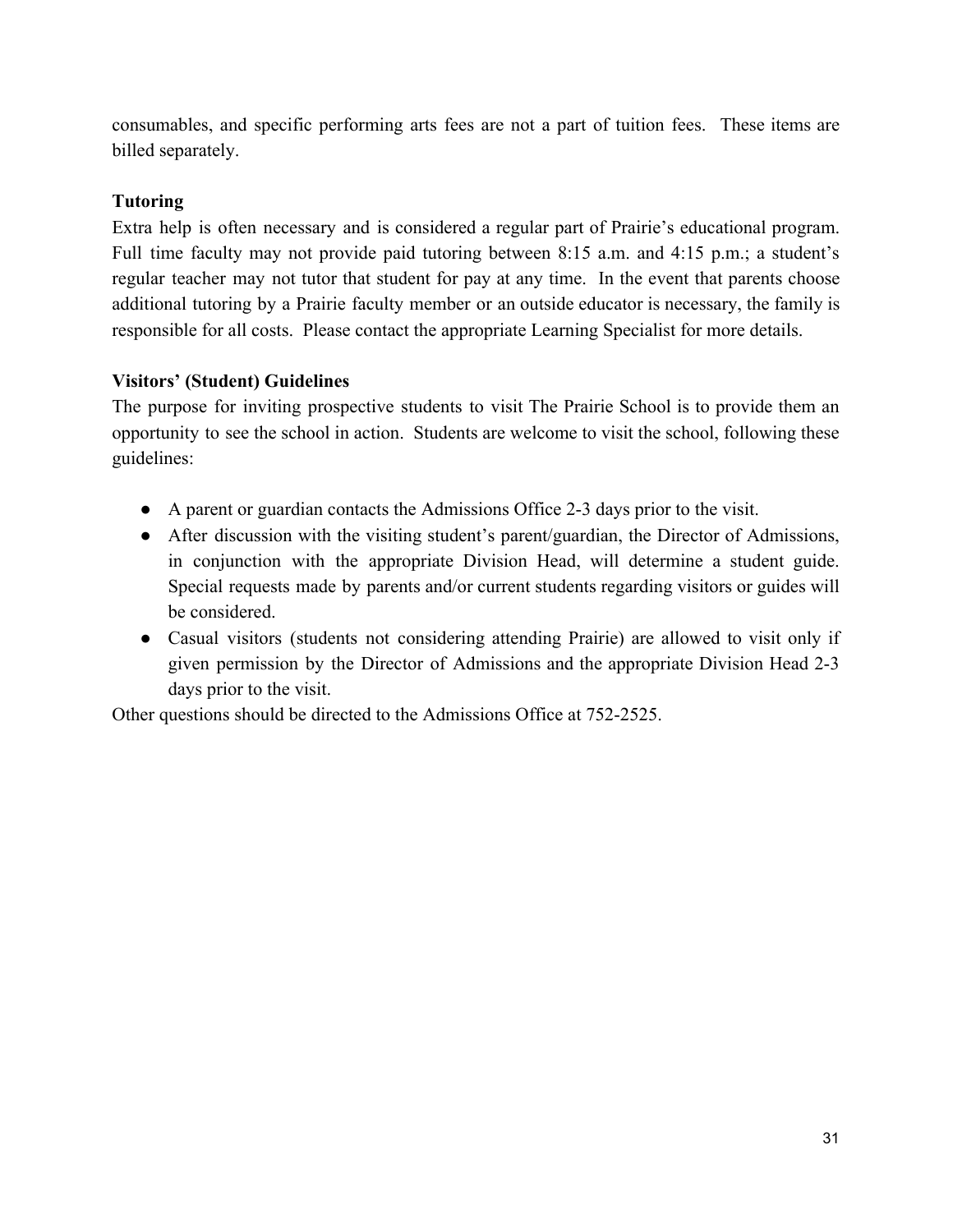## **PRIMARY SCHOOL (PS) INFORMATION**

## **DAILY LIFE**

#### **Admissions**

For admission to the Early School Program, the child should turn 3 years old on or before September 1 and be securely potty trained. For admission to the Kindergarten Program, the child should turn 5 years old on or before September 1.

#### **Attendance**

For general information about absences and attendance, please see **All-School** – **Absences and/or Attendance** information.

Daily attendance during the Primary School years, Early School through Grade 4, is critical to a student's overall performance and skill growth. We ask that families plan vacations outside of the school year because absences from class cause a loss of invaluable instructional time from the many hands-on activities and classroom discussions that really cannot be re-created.

For illnesses and appointments, we ask parents to communicate with their child's classroom teacher to ensure that important classwork is made up. Parents should contact the Primary School Office (752-2573) with attendance related questio

## Before/After-School Program (Early Day/Stay & Play)

The Early Day Program provides supervised care by two classroom educational assistants for children in grades ES-4<sup>th</sup> from 7:15-8:15 a.m. in Stay & Play rooms near door 6. The program includes many activities for children to participate in before beginning the regular school day. \*Please note there is no charge for this program should your child arrive to school before 8:15 a.m. due to an early bus. A snack is available upon request.

The Stay & Play Program provides supervised care for children aged 3-11 (Early School-Grade 6) after school. When school is in session for a full day, the program operates from 3:456:00 p.m. Parents are asked to respect the 6:00 p.m. dismissal time and to pick up their child promptly at the established time.

The Stay & Play program includes supervised time for homework, stories, crafts, outdoor play, and snacks. Parents may register their child for this program at any time during the school year by contacting the PS office or the Stay and Play Coordinators, Jacob Lipor or Barb Swanson at 2627522573.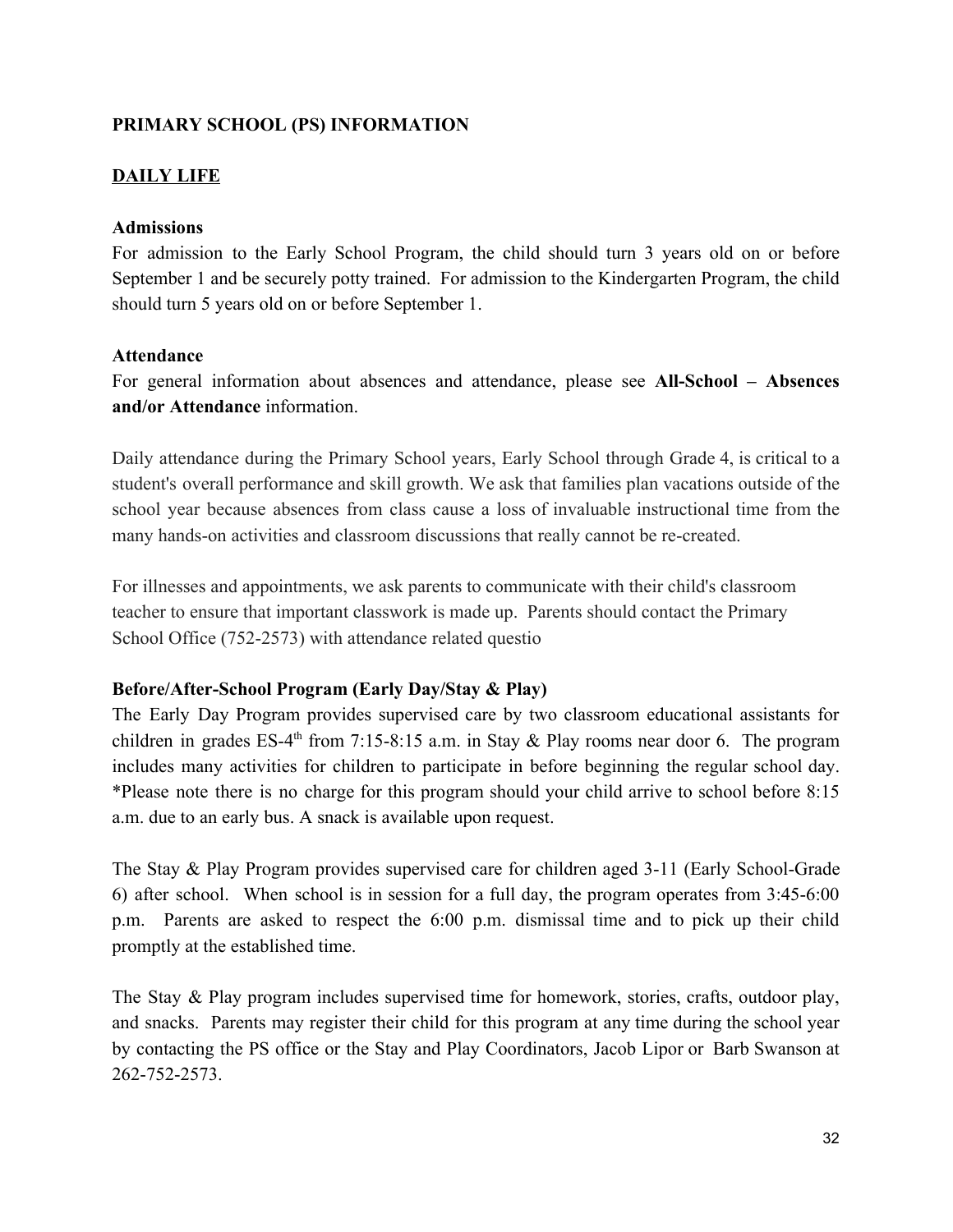If there is an official closure of The Prairie School due to inclement weather before the school day begins, the Stay and Play Program is closed as well. However, in the event that Prairie closes once classes have begun, the Stay and Play Program is available until all students have been picked up.

The Stay and Play Program is also available during the first week of spring break and during faculty in-service days. Registration is necessary in order to secure adequate staffing.

## **Bus Information**

State law requires that students be a minimum of four years of age to ride a school bus on field trips. Parents of three year olds must provide transportation to and from field trips until the child's fourth birthday.

## **Dress Standards**

The Prairie School students are expected to wear appropriate clothing that is neat, clean and safe for outdoor recess play. To respect and support a positive teaching and learning environment, no aspect of a student's appearance should call excessive attention to him/herself. Uniforms begin to be the dress standard in first through fourth grade. Every Friday, in Primary School, is casual day, and school uniforms are not required.

## ES and Kindergarten

Students should wear clothing that is clean, appropriate to the school setting and allows for freedom of movement. **Velcro gym shoes must be worn for PE and recess; sandals, slides and Crocs are inappropriate.**

## Grades 1-4

## Girls

Navy blue or tan Bermuda (long) shorts and uniform skorts are appropriate from the opening of the school year (early Sept.) until cooler weather arrives (mid Oct.), and from May until the end of the academic year. Non-uniform shorts may be worn for physical education. Sandals, Crocs, or slides are not safe and are inappropriate for active play.

Plaid uniform jumpers or navy blue or tan slacks, navy or khaki polo dresses, and navy or khaki solid jumpers are appropriate year-round. Capri, cargo, painter, carpenter, or sweat pants are inappropriate.

## Boys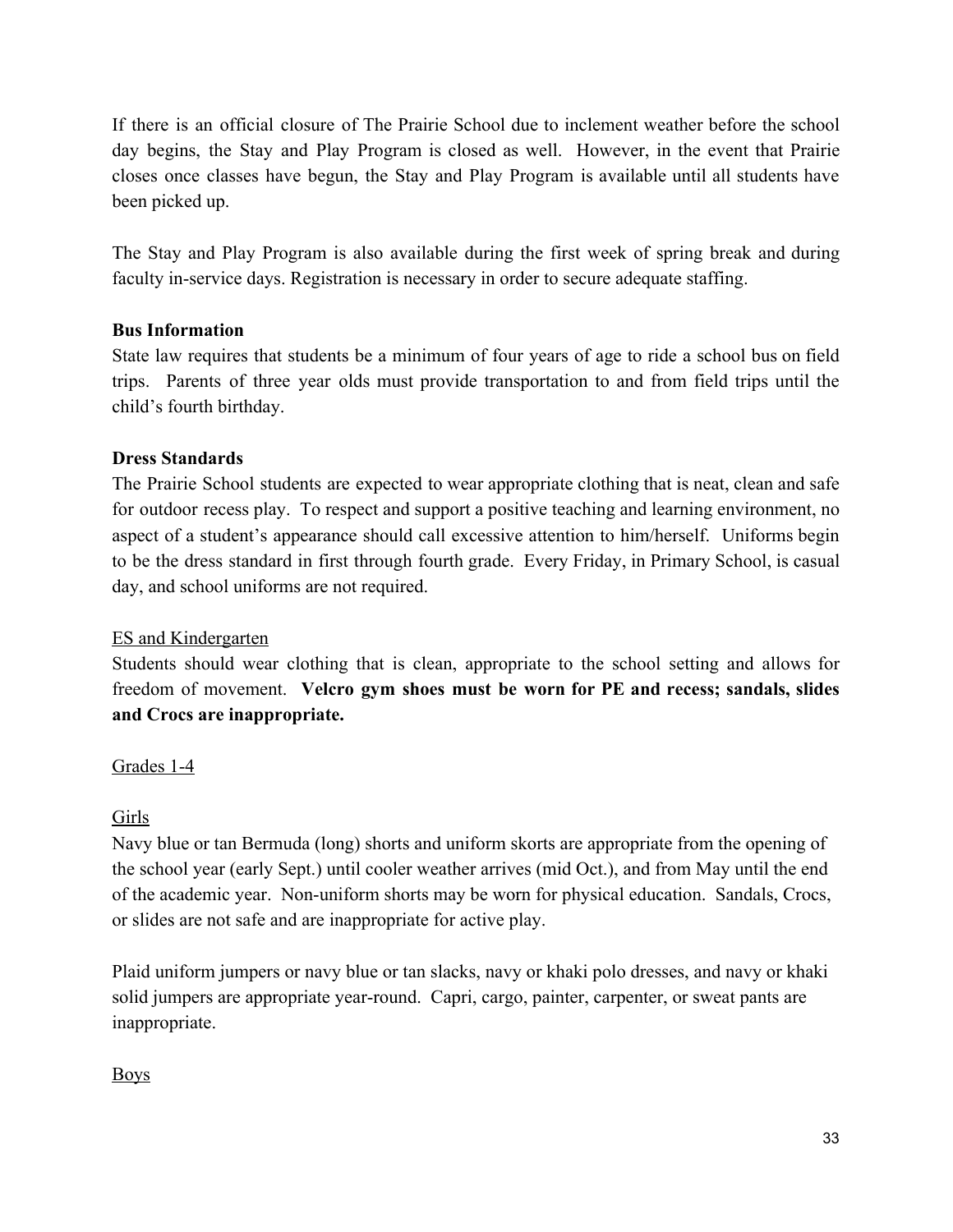Navy blue or tan Bermuda (long) shorts are appropriate from the opening of the school year

## (early Sept.) until cooler

weather arrives (mid Oct.) and from May until the end of the academic year.

Navy blue or tan slacks are appropriate year-round. Cargo, painter, carpenter or sweat pants are inappropriate.

# Girls & Boys

Shirts, sweaters, socks, tights or leggings may be white, navy blue, light blue, or red. Shirts must be collared or turtleneck style. Plain red, navy sweatshirts, or those that have The Prairie School logo are appropriate. Other logos are inappropriate.

# Casual Dress Days

In Primary School, casual day happens every Friday unless otherwise noted. A neat and clean dress standard should be maintained. Neat and clean includes tasteful sweatshirts, blue jeans, warm-up suits, and shorts of an appropriate length when weather permits. Even on casual dress days, sandals, slides, tank tops (including basketball-type jerseys and shorts), athletic shorts, and clothing that is oversized, frayed or soiled are inappropriate. Caps, hats, and hoods are not to be worn inside the building.

For Primary School guidelines and standards, please refer to registration materials and specific classroom handouts.

# Extra Clothing

Students in ES-4th should keep an extra set of clothing in a small bag at school. Include a shirt, pants, underwear and socks, all labeled with the child's name.

# **Field Trip Dress Standard**

Classroom teachers will communicate appropriate attire for the weather and nature of the activity per field trip.

# **Field Trip Guidelines for Chaperones**

In order to make this the best experience possible for our students, please review the following information before the trip:

- Please plan to arrive shortly before the trip leaves. Teachers need to connect groups with their chaperone **before boarding the bus**.
- **On the bus**, we ask chaperones to be seated near their student group (rather than with another adult) to ensure safe behavior.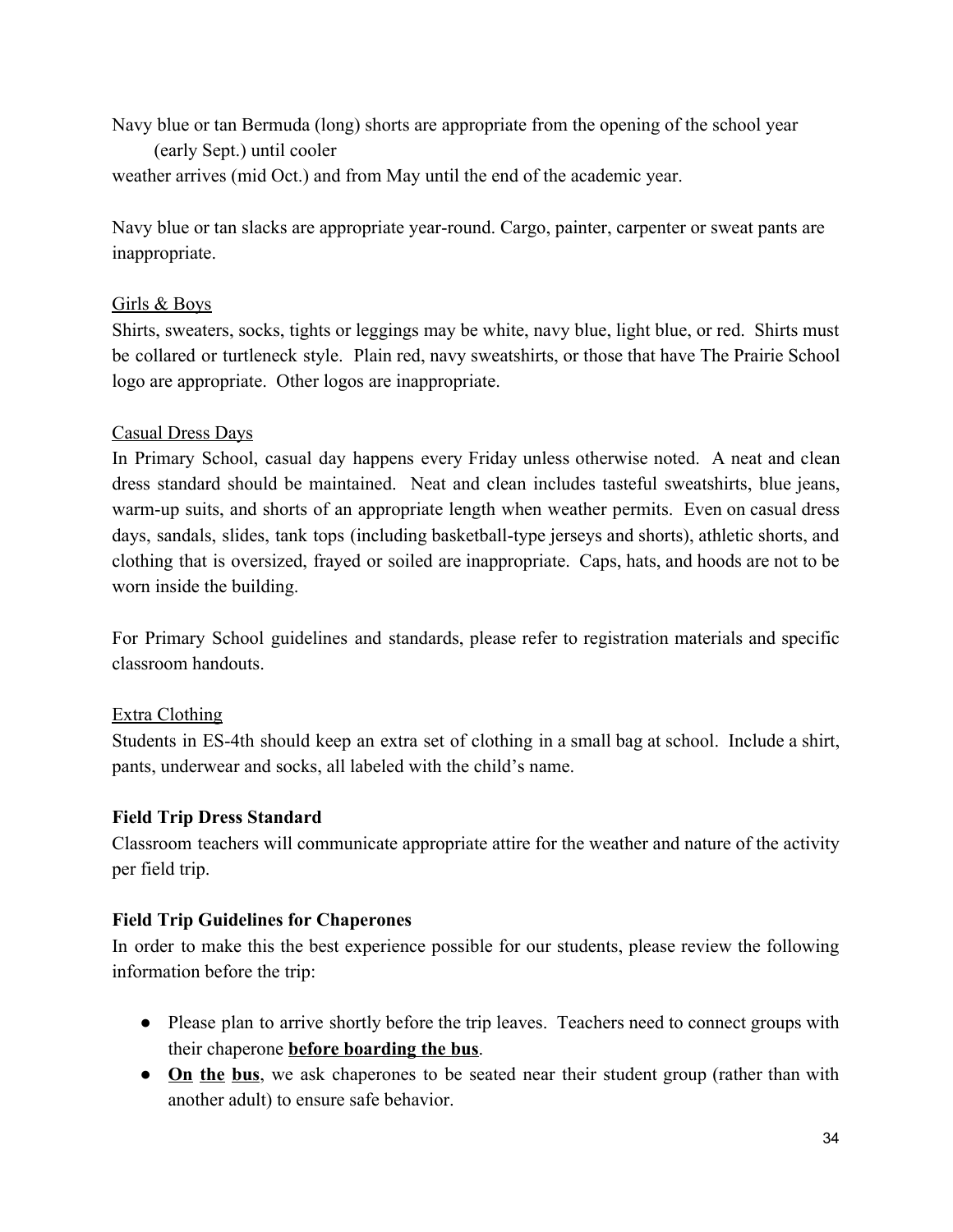- Chaperones will be placed in groups with 1 other chaperone to stay with for the entire trip.
- When visiting a restroom, children must go in groups with the 2 adult chaperones.
- Remember that all group members are ambassadors of The Prairie School and should act according to this important role. Adults should guide children to remember that voices should be polite and running or "rowdy" behavior is never appropriate.
- Adults accompanying a school group play an important part in the success of the trip. You will be called upon to help guide students, keep them focused, assist with lunch, and be ready for anything a young child may look to you for assistance.
- Cell phones or anything that may take the chaperone's attention away from the group should be turned off or put aside.
- For safety, our students always have an ID on them. Adults are asked to know the name of each student in their group, and take regular attendance checks to make sure all group members are present.

As always, the classroom teacher(s) are the professionals that chaperones should feel free to turn to with questions or issues that may arise on a field trip.

# **ACADEMIC GUIDELINES**

For Primary School guidelines and standards, please refer to registration materials and specific classroom handouts.

## **Admissions**

For admission to the Early School Program, the child should turn 3 years old on or before September 1 and be securely potty trained.

For admission to the Kindergarten Program, the child should turn 5 years old on or before September 1.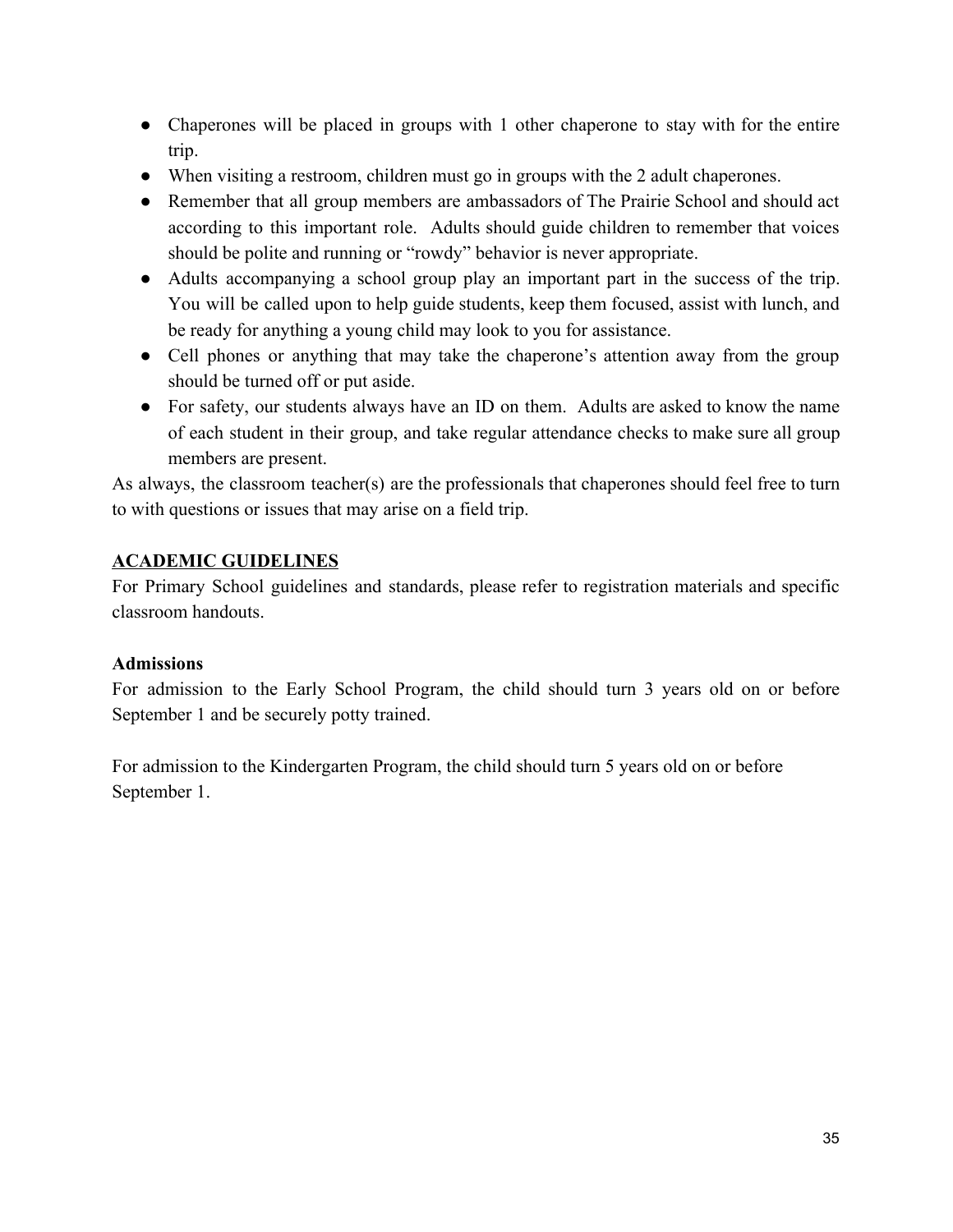## **MIDDLE SCHOOL (MS) INFORMATION**

## **DAILY LIFE**

#### **Advisory Program**

The MS advisory program functions as an advocacy program for the adolescent child. Each student has an assigned academic advisor (homeroom teacher, counselor) appropriate to his or her grade level. The academic advisor serves as the primary liaison between the home and school. Character education digital citizenship is also a component of the MS advisory program. Students participate in homeroom activities that are designed to initiate and facilitate discussion of various character issues.

#### **After-School Activities**

A variety of activities are offered to MS students in grades 5-8. After-school activities include participation in the arts programs (see **MS-Daily Life-Performing Arts Productions**), athletics (see **Appendix B**), and a number of clubs intended to appeal to MS students' interests. Each activity advisor/coach provides families with the details of the specific offering.

#### **After-School Detention**

When serving an after-school detention, a student is expected to remain after school for an assigned amount of time on the designated day that has been arranged with the student, faculty member, and Dean. After school-detention is designed for teachers to use as a last resort to curtail infractions involving attendance, repeated tardiness, and inappropriate behavior.

## **After-School Study Hall**

After-School Study Hall (ASSH) may be used as a quiet place to study individually or with a group. This is also a great place for students to seek help from other teachers. ASSH meets Monday through Thursday from 3:45 to 4:30 p.m. in the SRC. Snack will be provide in the SRC. Attendance in ASSH may be adjusted so that students can participate in co-curricular activities such as athletic practices, games, performing arts rehearsals, and performances.

If a student repeatedly comes to class without having completed daily assignments or has not met the deadline for a major assignment such as a lab report, an essay, or a project, then the teacher may keep the student after school to complete the missing assignment(s).

#### **Attendance**

If a family must take a child out of school for a legitimate, but non-medical reason, a Planned Absence Form must be completed. This form may be obtained from the MS Office. It must be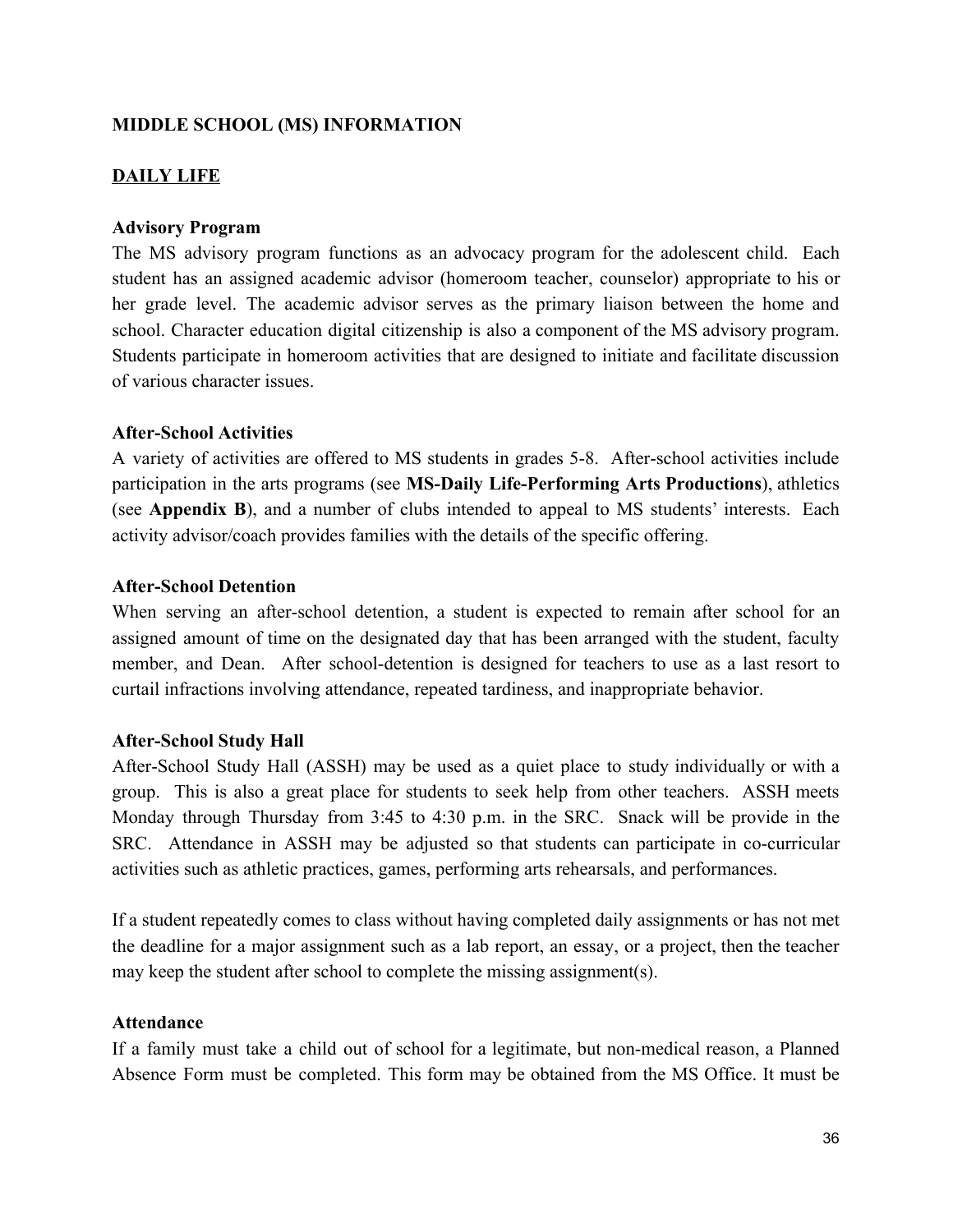filled in by the student's teachers and signed by the parent, advisor, and MS Head. Every effort should be made to inform the MS Office of such absences at least three days in advance.

The Prairie Middle School expects students to attend at least 90% of all school days in each course/grade every semester. This number does not include absences directly related to school-sponsored events such as field trips, sporting events, or other school related trips. Excessive absences may make it impossible for a student to pass a course/grade. If this limit is exceeded, the division head, division dean, team leaders, and advisor may convene to consider an appropriate response and/or consequence.

For more information, please see **AllSchool – Absences and/or Attendance**.

## **Backpacks**

All Middle School students are permitted to take backpacks to and from class; however, it is not necessary to use backpacks during the school day. If students choose to do so, they should keep the contents of their backpacks to a minimum. Students are not to leave backpacks on benches or other public spaces. Lockers and metal shelves area appropriate places for students to leave backpacks.

## **Class Trips**

Students and families are notified of field trip dates and the purpose of such trips as much in advance as possible. Occasionally, additional information is provided at parent meetings and through the classroom teachers. All the necessary forms and trip itineraries are distributed prior to departure.

Fifth and sixth grade students participate in a three-day trip to an area camp as a part of their Outdoor Environmental Education Experience. This trip is an integral part of the fifth and sixth grade curriculum.

Seventh and eighth grade students depart for a weeklong trip in late spring. The trips, a culmination of the year's studies, are related directly to the curriculum.

## **Dress Standards**

- The Prairie School students are expected to wear appropriate clothing that is neat and clean. To respect and support a positive teaching and learning environment, no aspect of a student's appearance should call excessive attention to him/herself.
- All clothing (Uniform and Casual) must be the appropriate size for the student.
- Pants must be worn at the waist and shirts must fully cover the torso.
- Clothing that is frayed or has holes is also not permitted.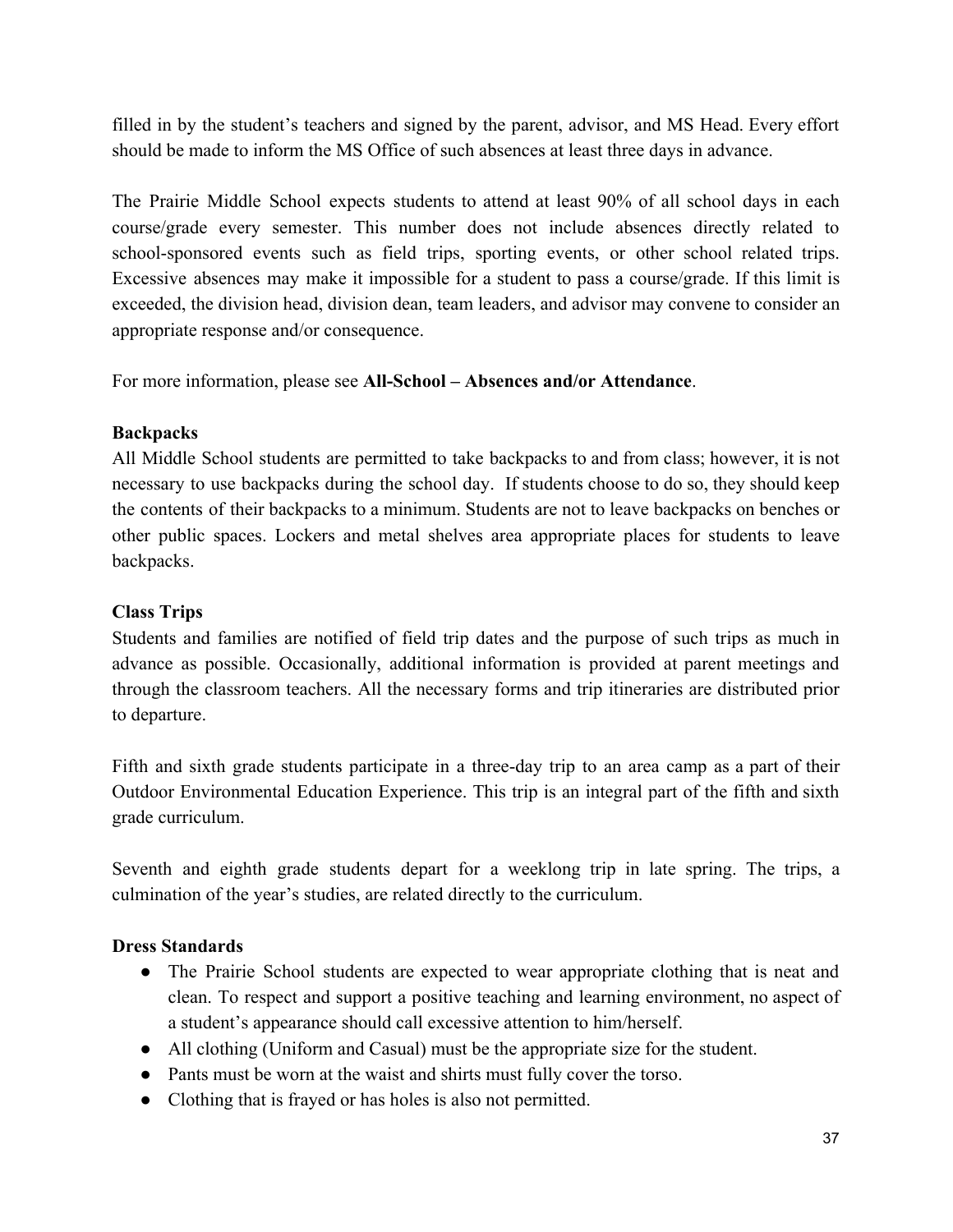- Hair colors other than those that are natural to humans, and hairstyles that are not appropriate for a serious educational and professional environment, are not permitted.
- If other fashions or styles that are not currently addressed in the dress standard present themselves and bring excessive attention to an individual or otherwise conflict with the spirit of the current standards, they will be dealt with using similar guidelines to those already outlined.
- If a student has a question about whether something can be worn or displayed, it is the student's responsibility to ask before wearing it to school.
- Khaki shorts/skorts of an appropriate length or Capri pants (navy or khaki) may be worn during the specific times announced by the MS office

| <b>Girls</b>    | <b>Regular Uniform</b><br><b>Mondays, Tuesday, Thursdays</b>                                                                                                                                                                                                                                                                                                                                                                                                                                                                                                                                                                        | <b>Formal Uniform</b><br>Wednesdays<br>(mid-October to<br>mid-May)                                                                                                                                  | <b>Casual Dress</b><br><b>Fridays/Birthdays</b>                                                                                                                                                                                                                                                            |
|-----------------|-------------------------------------------------------------------------------------------------------------------------------------------------------------------------------------------------------------------------------------------------------------------------------------------------------------------------------------------------------------------------------------------------------------------------------------------------------------------------------------------------------------------------------------------------------------------------------------------------------------------------------------|-----------------------------------------------------------------------------------------------------------------------------------------------------------------------------------------------------|------------------------------------------------------------------------------------------------------------------------------------------------------------------------------------------------------------------------------------------------------------------------------------------------------------|
| Appropriat<br>e | plaid uniform, navy or<br>$\bullet$<br>khaki skirts/skorts and<br>navy blue or tan slacks<br>appropriate length skirts<br>$\bullet$<br>(mid-thigh while sitting,<br>standing or walking)<br>solid navy blue, red, or<br>white knee/ankle socks,<br>tights, or leggings<br>solid navy or light blue,<br>$\bullet$<br>red, or white collared<br>blouse, polo, turtleneck<br>shirts are tucked in<br>solid navy blue, red, or<br>$\bullet$<br>white sweaters<br>wear red/navy<br>blue/white/or gray Prairie<br>sweatshirts, track jackets,<br>or stretch jackets<br>polo shirts may have<br>Prairie logos (see Spirit<br>Wear website) | navy blue<br>$\bullet$<br>blazer<br>tucked-in<br>collared<br>white or<br>light blue<br>shirt/blouse<br>no polo<br>shirts<br>a plaid<br>uniform<br>skirt/skort,<br>or navy blue<br>or tan<br>slacks. | neat and clean<br>$\bullet$<br>includes<br>tasteful<br>sweatshirts<br>and shirts,<br>warm-up suits<br>and athletic or<br>regular shorts<br>of an<br>appropriate<br>length at<br>designated<br>times of the<br>year<br>yoga pants<br>allowed ONLY<br>if bottom is<br>completely<br>covered by a<br>long top |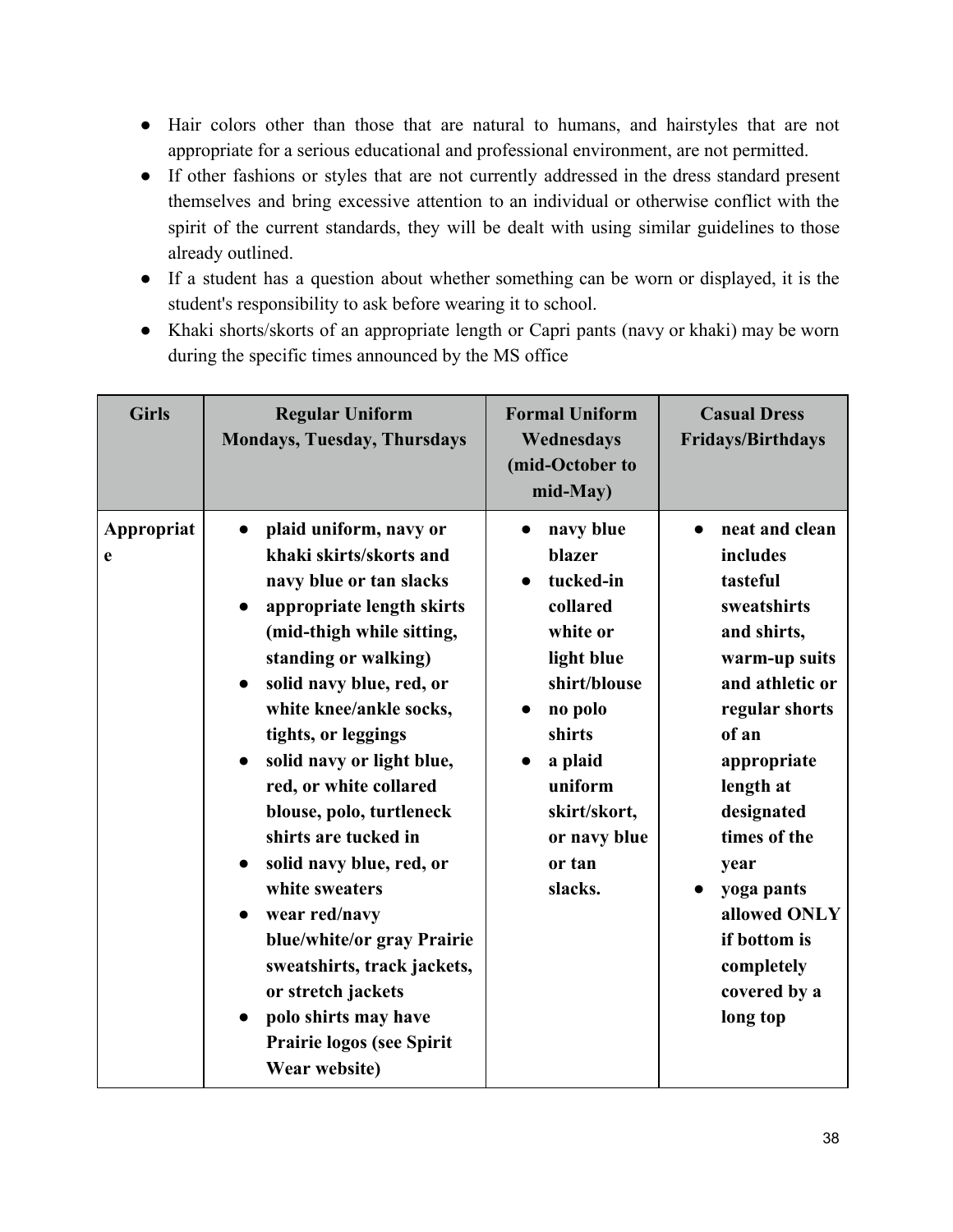|                   | navy blue or khaki shorts<br>or capris at designated<br>times of the year<br><b>Footwear has closed heels</b><br>and toes; shoes should be<br>tied and in good condition. |                                                                                                                                                                                    |                                                                                                                                                                                                                                      |
|-------------------|---------------------------------------------------------------------------------------------------------------------------------------------------------------------------|------------------------------------------------------------------------------------------------------------------------------------------------------------------------------------|--------------------------------------------------------------------------------------------------------------------------------------------------------------------------------------------------------------------------------------|
| Inappropri<br>ate | jeans, denims, stirrups, or<br>sweat pants<br>baggy pants with external,<br>loops, or ties<br>sandals, slides, flip-flops                                                 | jeans,<br>denims,<br>stirrups,<br>cargo,<br>painter,<br>carpenter,<br>or sweat<br>pants<br>baggy pants<br>with<br>external,<br>loops, or ties<br>sandals,<br>slides,<br>flip-flops | clothing that is<br>oversized,<br>frayed, soiled,<br>caps, hats and<br>hoods are not<br>to be worn<br>inside the<br>building.<br>sandals, slides,<br>flip-flops<br>Tank tops or<br>any shirt that<br>does not cover<br>the shoulders |

| <b>Boys</b>     | <b>Regular Uniform</b><br><b>Mondays, Tuesday, Thursdays</b>                                                                                                                                                                                                                                                                                | <b>Formal Uniform</b><br>Wednesdays<br>(mid-October to<br>mid-May)                                                                                                      | <b>Casual Dress</b><br><b>Fridays/Birthdays</b>                                                                                                                 |
|-----------------|---------------------------------------------------------------------------------------------------------------------------------------------------------------------------------------------------------------------------------------------------------------------------------------------------------------------------------------------|-------------------------------------------------------------------------------------------------------------------------------------------------------------------------|-----------------------------------------------------------------------------------------------------------------------------------------------------------------|
| Appropriat<br>e | khaki or navy blue pants<br>must wear a plain<br>$\bullet$<br>brown/khaki or black belt<br>solid navy or light blue,<br>$\bullet$<br>red, or white polo shirts<br>or turtleneck shirts that<br>are tucked in<br>solid navy blue, red, or<br>$\bullet$<br>white sweaters<br>red/navy blue/white/or<br>$\bullet$<br>gray Prairie sweatshirts, | navy blue<br>$\bullet$<br>blazer<br>tucked-in<br>$\bullet$<br>collared<br>white or<br>light blue<br>dress shirt<br>(Oxford,<br>button-down<br>style), no<br>polo shirts | neat and clean<br>includes<br>tasteful<br>sweatshirts<br>and shirts,<br>warm-up suits<br>and athletic or<br>regular shorts<br>of an<br>appropriate<br>length at |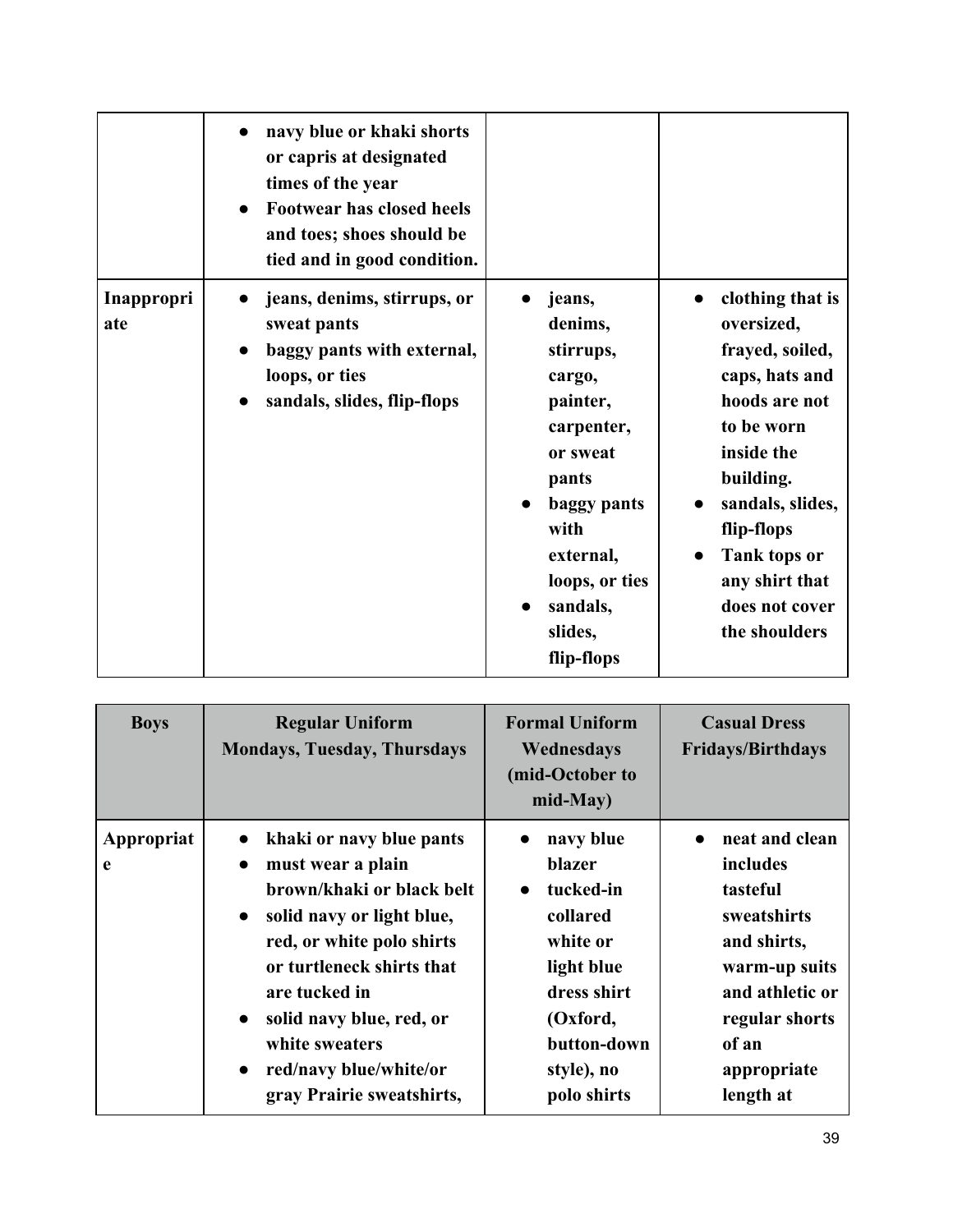|                   | track jackets, or stretch<br>jackets<br>polo shirts may have<br><b>Prairie logos (see Spirit</b><br>Wear website)<br>navy blue or khaki shorts<br>or capris at designated<br>times of the year<br><b>Footwear has closed heels</b><br>and toes; shoes should be<br>tied and in good condition | a Prairie tie<br>(available<br>from the MS<br>Office)<br>Khaki or<br>navy blue<br>pants<br>an<br>appropriate<br>belt                                                                            | designated<br>times of the<br>year                                                                                                                                                                             |
|-------------------|-----------------------------------------------------------------------------------------------------------------------------------------------------------------------------------------------------------------------------------------------------------------------------------------------|-------------------------------------------------------------------------------------------------------------------------------------------------------------------------------------------------|----------------------------------------------------------------------------------------------------------------------------------------------------------------------------------------------------------------|
| Inappropri<br>ate | jeans, or sweatpants<br>baggy pants with external,<br>loops, or ties<br>sandals, slides, flip-flops<br>sagging pants are not<br>appropriate                                                                                                                                                   | jeans, cargo,<br>painter,<br>carpenter, or<br>sweat pants<br>baggy pants<br>with<br>external,<br>loops, or ties<br>sandals,<br>slides,<br>flip-flops<br>sagging<br>pants are not<br>appropriate | sandals, slides,<br>tank tops,<br>clothing that is<br>oversized,<br>frayed, or<br>soiled<br>caps, hats and<br>hoods are not<br>to be worn<br>inside the<br>building<br>sagging pants<br>are not<br>appropriate |

Physical Education Attire: Students (grades 5-12) are required to change clothes and shoes daily for Physical Education classes. Gym clothes include appropriate shorts or sweats and a t-shirt.

### **Honesty Standard**

Honesty and integrity form the very heart of the educational environment at The Prairie School. These values are summarized in The Prairie School Honesty Standard. This standard and specific violation of it is outlined in **Appendix E**. The US Student Government Association established The Honesty Standard in 1997. Students in grades 7-12 are required to sign the Honesty Standard, which is the driving principle of the Honor System. In addition, students are asked to certify that his or her work on each test, quiz, essay, or other major assignment is their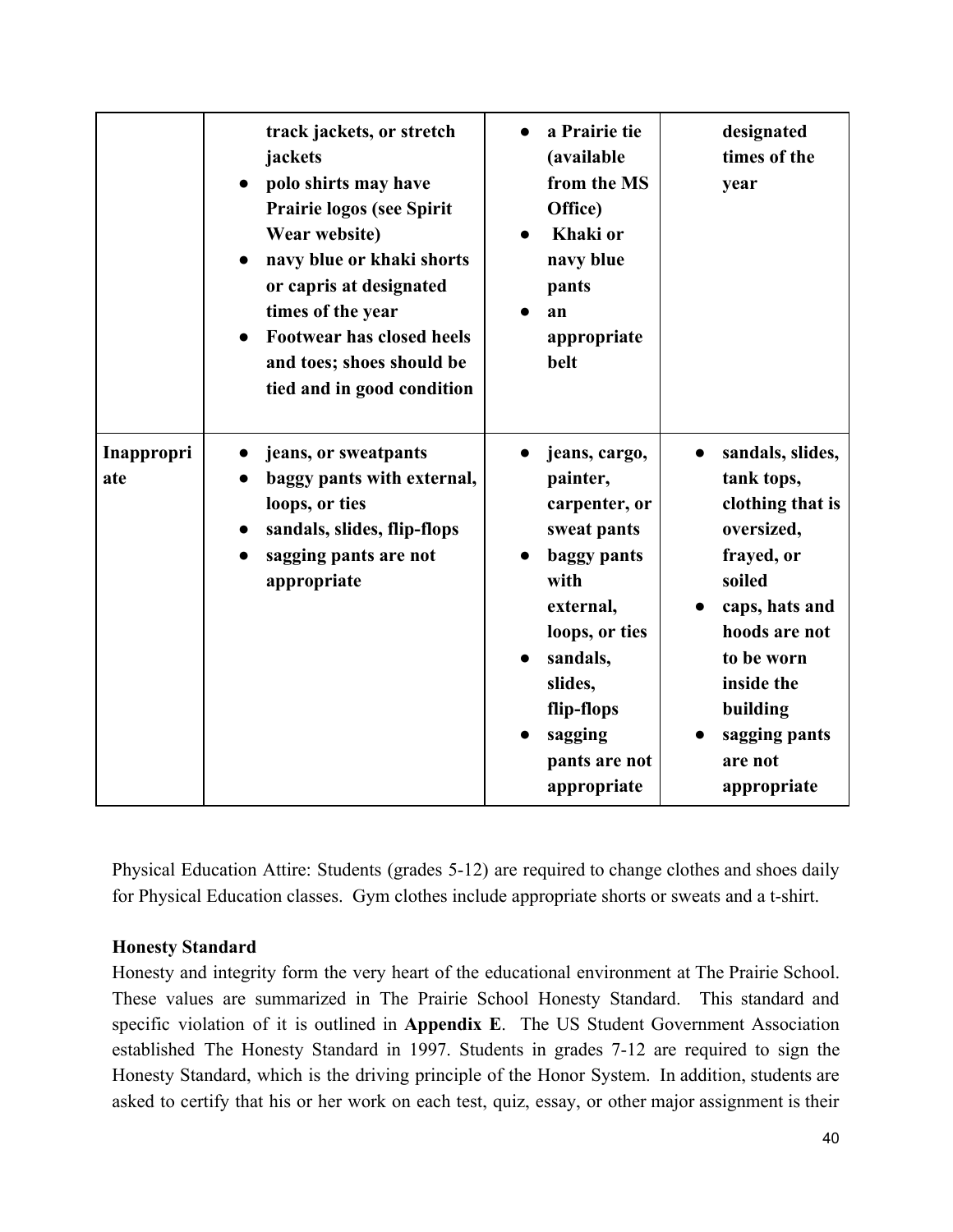own by writing "I pledge" and signing their name on their paper. "I pledge" is short for "I pledge my honor as a member of The Prairie School community, that I have neither given nor received unauthorized assistance in taking this test/quiz, writing this paper, and/or completing this assignment."

#### **Performing Arts Productions (MS)**

Middle School productions are scheduled events held during the school's Performing Arts Student Production Season. The season's performances are announced in the Performing Arts section of the School's web site. The audition dates are announced to students during morning meetings, found on the electronic school calendar, and communicated electronically on the School website.

These productions are offered as part of the performing arts curriculum. In Grades 5/6 students sign up for the course on a first come, first served basis with preference given to 5/6 Choir members and sixth graders. In Grades 7/8 students take part in an audition process in order to be selected for participation in the class. Rehearsals take place in school during class until the final rehearsal weeks when some after school and weekend rehearsals are required.

Once a show is cast, rehearsal information is sent home and parents are asked to sign the show's Performing Arts Statement of Purpose. Parents' signatures on this form indicate their support and their willingness to help their child fulfill show commitments.

#### **Personal Technologies**

If a student brings his or her personal technologies, like a phone or other mobile device, to school, The Prairie School is not responsible for it. Students bring and use personal technologies at their own risk. Personal technologies must not interrupt or distract the learning environment, so personal electronic devices must be turned off or set to vibrate during the school day. It is strongly recommended that students keep their personal technology in their backpacks rather than on their persons.

#### **Cell Phones (iPhones, smartphones, etc.)**

If you need to get a message to your student, please either send them a message via text, email, or voice message. The students will be allowed to check their phones during the day, with a teacher's permission. Cell phones must not interrupt or distract the learning environment, so cell phones must be in silent mode or set to vibrate unless a teacher is using them in class. It is strongly recommended that students keep their cell phones in their backpacks rather than on their persons. A telephone outside the Middle School office is available for student use. Please call the Middle School Office in case of an emergency.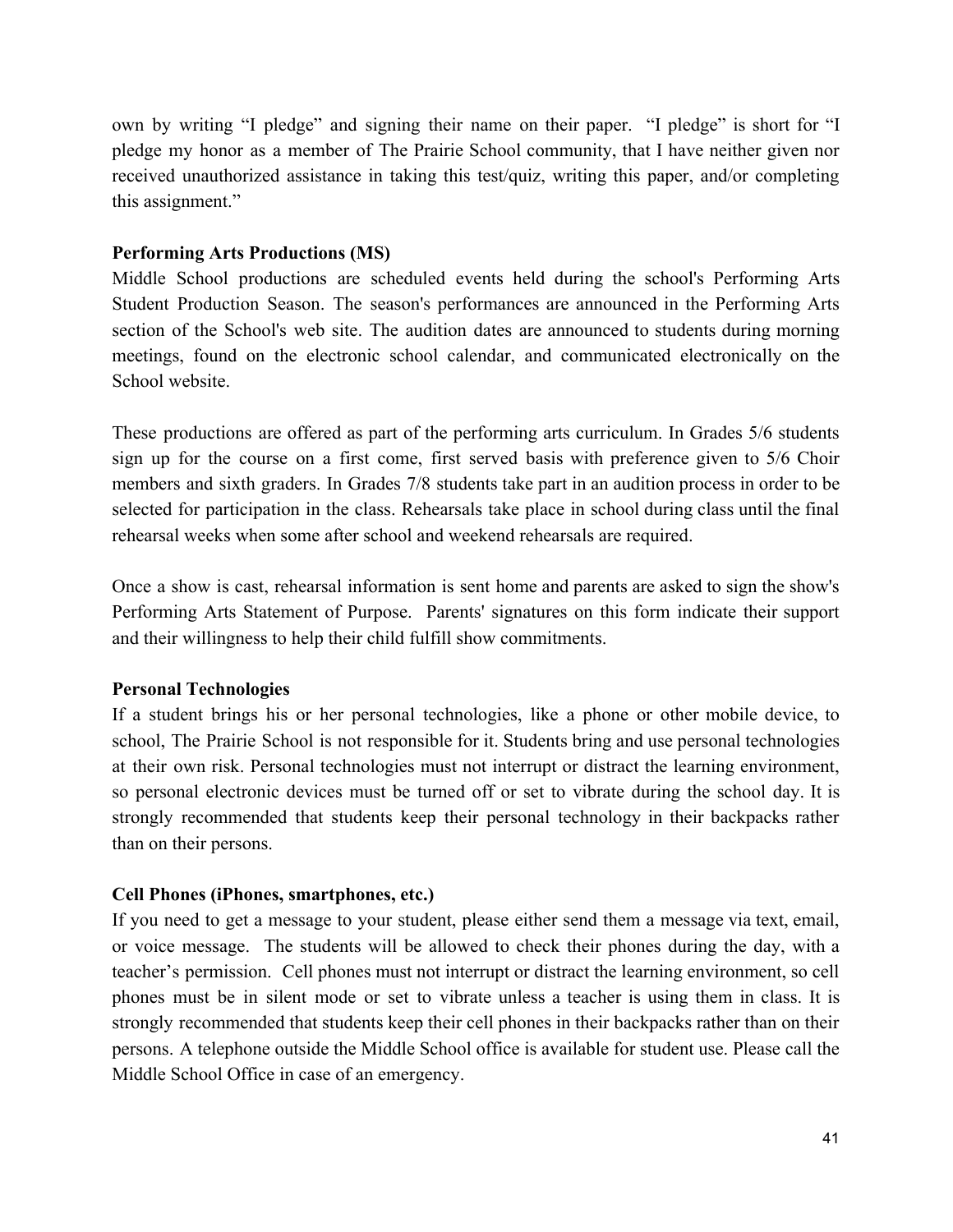### **Restricted Areas**

Locked classrooms, faculty and administrative offices (locked or unlocked), other offices, boiler rooms, the shop, kitchen area, and the faculty lounge are off limits to all students.

## **Stay and Play Program (Grades 5 8)**

The Stay and Play Program provides supervised care for children aged 3-11(Early School-Grade 6) after school. The program includes supervised time for homework, stories, crafts, outdoor play, and snacks. Whenever school is in session for a full day, the program operates for Middle School students from 4:30-6:00 p.m. Middle school students are not allowed to got to Stay and Play until 4:30 p.m. Parents are asked to respect the 6:00 p.m. dismissal time and to pick up their child promptly at the established time. If there is an official closure of The Prairie School due to inclement weather before the school day begins, the Stay and Play Program is closed as well. However, if Prairie closes once classes have begun, the Stay and Play Program is available until all students have been picked up. The Stay and Play Program is also available during the first week of spring break and during faculty in-service days. Parents may register their child for this program at any time during the school year by contacting the After-School Program Coordinator at 260-4395.

## **Supervision Before/After School**

Students need to be in a supervised program or with a teacher if they are at school before 7:30 a.m. or after 3:45 p.m. The following places are appropriate: with a teacher, in detention, in a school-organized activity or sport, in ASSH, in the SRC, and at Stay and Play/Study after 4:30 p.m.

Access to the Student Research Center (SRC) is available to all MS students after 7:30 a.m., and from 3:45 to 4:30 p.m., Monday through Thursday. Please note that the SRC is a quiet study area and that no food is allowed in the SRC before, during, or after the school day.

## **ACADEMIC GUIDELINES**

### **Academic Honor Roll**

The Academic Honor Roll is determined at the end of each semester. To be eligible,  $7<sup>th</sup>$  and  $8<sup>th</sup>$ grade students must be taking five courses in addition to the required Physical Education, Music, Art, Drama, Communications, or Health (MADCH) classes.

To earn High Honors with Distinction, a student must have an overall average "A" (3.75) or better in all courses. To earn High Honors, a student must have an overall average grade of "A-" (3.5) or better in all courses. To earn Honors, a student needs an overall average grade of "B" (3.0) or better in all courses.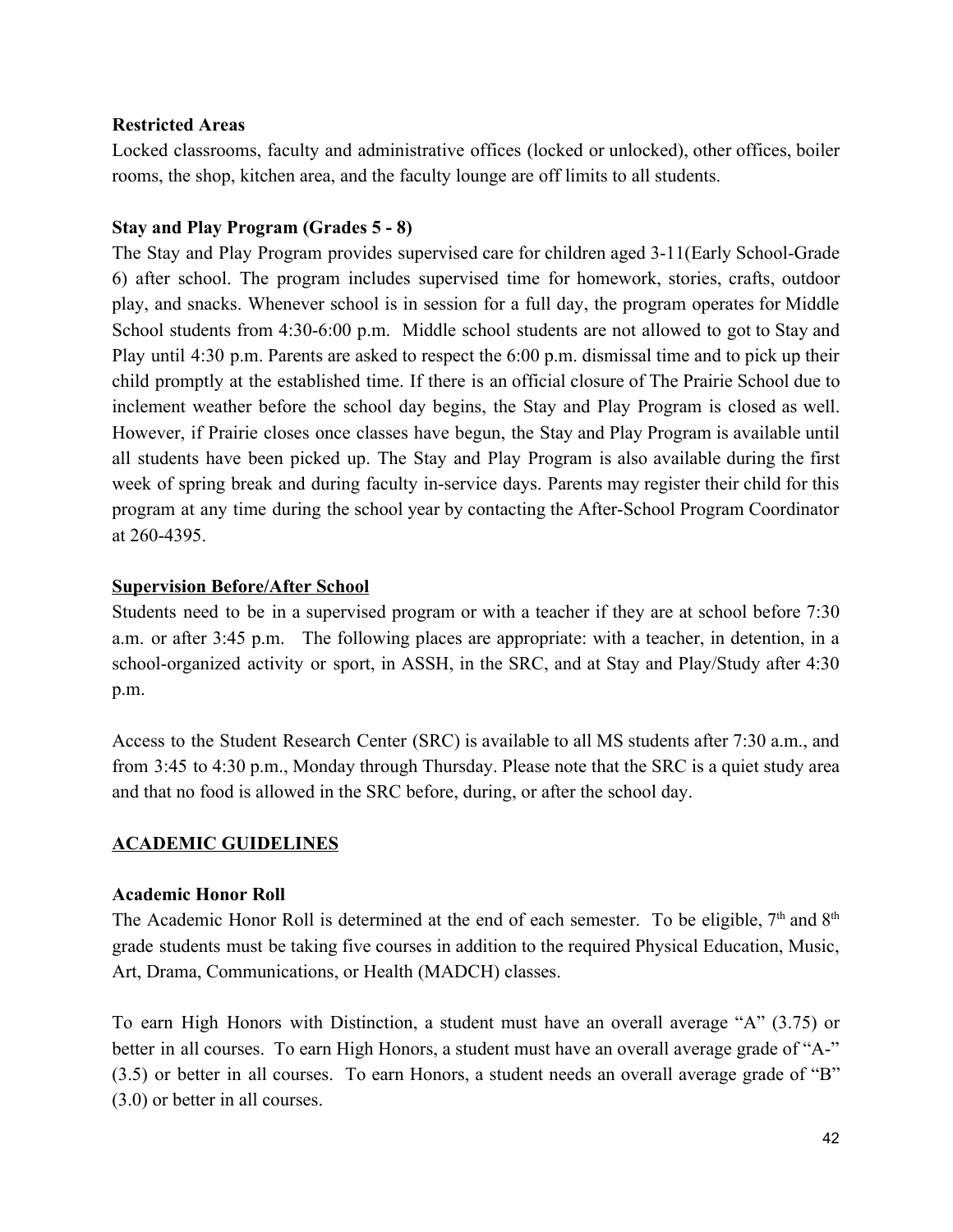### **Effort**

Comments on effort are intended to provide a general impression of the student's work in a given class. Subject-area teachers evaluate the following components of a student's effort: class participation, pride in assignments, attentiveness, and responsibility.

### **Grades and Honors for Grades 5 & 6**

## Academic Grades:

 $HP = HIGH$  PASS

The student's work is consistently above expectations for Prairie students at this grade level. Homework, projects, test and/or other graded pieces are prompt, well executed, and exceptionally accurate.

 $P = PASS$ 

The student's work ranges from satisfactory to competent and clearly meets or exceeds Prairie's standards for work at this grade level.

 $LP = LOW PASS$ 

The student's work has major flaws in quality or is inconsistent in quality. Improvement may be needed overall or only in some areas. Nevertheless, it is at or near Prairie's minimum standards.

 $E = EXPERIENCING DIFFICULTY$ 

The student's work does not currently meet the minimum standards for Prairie students at this grade level.

## **Grades and Honors for Grades 7 & 8**

A student's academic achievement is evaluated on a scale of A, B, C, D, and F. Each letter grade carries a written definition and a numerical value. In computing a student's grade point average (GPA), a 4.0 scale is used; A+ is not awarded. Grades are defined as follows:

A Excellence in achievement in all areas of the course, indicating thorough knowledge of the subject matter and the ability to apply that knowledge with accuracy, intelligence and imagination.

> A  $93 - 100\%$ A-  $90 - 92\%$

B Competence in all areas of the course and proficiency in some areas, indicating an understanding of the subject matter and the ability to apply that understanding with clarity and thoughtfulness.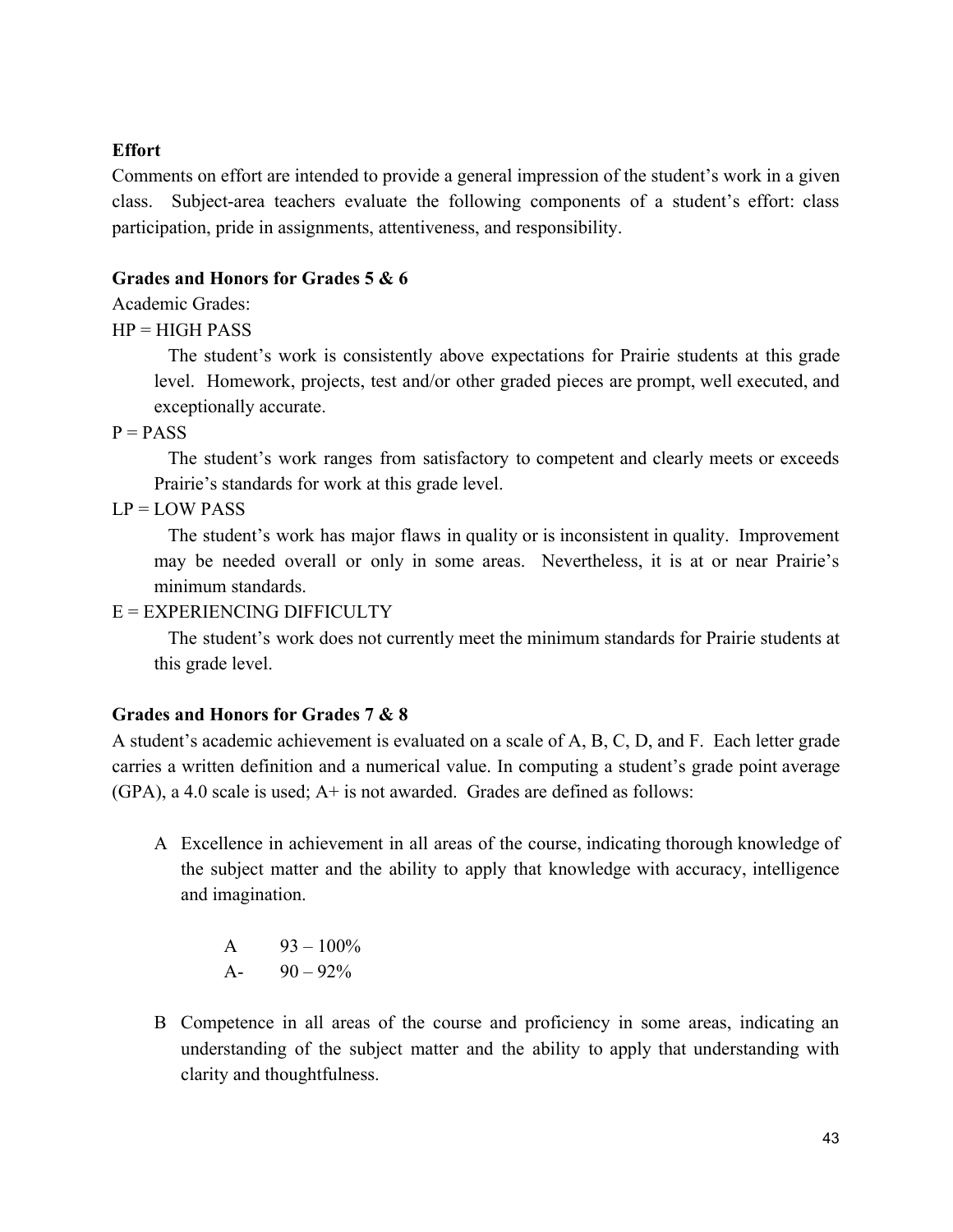$B+ 87 - 89\%$ B  $83 - 86\%$ B-  $80 - 82\%$ 

C Acceptable work that satisfies the course requirements; an understanding of course material and an expression of that understanding sufficient for promotion in sequential courses.

> $C+ 77-79\%$ C  $73 - 76\%$ C-  $70 - 72\%$

- D Unsatisfactory work, indicating minimal achievement. This may be insufficient for promotion in some sequential courses. Summer school may be required.
	- D+  $67 69\%$ D  $63 - 66\%$ D-  $60 - 62\%$
- F Failing. Work of unacceptable quality, indicating that the content of the course was not mastered. Credit toward the course requirement is not awarded.
	- F Below 60%
- I Incomplete. A grade of "incomplete" is given only under unusual circumstances that must be approved by the MS Head. The missing assignments must be turned in within 10 school days after the close of the marking period or the student will receive a failing grade for all missing work.

A critical accumulation of D's and/or F's can, at the discretion of the MS Head, result in the requirement of summer work or repetition of all or part of the school year's course work.

### **Homework**

Homework is an integral part of the MS curriculum and, as such, it is designed to either reinforce concepts just taught or to prepare students for upcoming class work. By the time students reach MS; they should expect an average of 1.52 hours of homework each night including weekends. Homework includes time spent completing assignments, reviewing material for future tests, working on projects, and reading independently. If parents note that students consistently spend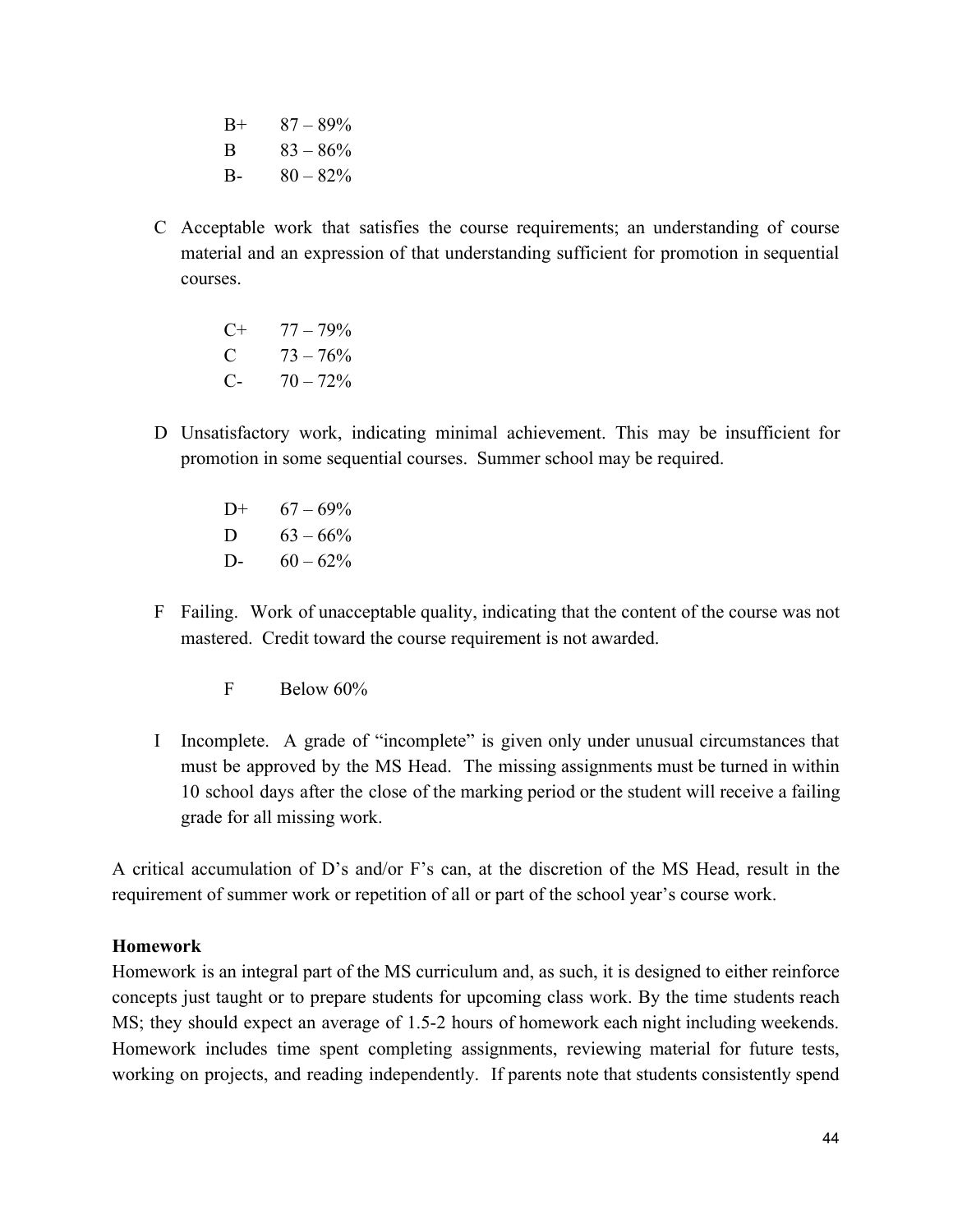insufficient or excessive time on homework, they should notify their child's advisor. Students are expected to respect the homework policy of individual instructors.

### **Progress Reports**

Parents may view their child's academic progress through our online grade book, PowerSchool. Teachers communicate student academic progress through PowerSchool by writing score notes for individual assignments. Expect a score note for assignments below a C- (7th/8th grades) or at LP or below (5th/6th grades). The Middle School faculty expects students and parents to periodically check PowerSchool. If parents have concerns about a specific academic matter, they should not hesitate to contact the subject teacher directly.

### **Report Cards**

Semester reports are written for each MS student and may be viewed online in PowerSchool. When they describe problems in a student's understanding or motivation, parents should not hesitate to make an appointment with the student's teacher(s) or advisor. A formal conference will take place in late October with the student, student's advisor, and parents in order to report the student's academic progress. Since grades are not cumulative in nature, families will receive a copy of grades for each semester.

#### **Tests**

Students should expect to take no more than two tests per day. Quizzes and project deadlines are not considered to be tests.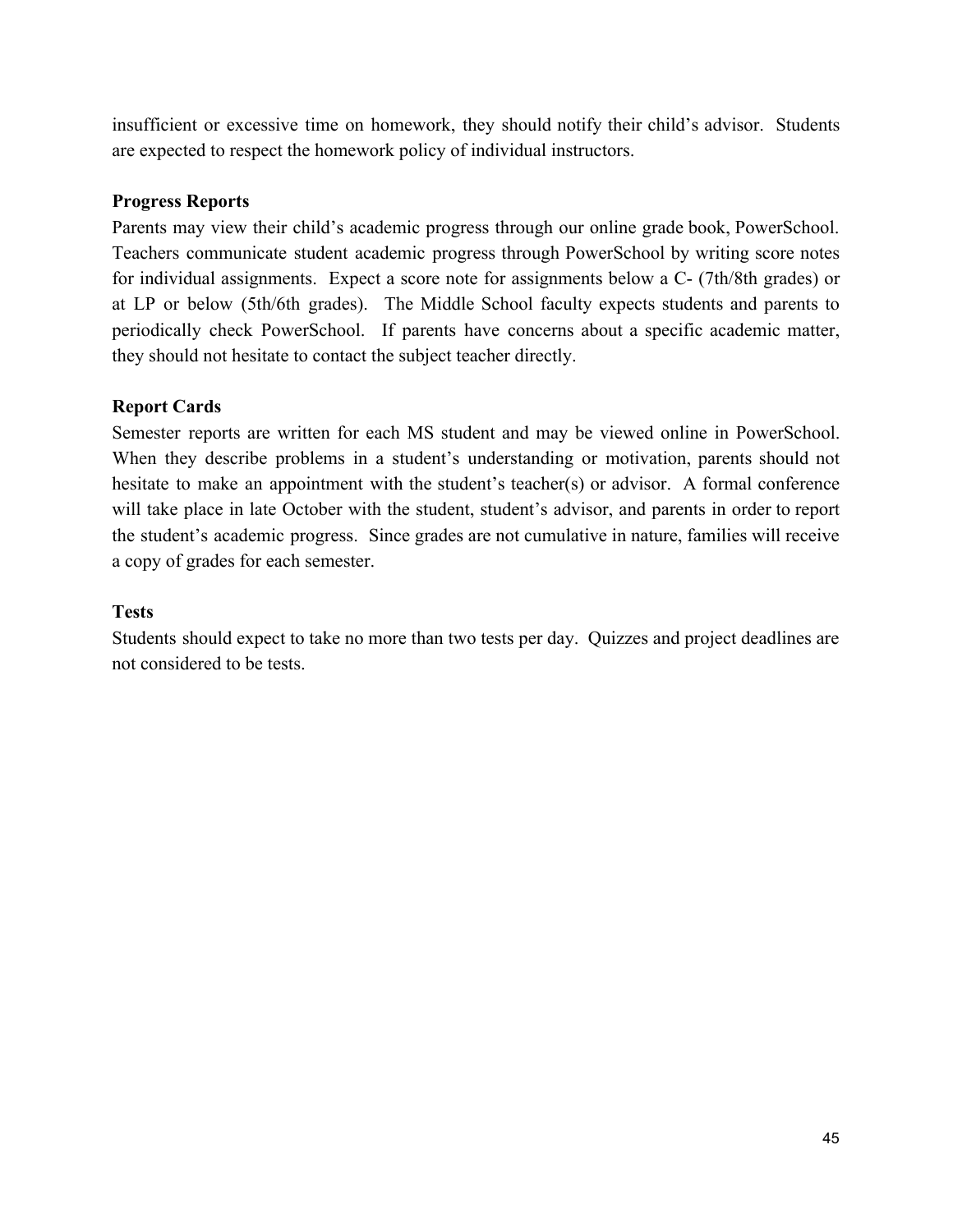## **UPPER SCHOOL (US) INFORMATION**

## **DAILY LIFE**

#### Attendance (See also under All-School Absences and Attendance)

The Upper School expects students to attend at least 90% of all school days in each course every semester. Absences directly related to school sponsored events such as field trips, co-curricular events, or other school related trips do not count in calculating a student's attendance percentage.

When a student's attendance record exceeds the amount of absences allowed, the Dean of Students and/or Division Head will consider an appropriate consequence including but not limited to: After School Study Hall (ASSH), work duty, detention, a written warning, or even a request to withdraw from the school. A contract for the next school year may also be denied based on a student's attendance record.

US students who are ill for an extended period or who are frequently ill must bring a note signed by a physician indicating the nature and duration of the illness so that the family may arrange tutoring and/or counseling through the student's advisor and appropriate teachers.

Prairie expects that parents will not schedule vacations that conflict with the academic schedule and that they will strictly limit the number of outside appointments scheduled during the school day. If a student must be away from school for an extended time the student is required to submit a Planned Absence Form.

Students are expected to be in every scheduled class throughout the day. They are not permitted to cut/skip class, or they will face significant consequences. Students may not cut one class to work on something for another class. In a case such as this, the work the student was completing will likely be worth no credit. Parents may not excuse a student from one or more classes to prepare for another class. Students are not excused from class because they overslept or forgot what time it was.

For more information about absences and attendance, please see All-School – Absences and/or **Attendance** information.

#### **Daily Schedule**

The US academic day begins at  $8:30$  a.m. and ends at  $3:45$  p.m. Classes rotate on a six-day schedule (AF days) so that they meet at different times on different days of the cycle.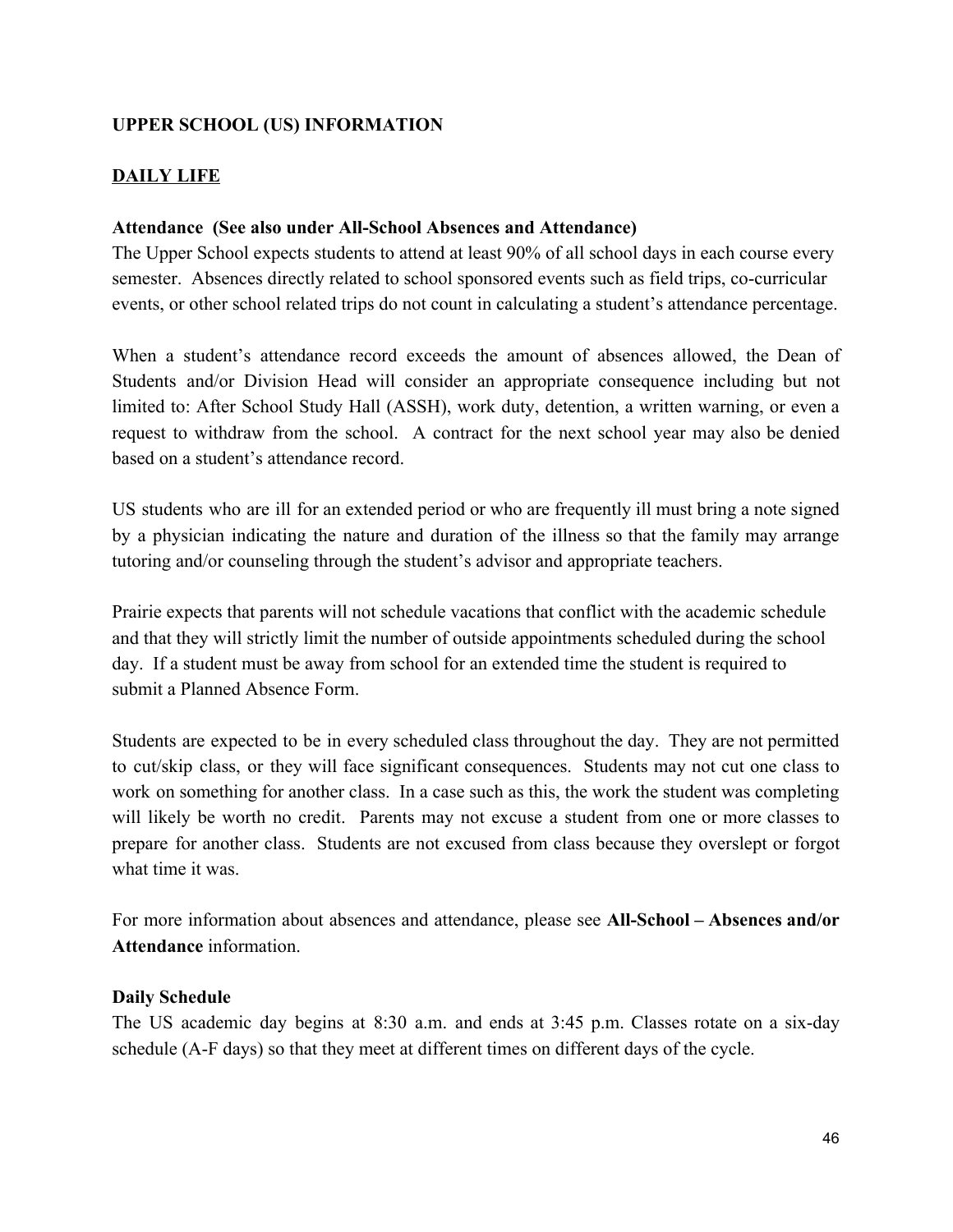## **Dress Standards**

- Clothing must fit and be modest and school-appropriate
- Frayed, torn, or cut-off clothing is inappropriate and unacceptable.
- If a student has a question about whether something can be worn or displayed, it is the student's responsibility to ask before wearing it to school.
- Students may not wear apparel that makes any reference or allude to alcohol, drugs or sex. Rude or offensive messages are inappropriate.
- The length of shorts and skirts should be appropriate and in good taste (at least mid-thigh or longer while walking, standing or sitting in a chair).
- Students will not wear athletic shorts or pajama pants except during PE class and school-related sports activities.
- Undergarments must not be visible.
- All hats, visors, and head coverings (other than those worn for religious reasons) must be removed when students enter the building.
- Collared shirts are recommended.
- All shirts, tops and other garments must cover the top of the shoulder, and should not reveal chest (cleavage), back, waist or underarm areas. Tank tops are inappropriate. See-through and sheer apparel or fishnet garments are unacceptable.
- Piercings, tattoos and other "body modifications" must be appropriate in quantity, size, location and color for a serious educational and professional environment.
- Hair colors other than those that are natural to humans, and hairstyles that are not appropriate for a serious educational and professional environment, are not permitted.
- For health and safety reasons, students must always wear shoes or sandals.
- Pants and shorts must be appropriately sized and worn at the waist. Yoga pants or leggings are allowed but must be dark-colored. Opaque, white or light colors are not allowed.
- If other fashions or styles that are not currently addressed in the dress standard present themselves and bring excessive attention to an individual or otherwise conflict with the spirit of the current standards, they will be dealt with using similar guidelines to those already outlined.
- Students whose attire is inappropriate may be sent home to change before they can return to school.
- Approximately once per month, students will be asked to dress in a more formal, business casual attire for special events or when a more formal appearance is appropriate.

## **Driving Privileges**

Driving to school is a privilege. The Prairie School expects students to drive safely and responsibly and to obey the traffic signs and rules for the parking lots on campus. Students who drive recklessly on campus or who violate parking rules may have their driving privileges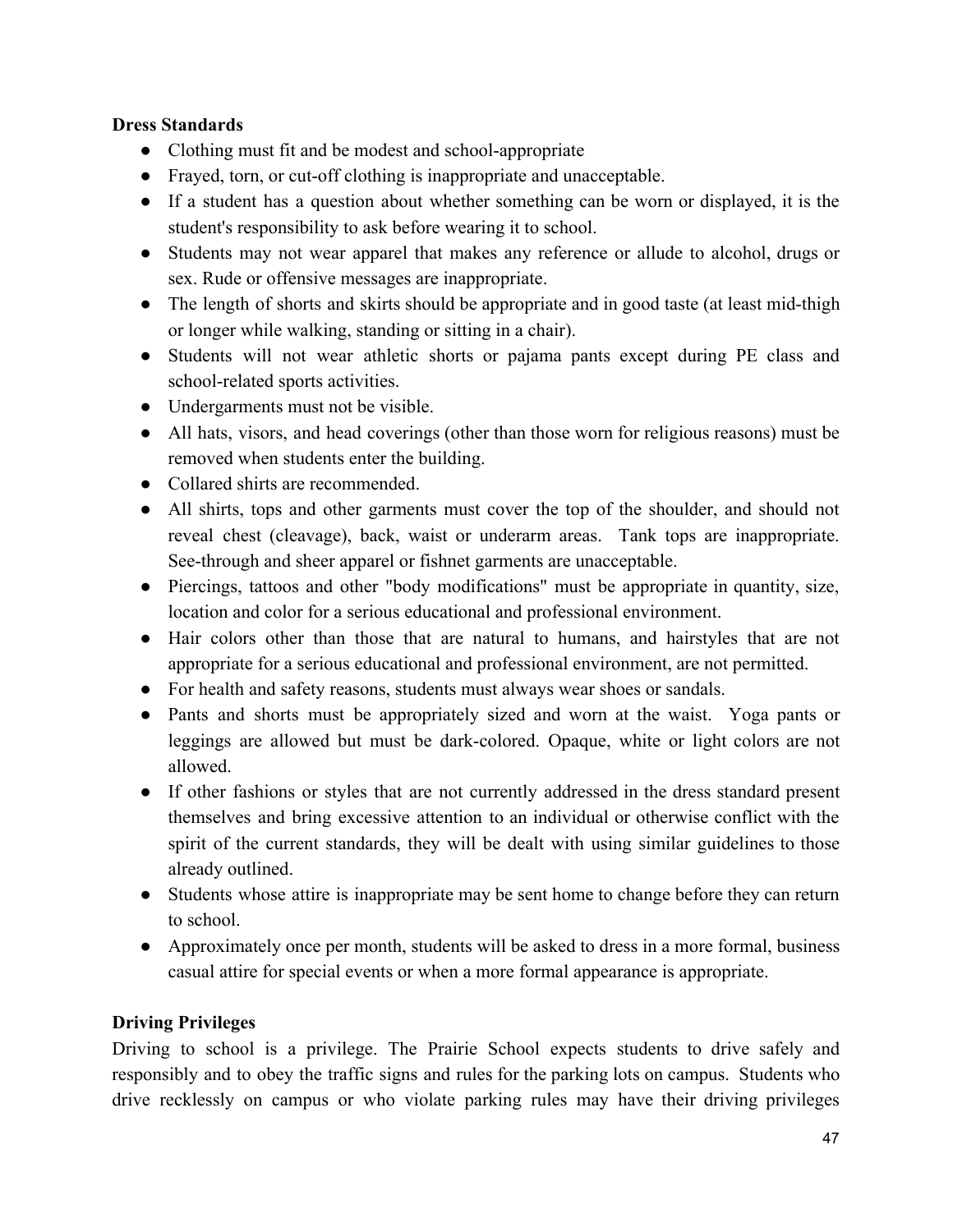suspended or revoked. Seniors are assigned parking spots in the US lot when the school year opens and as space is available. All other students park in the North lot near the soccer field and JAC; students are not permitted to drive from one parking lot to another for classes in the JAC.

## **Eligibility/Co-Curricular Participation**

Although a requirement of graduation, co-curricular activities are also a privilege; participation in these activities may be suspended if the student fails to meet his or her academic obligations. To practice or compete in interscholastic athletics, rehearse or perform in a theatrical or musical performance, or participate in a similar school-supported co-curricular function, students must be present at school the entire day on the day in question and have met all their academic obligations. The US Head may waive this rule when an absence is due to extenuating circumstances such as a family emergency or a funeral. Attendance in After School Study Hall (ASSH) supersedes participation in co-curricular activities.

## **Honesty Standard**

The students, faculty, and administration of the Prairie School collectively value the school's identity as a unique academic and social environment upheld by the pillars of honesty, integrity, accountability, mutual respect, and shared trust among all members of the community. In order to maintain such an environment, members of the Prairie School community hereby pledge to abide by the following statements:

- 1. Students will maintain the integrity, trust, and openness characteristic of the Prairie School community by:
	- a. Respecting the physical and intellectual property of peers, faculty, administration, and school
	- b. Treating faculty and peers with respect
	- c. Conducting themselves in an honorable manner in academic and social situations by:
		- i. Not plagiarizing, cheating, or receiving other forms of unauthorized assistance on any academic assessment
		- ii. Refraining from placing peers in situations where they may break the honor code, such as asking them to cheat or steal
	- d. Being truthful within the community
- 2. Students are encouraged to foster integrity by:
	- a. Addressing peers about possible violations of the Honor Standard
	- b. Reaching out to the faculty for assistance in addressing any activity that is detrimental to the Prairie School community
- 3. Faculty and administration will work to provide an environment of trust, honesty, and openness by: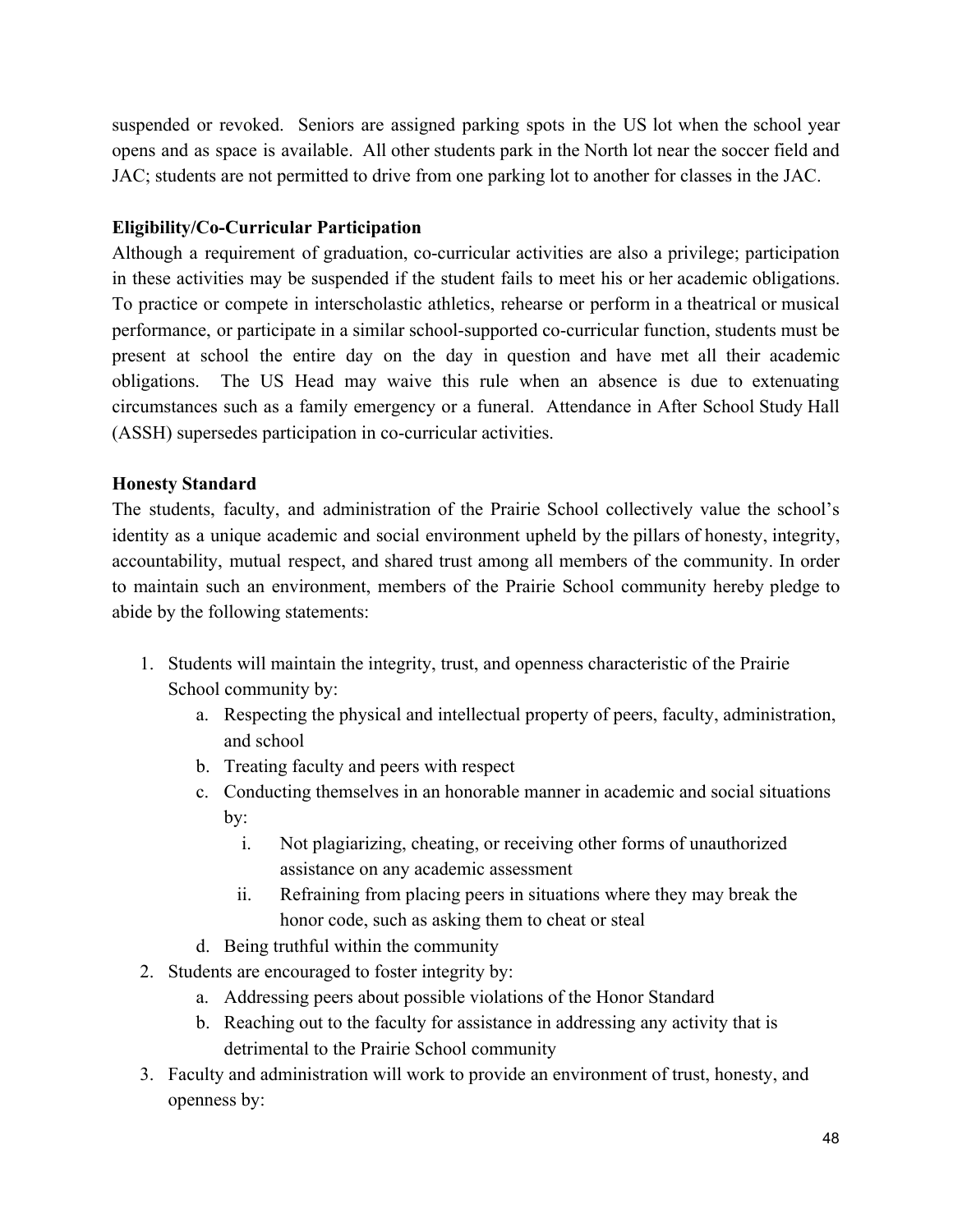- a. Removing any and all ambiguity from all form of academic assessment and clearly defining the parameters of each assignment or assessment
- b. Clearly defining their expectations when it comes to group or individual assignments or assessments as well as behavior within and outside the classroom

### **Honor Committee**

The Honor Committee is a group of eleven students in grades  $10 - 12$  elected by their peers to uphold the **Honesty Standard**. This group and a faculty advisor meet to review issues of cheating, plagiarism, theft, and vandalism. If a student is accused of an honor violation, the Honor Committee is convened to review the situation. That group may interview students and otherwise investigate alleged violations, ultimately issuing its findings, and making disciplinary recommendations to the Division Head and/or Head of School . The work of the Honor Committee is advisory in nature, and the Division Head and/or Head of School may uphold, amend or determine an entirely different outcome to the situation.

#### **Lockers**

Students are assigned lockers at the beginning of the year. They should not switch lockers as students, faculty, and parents often leave notes for students on or in their lockers.

#### **Personal Technologies**

If a student brings his or her personal technology and electronic devices to school, Prairie School is not responsible for them. Students bring and use personal technologies at their own risk.

Cell Phones (iPhones, PDAs, smartphones, mobile phones, etc.)

Upper School students are NOT permitted to use cell phones during any class period, be it to text, call, message, or other electronic application. Cell phones and other electronic devices must not interrupt or distract the learning environment, so cell phones must be in silent mode or turned off unless their use is requested by a teacher. Violations can result in prohibition of cell phone possession. It is strongly recommended that students keep their cell phones on their persons. If a student must be contacted during the school day, parents should call the Upper School office at 752-2626.

#### **Restricted Areas**

Locked classrooms, faculty and administrative offices (locked or unlocked), other offices, boiler rooms, the shop, kitchen area, and the faculty lounge are off limits to all students.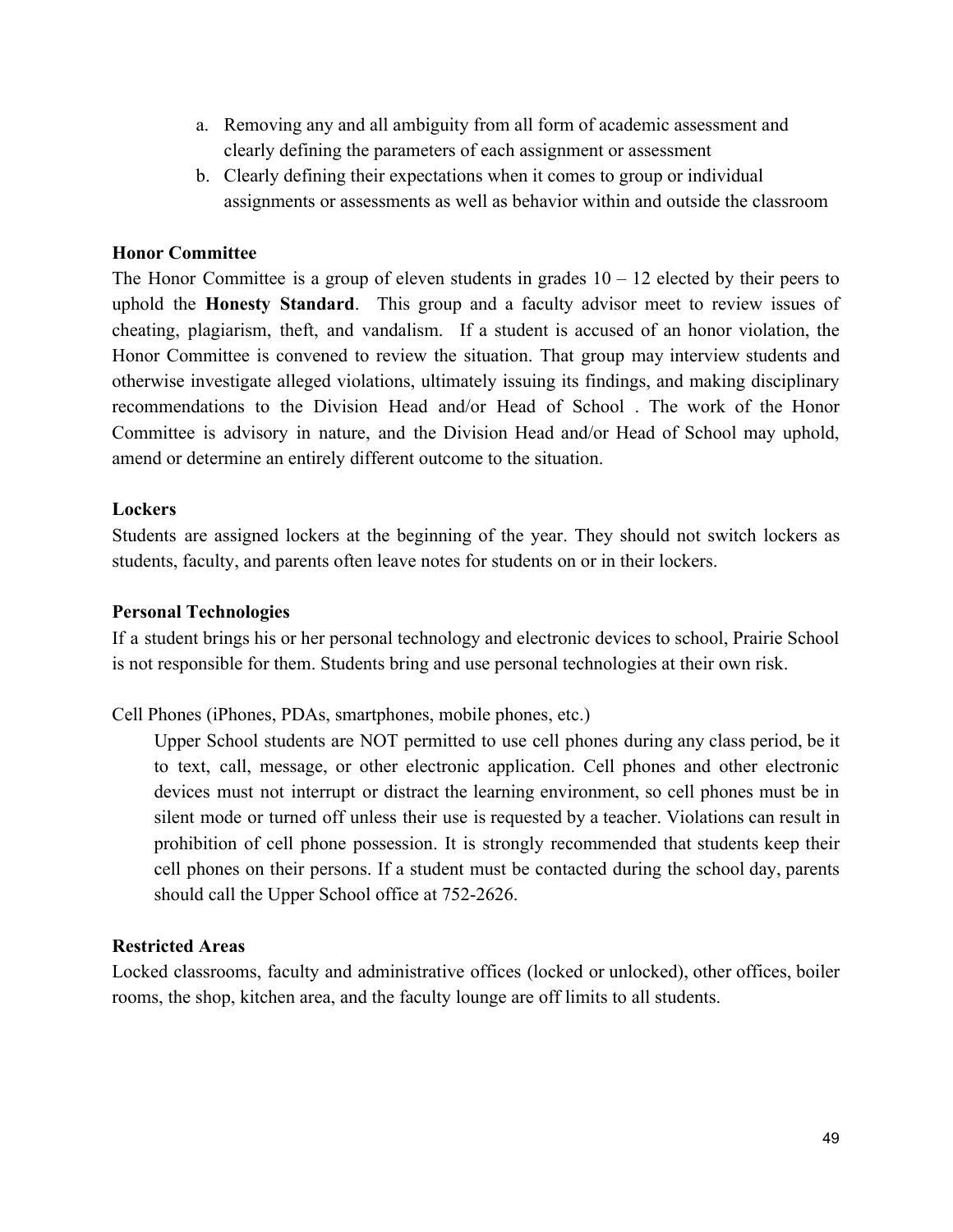#### **Senior Open Campus**

Seniors who have parental approval may leave the campus during the US lunch period when they have no other school commitments. However, seniors are encouraged to use this privilege sparingly since their presence and leadership are valued. Seniors must sign in and out when they arrive and leave campus; failure to do so may result in suspension of this privilege. While off campus, seniors are expected to behave in a manner becoming the School's ideals. Seniors with academic difficulties (any Ds or Fs for a semester, midterm grade, or a GPA less than 2.0) may have their free periods (see also **Study Hall and Commons**) or off-campus privileges suspended until their academic performance is satisfactory. Seniors who fail to meet behavioral standards or who take underclassmen off campus will have their off-campus privileges revoked.

#### **Student Government**

The US Student Government serves as a liaison between the student body, faculty, and administration. They organize social events, dances, Homecoming activities, and work to enhance student life throughout the year as well as encourage student body unity. The student body elects the student government officers (President, Vice President, Secretary, and Treasurer). Each class also elects Representatives who serve in the Student Government Association. The number of Representatives each class elects may be no more than 10% of the class size. The four Officers and the Representatives then elect four additional members who are termed "Honorary Members."

#### **Telephones and Messages**

A telephone is available in the US Office for students to make local calls. When given permission, students may use a faculty member's telephone to make appropriate long-distance calls. To contact a child, the parent should call the US Office at 752-2626; the office personnel will place a note on the message board for the student. It should be noted that contacting a child during the school day is difficult and is discouraged for nonessential conversations.

#### **STUDENT SUPPORT SERVICES**

#### **Advisory Program**

In the fall of each year, students have an opportunity to change advisors from the one they are originally assigned. The advisor serves as the student's advocate and academic advisor. Advisors and advisees meet regularly to discuss various issues of concern. Parents may contact the advisor, as well as specific teachers, with any questions or concerns.

#### **After School Study Hall (ASSH)**

If a student comes to class without having completed daily assignments or has not met the deadline for a major assignment such as a lab report, an essay, or a project, then the teacher may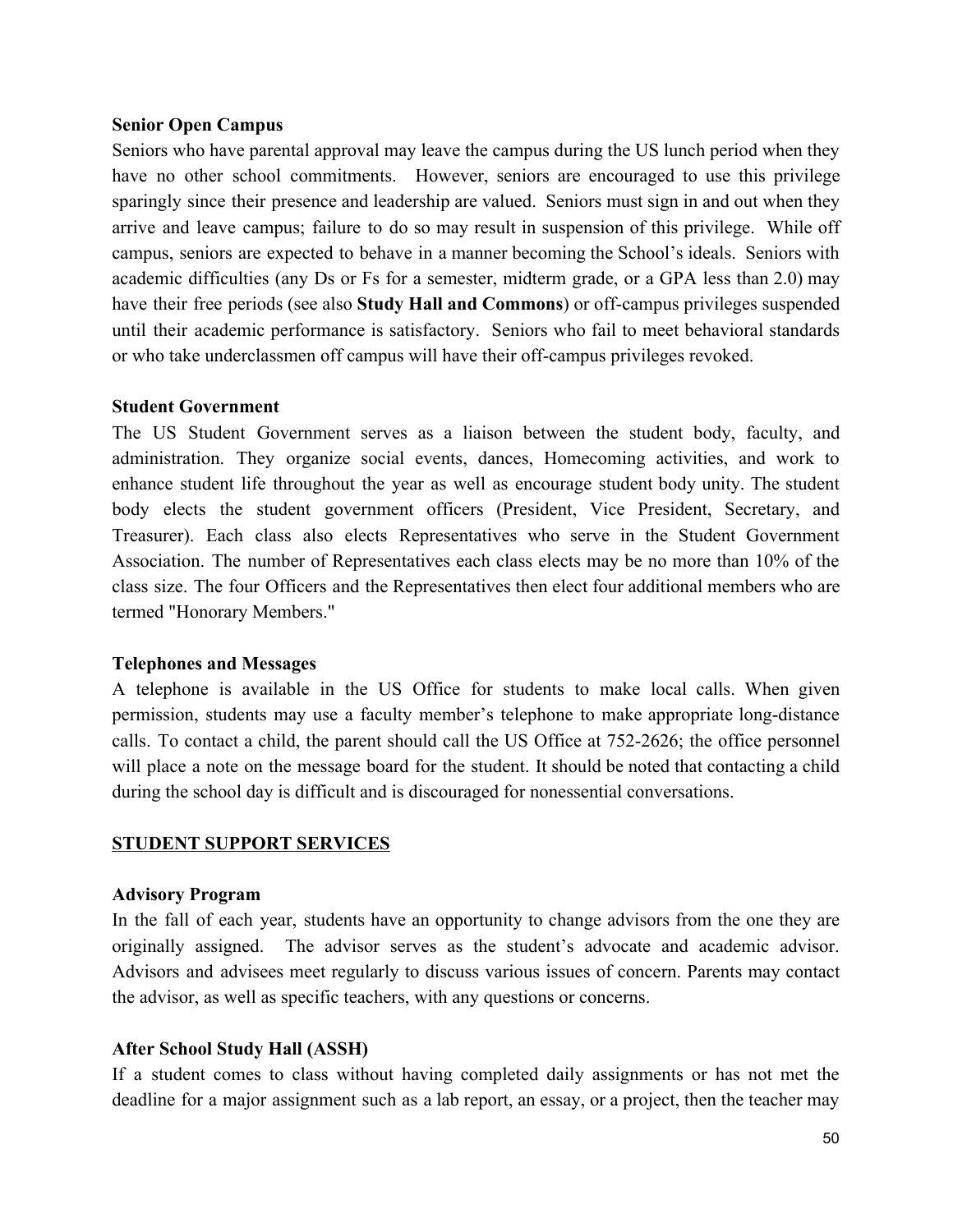assign the student to After School Study Hall (ASSH) to complete the missing assignment(s). Although attendance is required, it does not guarantee full credit for the completed work. ASSH meets Monday-Thursday after school from 3:45 to 4:30 in an US classroom. Attendance in ASSH takes precedence over cocurricular activities such as athletic practices, games, performing arts rehearsals, and performances. Failure to attend ASSH results in further disciplinary action as well as academic consequences.

### **College Counseling**

The Prairie School offers all families the services of our college counselors. Along with speakers and other special events, a college-counseling course is taught periodically throughout the junior year and during the fall of senior year. Prairie encourages its families to meet with a college counselor early and often to develop college plans that match the needs of each individual student. The Prairie School's college counselors are pleased to meet with families from all grade levels.

### **Study Hall and Commons**

The purpose of Study Hall (for underclassmen) and Commons (for upperclassmen) is to provide a quiet, monitored place for individual and occasionally, collaborative study. It is expected that any student in Study Hall or Commons will come prepared with books and materials to work. Students must remain in their assigned Study Hall or Commons unless they have a pass to go elsewhere. Study Halls and Commons are regarded like any other class and the same rules regarding attendance, etc. apply.

Ninth and tenth grade students are scheduled in Study Hall during periods when they are not in other classes. Juniors and seniors are generally not assigned a Study Hall unless behavioral or academic reasons so dictate. Specifically, upperclassmen (juniors and seniors) with academic difficulties (any Ds or Fs for a semester, midterm grade, or a GPA less than 2.0) may have their free periods (see also **Study Hall and Commons**) or off-campus privileges suspended until their academic performance is satisfactory. See also **Senior Open Campus***.*

### **ACADEMIC GUIDELINES**

It may seem obvious, but it is nonetheless important to be explicit in saying that The Prairie School is an academic institution with a challenging college preparatory curriculum. Students who work hard and make a serious commitment to improving typically thrive and succeed. Those who do not work hard are usually unsuccessful.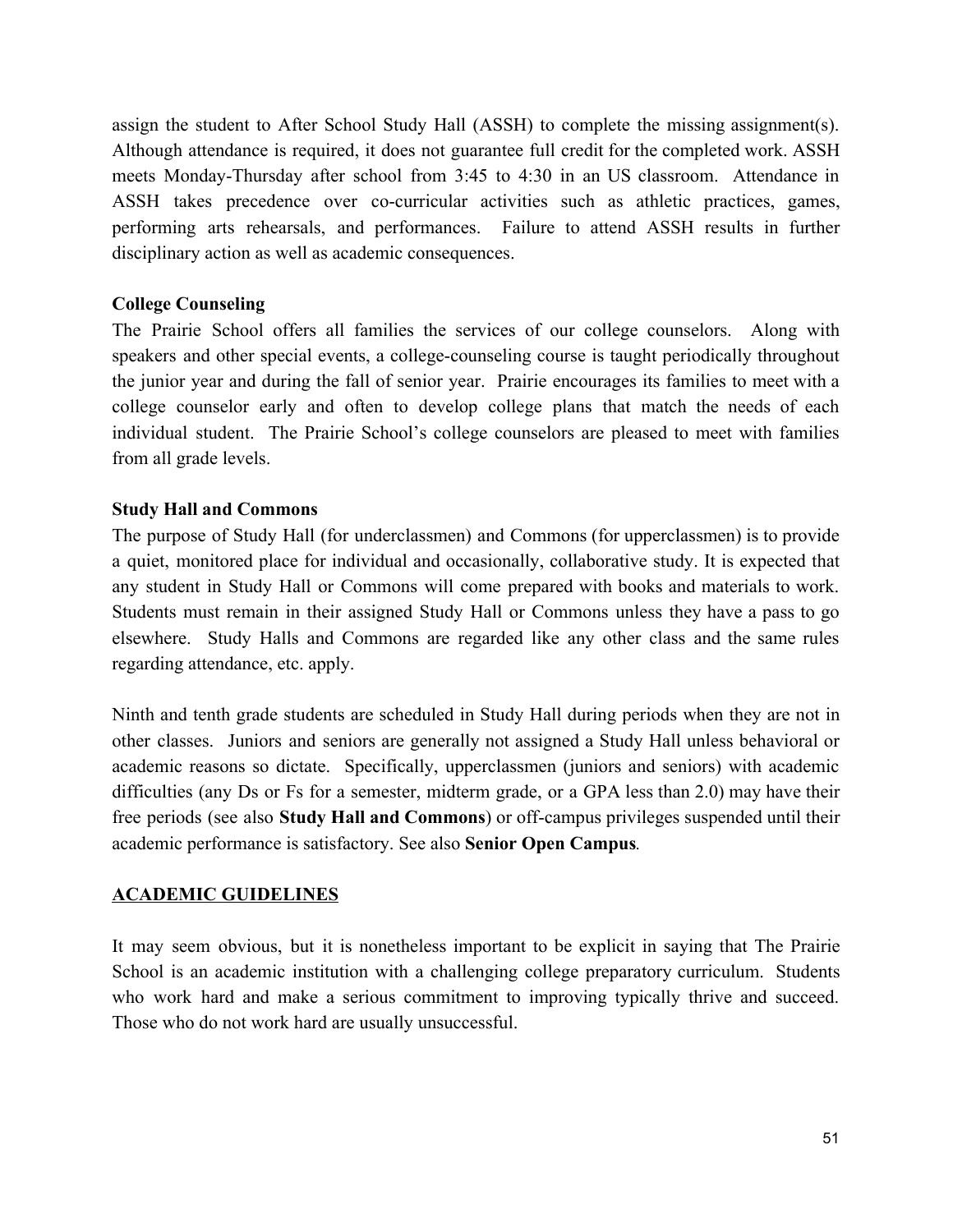### **Academic Performance Review**

During the entire time of their studies in the Upper School, students are expected to work to the best of their abilities; their individual academic progress is reviewed each semester. Any student whose academic progress is hampered demonstrably for any of the reasons that follow or a combination thereof could be placed on academic probation:

- An overall or semester GPA less than 2.0 (without extenuating circumstances)
- An inordinate number of absences (**US Attendance)**, tardies, and/or behavioral infractions
- Deficiencies in co-curricular requirements (exercise requirement, co-curricular participation, community service participation, etc.)

Students who fail to demonstrate specified improvement during a designated period of probation could be asked to withdraw from the school.

### **Assignments/Academic Deadlines**

Students should expect 20 to 40 minutes of homework per class each day. As a result, they must also manage their time wisely to meet the responsibilities of their co-curricular requirements, jobs, and families. If students fall behind in any of their classes, they will be assigned to ASSH **(see also After School Study Hall)**. to make up missing work. Students should meet with their teacher or advisor to make up work after an extensive absence.

The US faculty attempts to limit the number of tests or papers for students to two per day and three per week. When establishing due dates, the faculty considers regularly the schedules of theater performances, sports tournaments, Homecoming activities, etc. As it is impossible to schedule major assignments around every student's schedule, students are encouraged to speak to their teachers well in advance to address whether adjustments can be made. Thanksgiving Recess, Winter Holiday Recess, and Spring Recess are all meant to be periods of rest and relaxation; as a result, homework is not assigned during these vacations, with the exception of the more rigorous AP courses.

#### **Awards**

Major awards are bestowed for academic, artistic, and athletic achievements and contributions to the school community. Several scholarships are also initially awarded to students in grades 710. Please see **All School Information – Scholarships** for more information. Such awards and scholarships are usually announced at the Honors Assembly.

### **Course Changes**

Courses are taught on a semester system (fall term and spring term). Teachers and advisors do their best to help students select courses with the appropriate level of challenge, but sometimes students find that they are in a class that is either too difficult or insufficiently stimulating.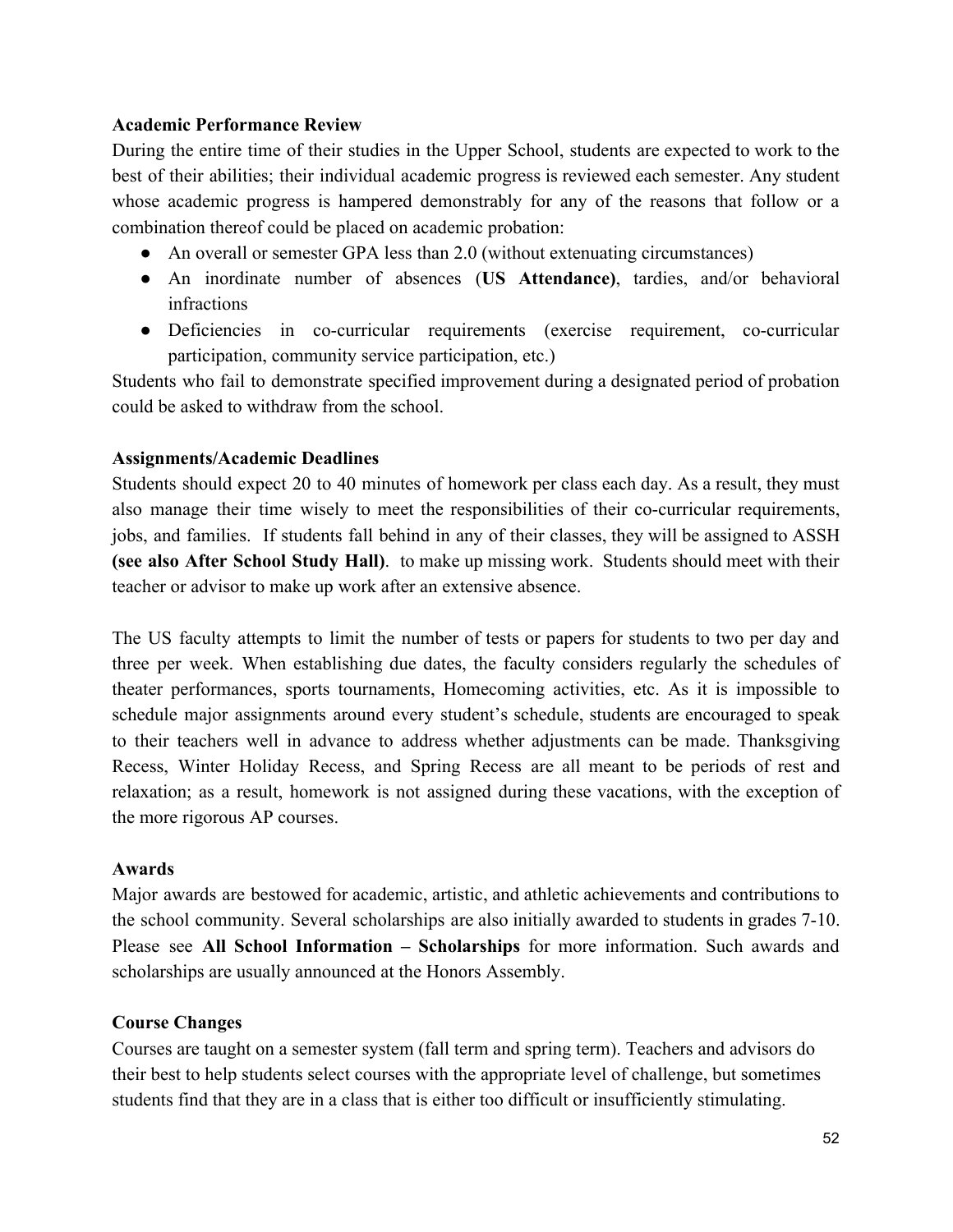Teachers, advisors and students are encouraged to identify such problems in a student's schedule as soon as possible, preferably within the first week of the term.

Occasionally, mismatches are not evident in the beginning of the course; in this case, students have up to three school days after the official posting of the final first term grade to drop a yearlong academic course without affecting their transcripts. However, if a student drops a yearlong course after this designated time, the transcript will indicate that the student withdrew from the course. For a one term academic course, a student has until midterm to drop the class without affecting his/her transcript, but after midterm, the transcript will indicate that the student withdrew from the course.

It must be noted that a drop will be not authorized if it reduces the student's schedule to fewer than five academic courses. Adding or dropping non-academic courses, i.e. Visual Arts, Performing Arts, PE etc. must occur within the first two weeks of the term.

## **Course Selection Process**

Every year, shortly before spring break, students and advisors meet to select courses for the following year. *The Upper School Curriculum Guide* describes each course and any prerequisites that are required for enrollment. Information regarding recommendations from each academic department on the course each child should take is provided at this time.

Due to their challenging, time-consuming nature, no more than two AP courses as a junior and three as a senior may be selected by students. If a student wishes to enroll in a course for which he or she was not recommended or take additional AP courses, the family must submit a Course Override/Waiver Form to request that the department reconsider its recommendation or that the limit to AP courses be waived. The appropriate department members and/or Head of Upper School review these requests and approve or deny the request(s).

Advanced Placement (AP) courses not offered as part of Prairie's curriculum may be taken as independent studies. Students must submit an independent study proposal according to criteria and deadlines listed in *The Upper School Curriculum Guide*. Fees incurred by these courses, typically taken online, are at the family's expense. Grades earned from these classes are included in the calculation of a student's grade point average.

Periodically, Upper School students may take classes at other institutions, such as local colleges or online, not under Prairie faculty supervision or tutelage. Grades from such classes are not included in the student's Prairie School grade point average. In certain cases, however, with approval in advance from the Head of Upper School and the appropriate department chair, and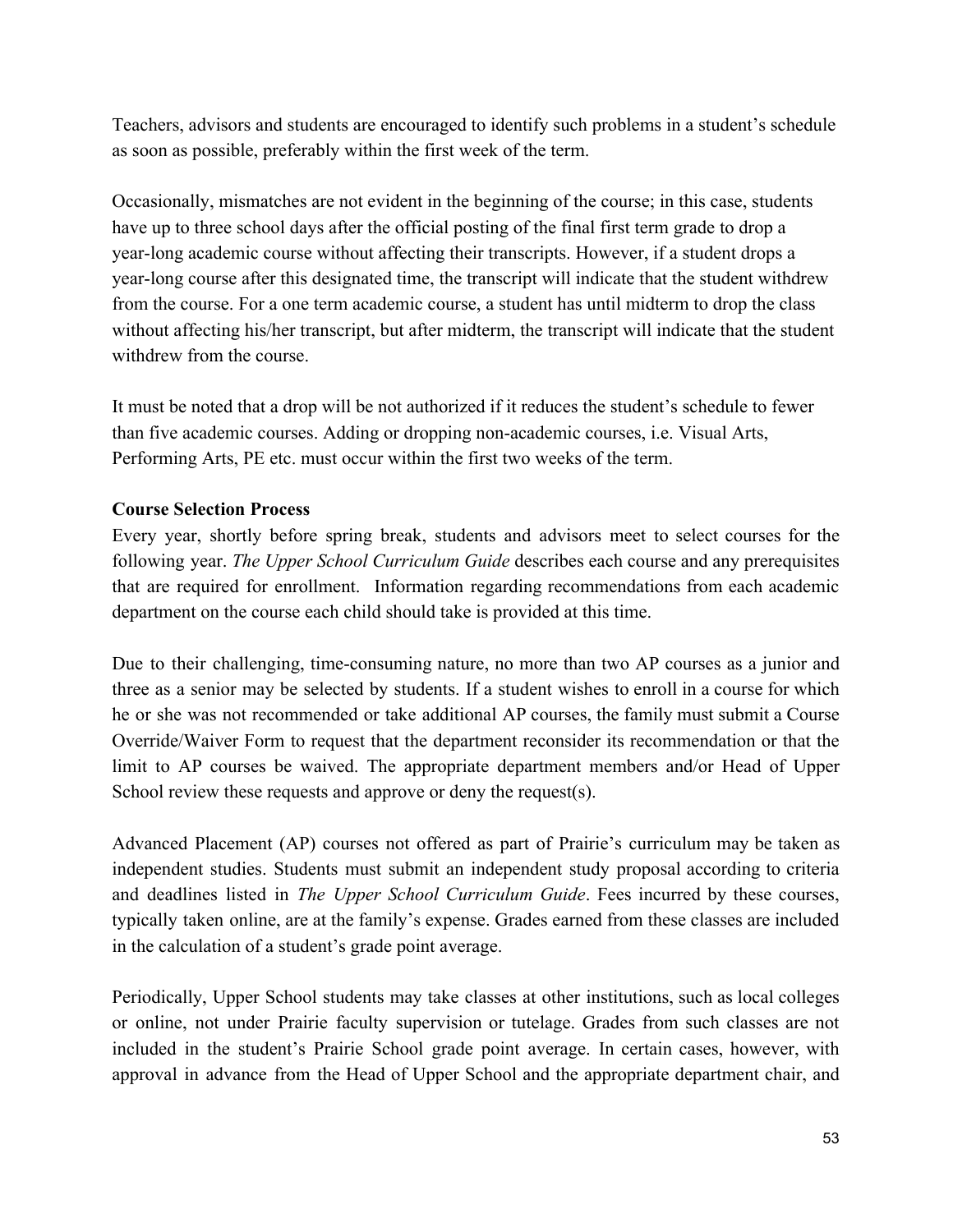with demonstration of course competency as determined by the appropriate department, students can receive credit toward graduation.

### **Exams**

Exams compel students to review and synthesize large bodies of material. While they may be stressful, they also serve as valuable teaching tools and excellent preparation for the demands of college. Exams are held at the end of each semester for students in grades 912; the specific dates and times are communicated to all families in the weeks preceding the exams. A final exam may account for no more than 20% of the term grade.

Exams must be taken at the scheduled times. If an exam is missed, the school will schedule a make-up time for each exam at a charge of \$50 per exam, based on the availability of a proctor.

Seniors in full-year courses *may* be exempted, at the teacher's discretion, from spring term exams if they have a "B" average or better in the course ten days prior to the examination date. All students enrolled in AP courses that take the AP exam and who have a "B" average or better in the course *may* also be exempt from spring final exams in those courses.

Busing is provided on exam days according to the normal schedule; if students do not intend to stay for the entire school day, they are responsible for arranging their own transportation.

### **Grade Point Average**

A semester grade point average (GPA) is calculated for all students at the completion of each semester using the following numerical values. The overall GPA is an average of the year-end grades for all courses taken at The Prairie School; courses taken at accredited NAIS member schools are included in the GPA calculation. However, courses from all other schools are not included. Advanced Placement (AP) courses are weighted with an additional point (1.0). If a student repeats a course, the grade earned each time is used to determine the grade point average.

| Grade          | <b>Regular Course</b> |
|----------------|-----------------------|
| A              | 4.0                   |
| A-             | 3.7                   |
| $B+$           | 3.3                   |
| B              | 3.0                   |
| $B-$           | 2.7                   |
| $C+$           | 2.3                   |
| $\overline{C}$ | 2.0                   |
| $C-$           | 1.7                   |
|                | 1.3                   |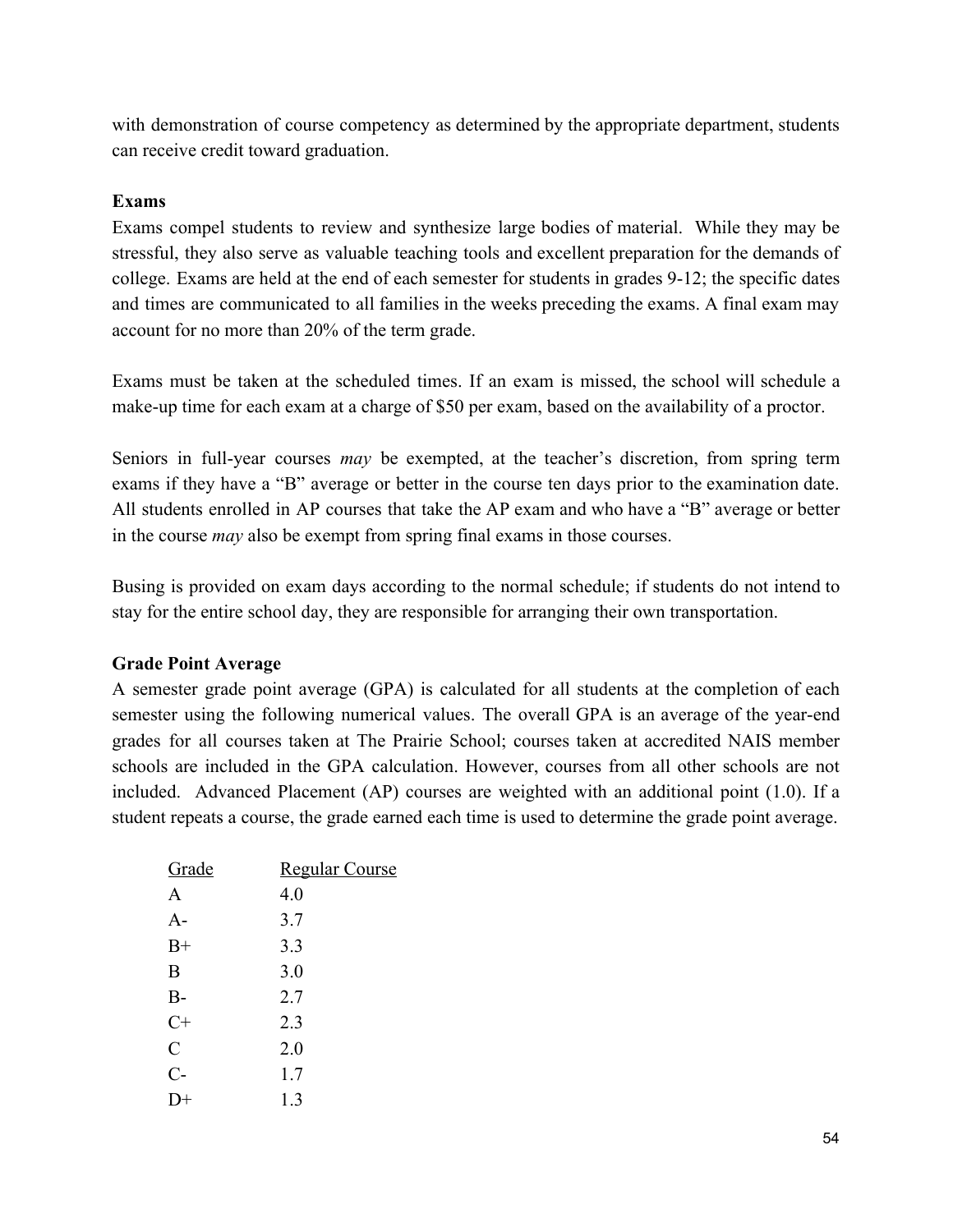| D     | 1.0 |
|-------|-----|
| $D$ - | 0.7 |

#### **Grading Scale**

Student achievement is evaluated on a scale of A, B, C, D, and F. Each letter grade carries a written definition and a numerical value used in computing grade point averages (see Grade Point Average). Grades are defined as follows:

A Excellence in achievement in all areas of the course, indicating thorough knowledge of the subject matter and the ability to apply that knowledge with accuracy, intelligence and imagination.

> A  $93 - 100\%$ A-  $90 - 92\%$

B Competence in all areas of the course and proficiency in some areas, indicating an understanding of the subject matter and the ability to apply that understanding with clarity and thoughtfulness.

> $B+ 87 - 89\%$ B  $83 - 86\%$ B-  $80 - 82\%$

C Acceptable work that satisfies the course requirements; an understanding of course material and an expression of that understanding sufficient for promotion in sequential courses.

> $C+ 77-79\%$ C  $73 - 76\%$ C-  $70 - 72\%$

D Unsatisfactory work, indicating minimal achievement. This may be insufficient for promotion in some sequential courses. Summer school may be required.

> D+  $67 - 69\%$ D  $63 - 66\%$ D-  $60 - 62\%$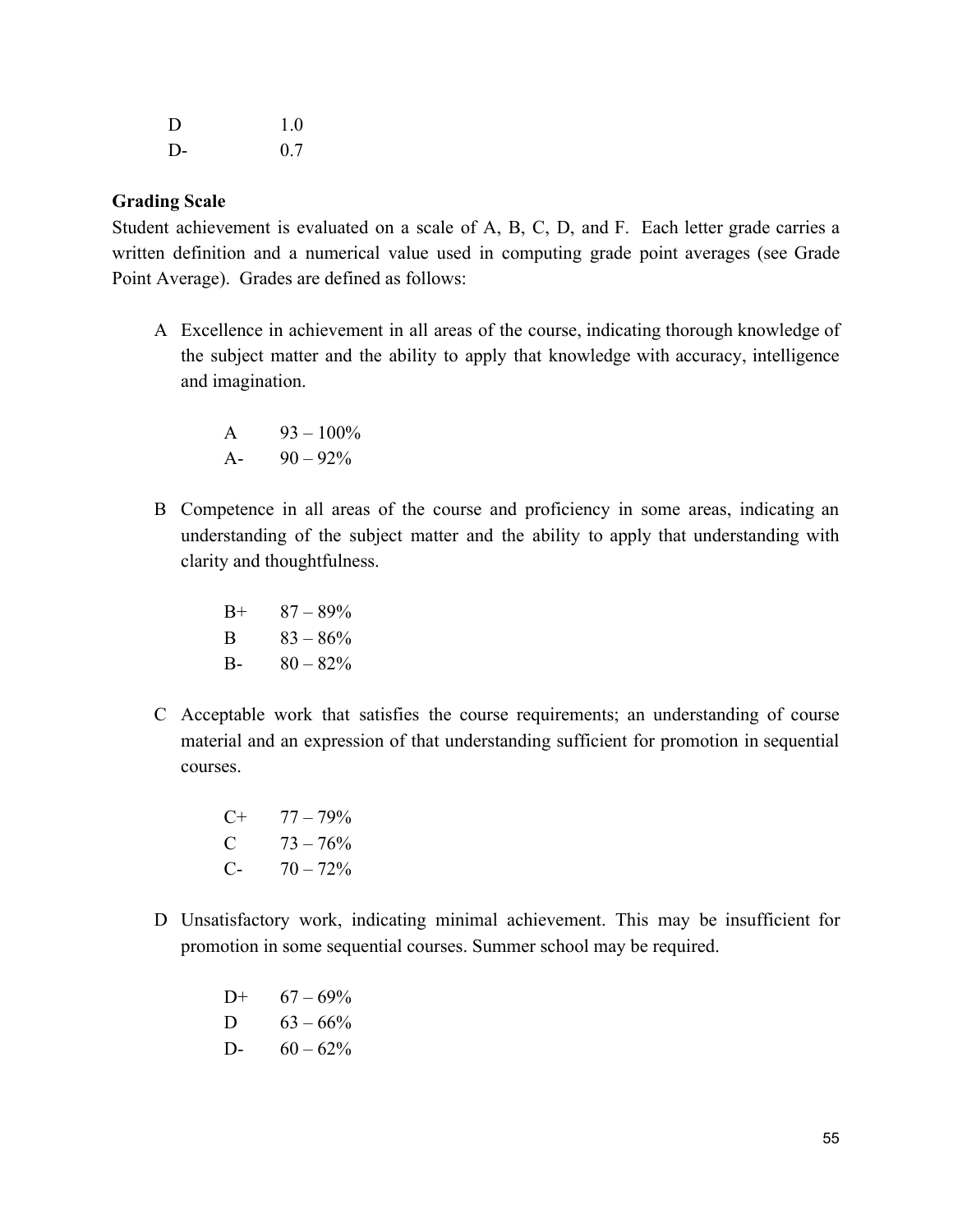- F Failing. Work of unacceptable quality, indicating that the content of the course was not mastered. Credit toward graduation is not awarded, but the grade is calculated into the student's GPA
	- F Below 60%
- I Incomplete. A grade of "Incomplete" is given only under unusual circumstances that must be approved by the US Head. The missing assignments must be turned in within 10 school days after the close of the marking period or the student will receive a failing grade for all missing work.

Divisional and departmental policies will be followed, where applicable. Specified grades are required to demonstrate competency for the next level of study.

A critical accumulation of D's and/or F's will require a student to have an Academic Performance Review.

## **Graduation Requirements**

In order to graduate from The Prairie School, a student must fulfill requirements in four areas: Academics, Exercise Requirement, Service, and Co-curricular Participation.

## *Academics*

A student must accumulate a minimum of 22.5 academic credits, and each year is expected to enroll in a minimum of five academic classes. To promote a well-rounded academic foundation, the required course credits per discipline are as follows:

English 4 credits; Math 3 credits; Science 3 credits (specifically in the areas of life, chemical, and physical science); Social Studies 3 credits; World Language 3 credits (all in one language); Visual and Performing Arts 1 credit; Physical Education 1.25 credits.

Additional academic graduation requirements include: Senior status of 5.5 credits, including 5 academic courses each semester AND completion of two Interim Experiences with a grade of PASS during each of the student's junior and senior years.

If a student repeats a course that he or she has passed, all credits are counted toward the graduation credit requirement, but the repetition does not satisfy the number of years required in that discipline.

*Exercise* (required participation each semester)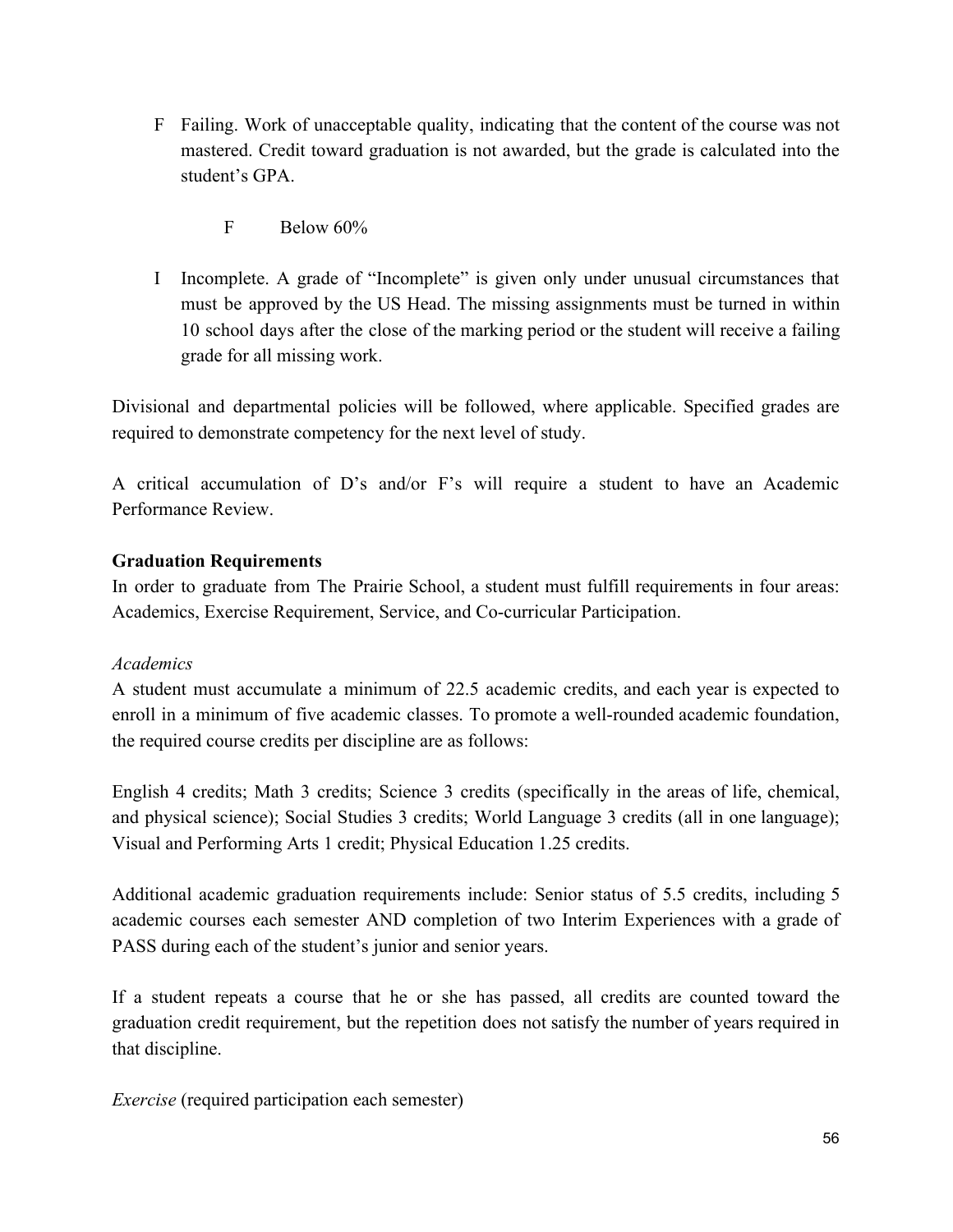In order for students to maintain physical fitness, they must be active during each semester throughout the academic year. The School requires every student to exercise at least three times a week for a minimum of twenty minutes during each session. Students satisfy the exercise requirement in one of three ways: active participation in interscholastic sports, enrollment in a PE Activity class, or commitment to an approved personal fitness program. Please see the list of Exercise Opportunities located in the Appendix of the Upper School Curriculum Guide online a[t](http://www.prairieschool.com/) [www.prairieschool.com.](http://www.prairieschool.com/)

### *Service (minimum of 25 hours annually)*

The School requires a student to be active in community service throughout four years in the Upper School. Service is defined as volunteer work for the School, a civic community, and certain religious activities (e.g. soup kitchens, mission trips, etc.) that are pre-approved by the Service Hour Coordinator. It does not include work done at home for relatives or family and friends. A student is required to complete 25 hours of service by May 1 of each academic year. A desirable goal is partial completion (12 hours) of this requirement by February 15. Students may work ahead (during the summer) to complete their service hours and are encouraged to do so. Of the 100 hours needed for graduation, we encourage students to earn 20 hours (minimum) through non-Prairie School organizations.

### *CoCurricular Participation (3 points annually)*

Participation in theatre, music, interscholastic athletics, and a variety of clubs supports our students' personal growth and enhances their applications to competitive colleges and universities. Each student is required to have a minimum of 3 points of cocurricular activity each year. Students are encouraged and expected to commit to one major cocurricular activity (team sport, theatrical /musical production) per year. In some instances where this is not possible, bona fide off-campus activities such as private music lessons, off-campus drama productions, and club sports are generally considered co-curricular. In such cases, a student must submit for approval to the Upper School Office a written explanation that details how s/he intends to satisfy the co-curricular requirement in an alternate way.

#### *CoCurricular Progress*

Satisfactory or unsatisfactory progress toward completing the exercise, service, and co-curricular requirements will be noted annually on the year-end transcript as a grade of Pass or Fail. Seniors who fail to meet all academic and co-curricular requirements before the established deadlines will not be eligible for graduation and commencement participation until they have fulfilled all graduation standards. Seniors who fail to meet this requirement also put at risk their college acceptance when grades of "Incomplete (INC)" or "F" appear on their transcript.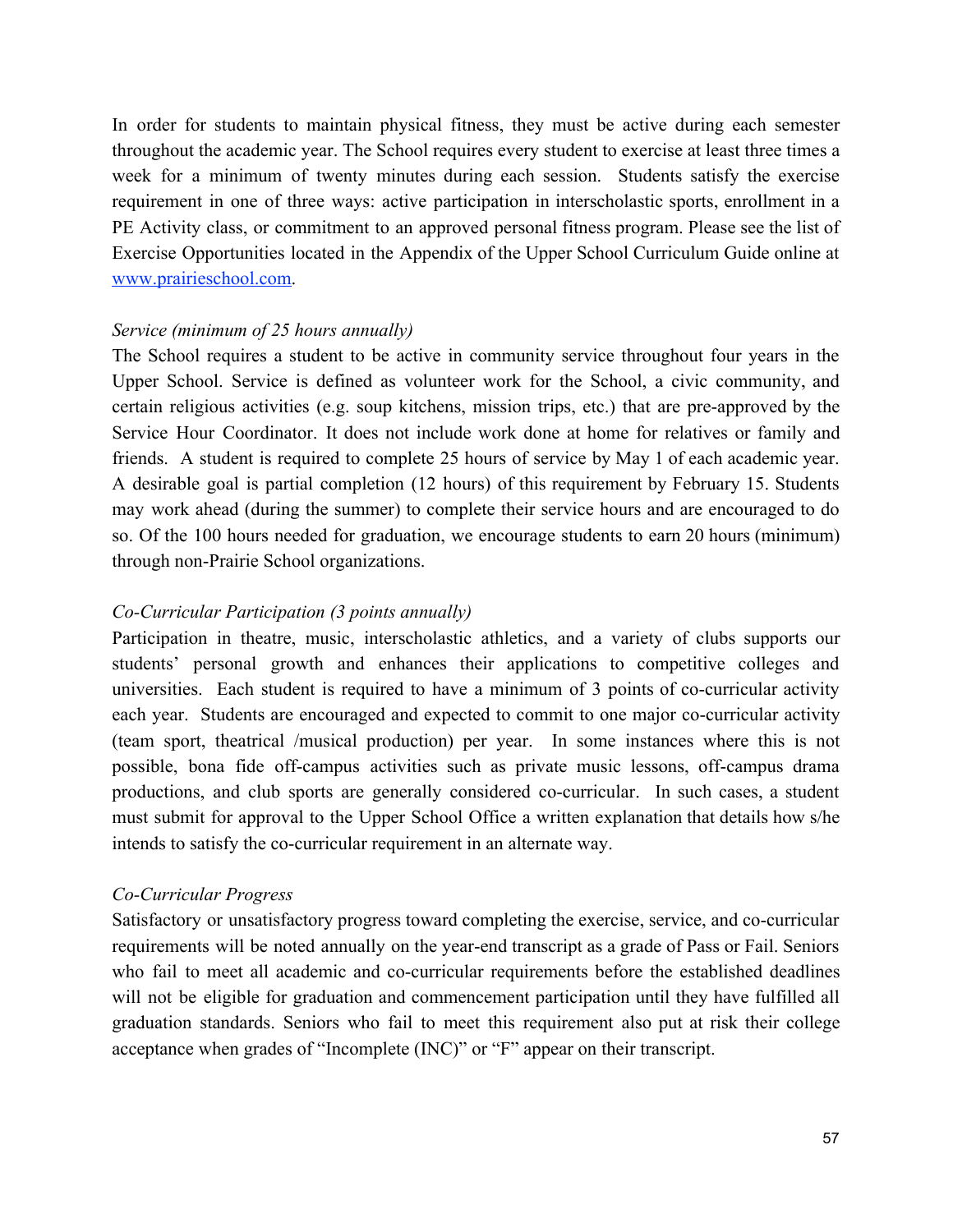### **Interim Experience**

Interim is a required experientially based program available to juniors and seniors during the last two weeks of the academic year. It occurs after AP exams and finals have been completed. Interim gives students the opportunity to explore future professional endeavors such as medicine, architecture, law, education, and social services, or to develop more fully their artistic or service interests.

### **Leadership Education Program**

In the fall, US students spend 4 days at Camp Manito-wish in northern Wisconsin to develop leadership, cooperation, situational analysis, and problem-solving skills. Each year the students are presented with different challenges in slightly varied settings. Freshman students reside in bunkhouses and do various team and confidence-building activities, many involving high- and low-ropes courses. The sophomores and juniors are split into groups of 6-8 and spend 3 days and 2 nights backpacking and canoeing, respectively. The seniors may have the option of going sea kayaking or doing an incamp experience that further develops their leadership abilities. Each group has a skilled Manito-wish leader and possibly a Prairie faculty member who also participates in the Manito-wish experience.

While working with their group members to accomplish a common goal, students develop leadership skills and learn the importance of trust and communication. Active involvement in group activities not only builds a more cohesive group but also improves an individual's self-image and provides opportunities for success. Since these activities take place in the fall of the year, students new to Prairie are able to get to know their classmates in an informal, social setting before the academic year gets underway. This experience also promotes faculty/student relationships and it helps students develop a respect and appreciation for nature.

Leadership education is an important part of the school's curriculum and participation is required. If there are circumstances that do not allow a student to participate, he or she will be required to propose, in advance, an Alternative Participation Plan (APP) that will propel his or her leadership abilities during the time of the Manito-wish experience.

### **Report Cards/Comments/PowerSchool**

The school year is divided into two semesters, of approximately equal length. Midterm comments and semester grade reports are available to families in the school electronic grade book program, PowerSchool. And families receive mid-term comments on the academic progress of their child in mid-October and late-February.

Twice a year, families meet with a student's advisor – once in mid-October and again in late-February  $-$  to discuss the student's academic performance, progress on co-curricular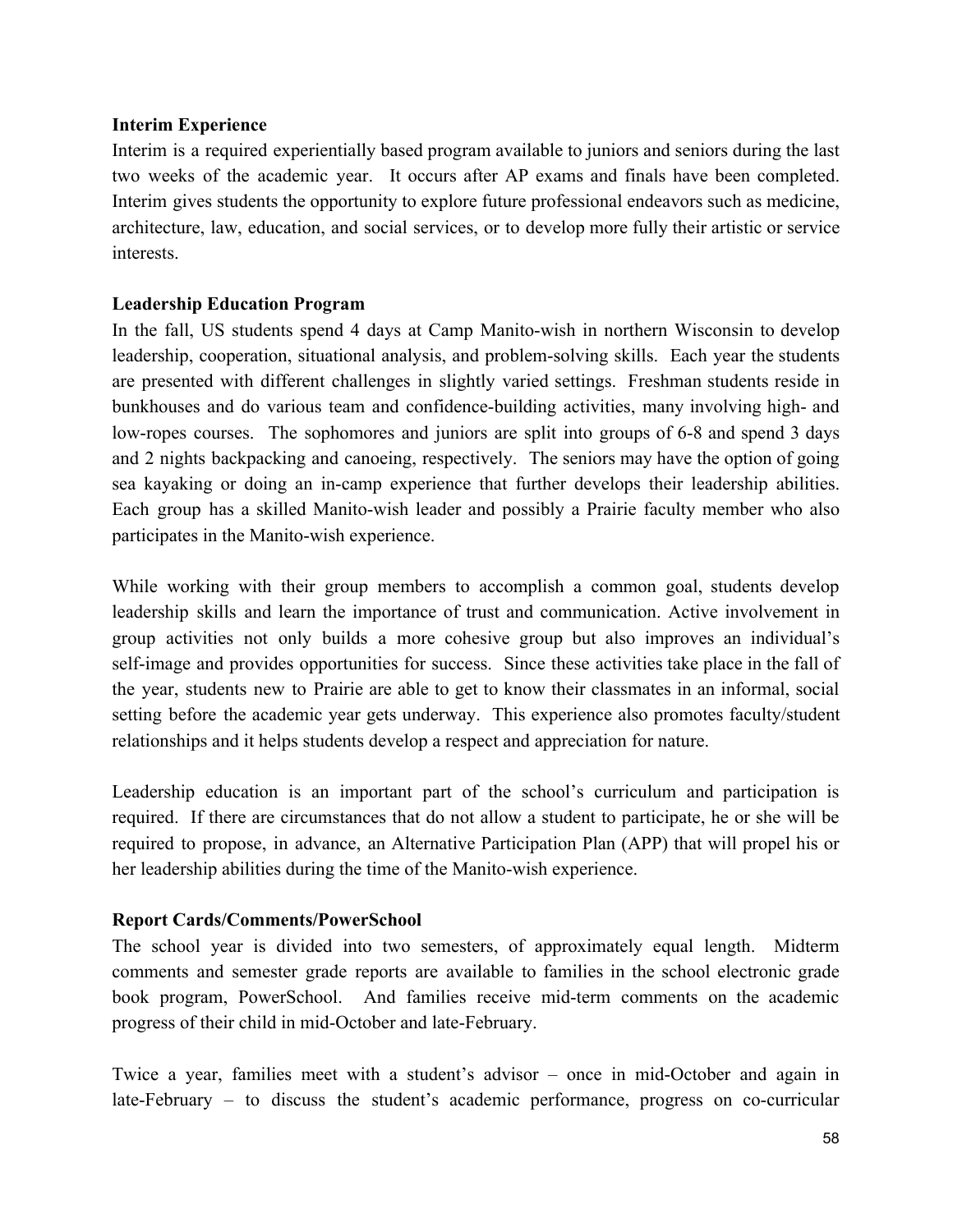participation, service hour completion, and completion of the exercise requirement. Additionally, parents are always welcome to contact teachers or advisors, especially if they perceive problems in a student's understanding or motivation.

It is the expectation of the school that a parent will check his/her child's current academic progress in PowerSchool at least once per week. Please keep in mind that the quantity and types of assessable material can vary greatly between courses. For example, in the span of any given week a math teacher may post three or four graded items in their grade book, whereas a more project-based course in the Arts may have fewer day-to-day items to grade. Also, please be sensitive to the fact that certain projects demand a greater amount of time to finish grading than other assignments. Should there be a concern about an individual assignment grade, the student and parent should contact the teacher for clarification. If further clarification regarding the assignment is needed, or if a term grade is in question, the parent should contact the child's advisor or teacher in an appropriate manner.

#### **Transcripts**

Only year-end grades are recorded on an official transcript. Unless a class has been dropped during the appropriate period (see **Course Changes**), all courses and the yearend grades for those courses are recorded on the transcript and become part of the child's permanent school record and contribute toward the GPA. When a student applies to college, the College Counseling Office sends an official transcript to the appropriate colleges once granted signed permission by the student's family. Families may request unofficial transcripts at any time, allowing two weeks time for preparation of the transcripts. The school reserves the right to withhold grades and transcripts on any delinquent accounts.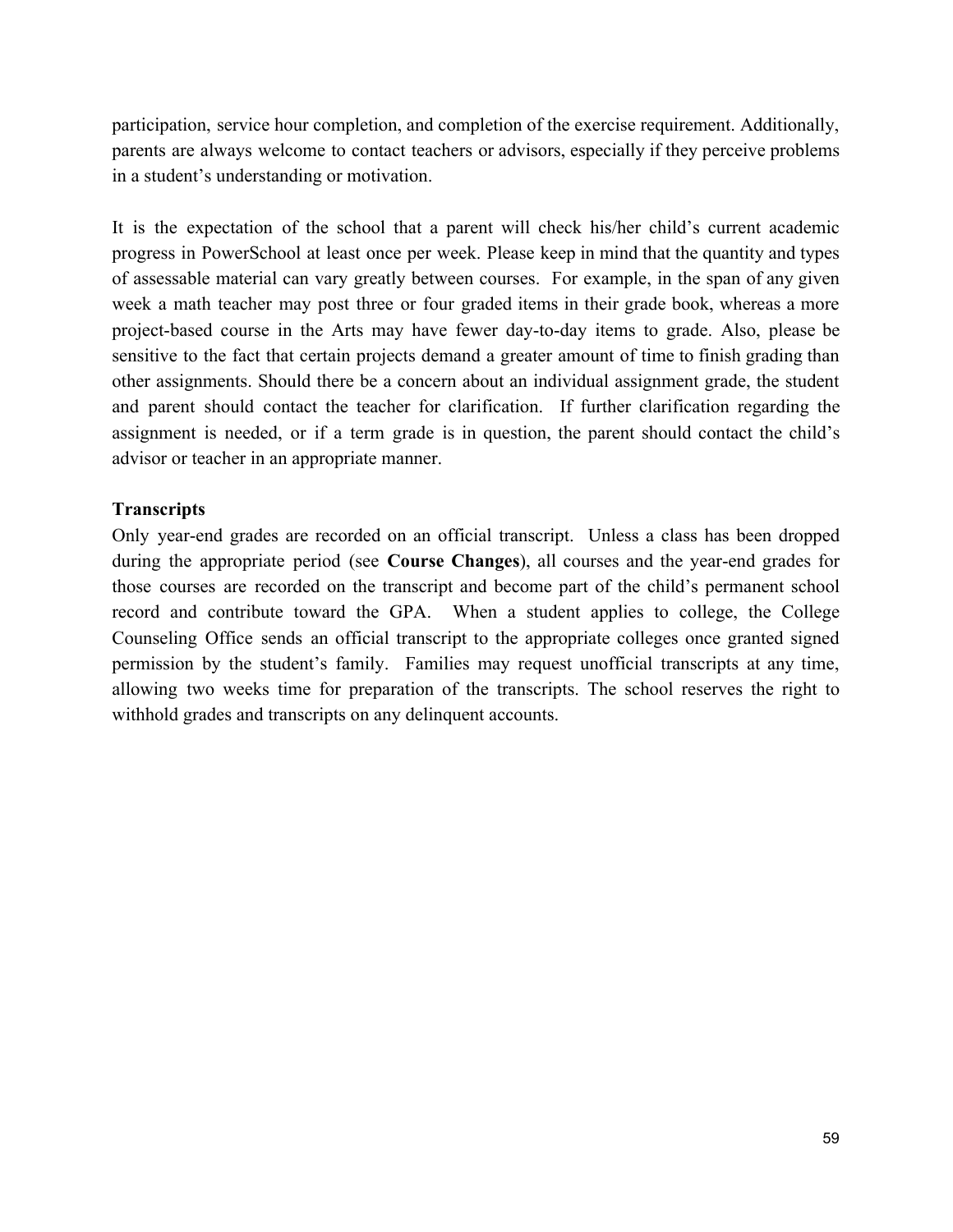#### **APPENDIX A**

#### **Alcohol & Drug Policy**

The School takes a very strong position against drug, alcohol and tobacco use by adolescents. Possession, use, sale or distribution of these substances is illegal in addition to being harmful to students and others. The School forbids the following: possession, use, sale or distribution of alcohol, drugs or tobacco products; possession of lookalikes; possession of drug or alcohol paraphernalia, including empty containers for either; being intoxicated or under the influence of drugs or alcohol; the possession, use, sale or distribution of tobacco products.

The School will notify the student's parents in any situation where the School determines that a rule violation may have taken place. Where possible and as appropriate, the School will make every effort to involve the student's family in the discovery and resolution of potential illegal substance abuse issues.

The School reserves the right and initiative to search a student's personal belongings and lockers should a rule violation be in question. If the School deems it necessary to confirm the existence of a substance abuse problem, the School reserves the right to require a Breathalyzer and/or drug screen at parents' expense when a reasonable suspicion of drug or alcohol use exists. The drug screen must be performed by a physician or service approved or recommended by the School, and the results must be shared with the School including the Division Head and Head of School/President. A refusal to comply with a drug screen request may result in the most serious disciplinary action: expulsion.

> If a student demonstrates a pattern of behavior that suggests personal alcohol or drug use, the School also responds. This is considered a personal health issue and the Disciplinary Council is usually not involved unless it is deemed that harm may have been done to others. The first time this pattern of behavior becomes noticeable, the student is referred to a division administrator, a teacher or a coach, and where possible, the nurse is asked to see the student to attend to his/her physical safety. The School then calls the parents and the student is sent home. Under these circumstances, the School may require immediate drug testing along with timely Alcohol and Other Drug Abuse (AODA) assessment by an outside health professional. Refusal to follow the School's direction in this situation will result in immediate dismissal. In order for the student to remain at Prairie, testing results must be reported back to the School and appropriate Division Head so that the School may work effectively with healthcare professionals in supporting the student. It is the desire of the School to assist the family in confronting and treating an illness, and it is the School's hope that the student can remain in the School community; to this end,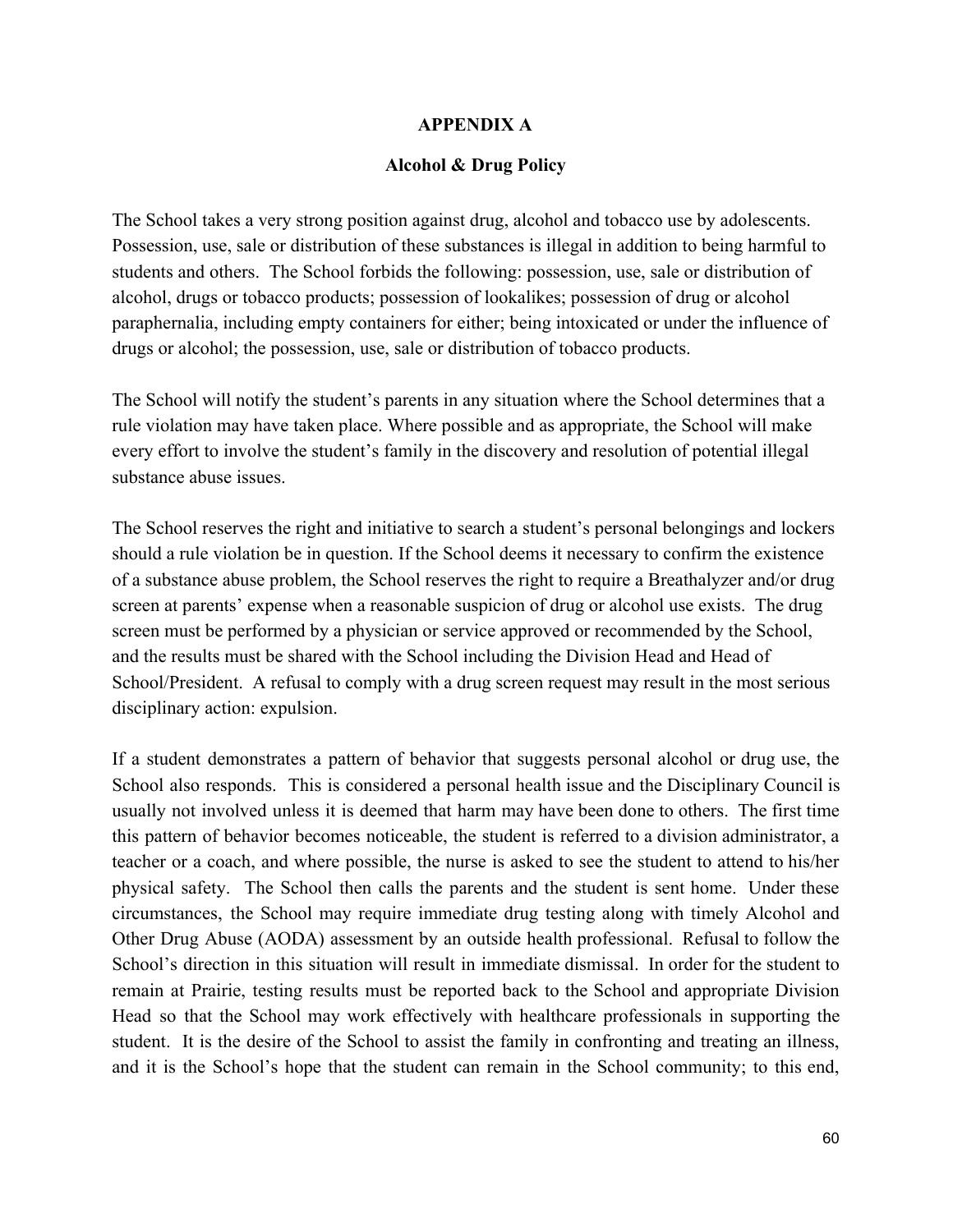families must agree to work with the School in confronting these issues. Some caveats apply, however.

In some cases it may be clear to the outside health professional retained by the family, or to the School itself, that it is not in the School's or the student's best interests for enrollment at Prairie to continue. In such a case, the student will be asked to withdraw from the School. Similarly, as the abuse of drugs and/or alcohol may lead to injury to others, a repetition or second instance of patterns of behavior suggesting alcohol or drug use and abuse will likely lead to the dismissal of the student.

In some circumstances, the School (Head of School/President and/or the Disciplinary Council) may choose a non-disciplinary path in order to help the student and family with recovery. A student who seeks help or counseling about a drug, alcohol or tobacco problem before an investigation of a suspected violation has begun will be dealt with in a non-disciplinary manner. When the School determines that a student has challenges with alcohol, controlled substances, or tobacco in his/her personal life, it may require the student to become involved in a treatment or recovery program.

Endorsed by the Board of Trustees May 29, 2002 Amended December 6<sup>th</sup>, 2006 Amended and endorsed July 2010 Amended and approved July 2016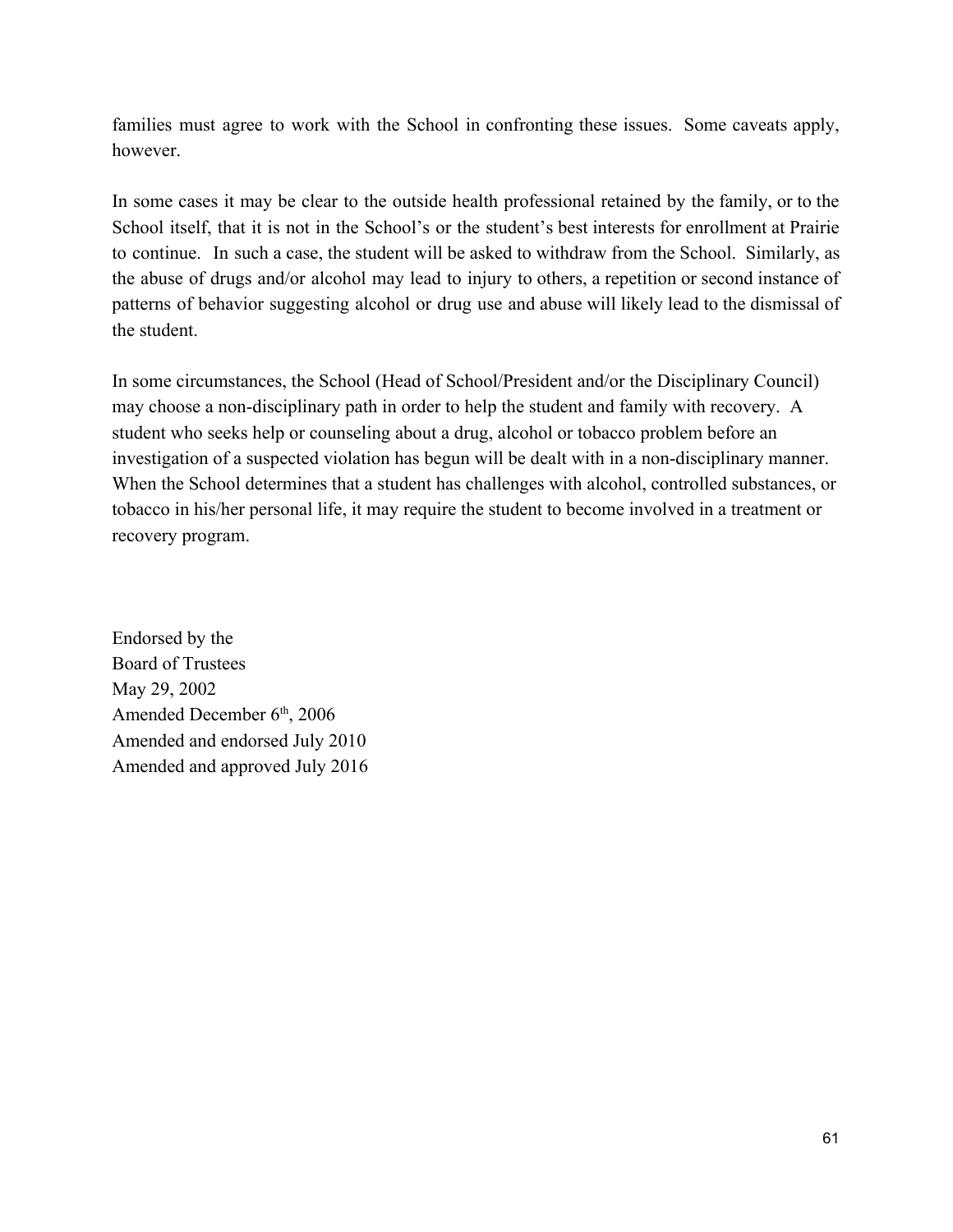# **APPENDIX B Athletics**

A **Parent Athletic Handbook i**s published in the Athletics portion of The School website. It makes clear all Wisconsin Interscholasitc Athletics Association (WIAA) rules, Metro Classic Conference (MCC) information, and Laws and Liabilities. The following is a summary of information found on the website and may not be completely accurate due to the publication date of this Family Handbook.

## **Athletic Mission Statement for MS and US**

The Prairie School athletic program prepares students to participate with confidence and enthusiasm. The aim is to improve both as individuals and as teams. Athletes must meet their academic responsibilities and their behavior should reflect positively on themselves and the school. Sportsmanship is demanded. Individuals learn to win and lose with dignity and pride. Athletes learn cooperation, commitment, and their role on a team while developing individual skills.

The athletic program will:

- Provide a sound educational experience in a safe environment.
- Provide practices that offer the opportunity for the athlete to develop.
- Instill within the athlete's team responsibility and an understanding of their roles on the team.
- $\bullet$  Reflect the mission of the school

## **US ATHLETICS**

To compete on a team is a privilege. Players not only represent themselves, but also their parents, school, and community. This responsibility should not be taken lightly. Rules and regulations govern play and the way players live their lives. Just as coaches must comply with rules and regulations, athletes also must meet guidelines to compete. Parents, too, have a responsibility in this, guiding their children in what is right and wrong and requiring that the guidelines outlined below be followed.

### **Behavior**

The Prairie School Athletic Department operates within the guidelines described in this handbook and those that are established by the school's administration and Board of Directors, and those standards set by the WIAA and MCC. See **All School Information Behavioral Standards**. Student athletes are held accountable for these rules and an athletic code of conduct on a year-round basis. Specifically,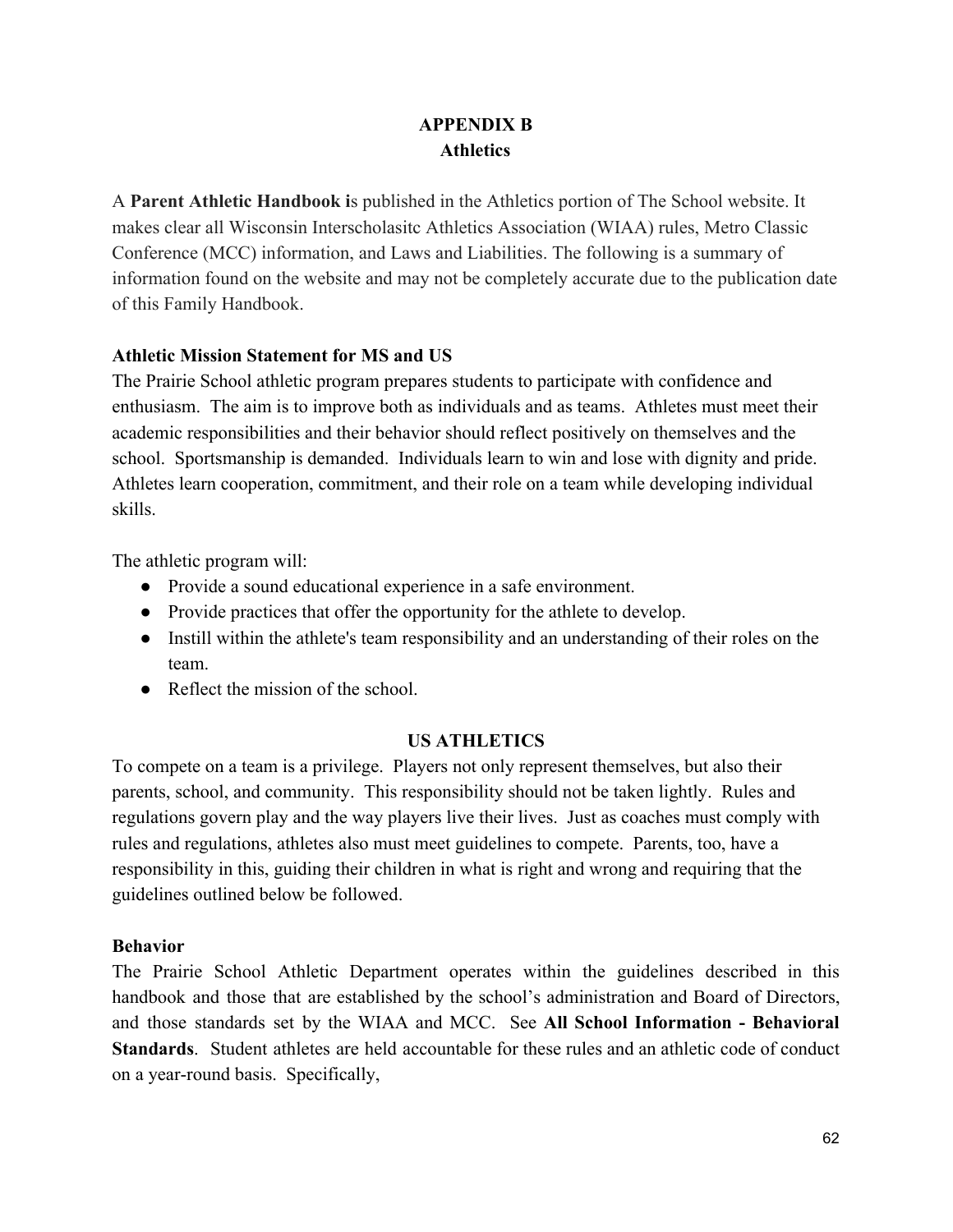- Student athletes are held accountable to The Prairie School's **Behavioral Standards (All School Information)**.
- A Prairie student athlete should, at all times, be courteous to members of opposing teams and demonstrate respect for self, team, officials, school, and community. Any athlete who does not demonstrate this type of positive behavior may be suspended or dismissed from the squad.
- Each athlete has a responsibility to be in school and in class on time and to behave while there.
- Athletes must report to detention or **After School Study Hall** even if it involves missing a game or practice. The coach may assign an additional penalty for missing practice.
- A student suspended from school is also suspended from athletic practices and competitions (see **All School Information – Discipline).**
- A student athlete may not possess, provide, nor use illegal or controlled substances, tobacco, alcohol, drugs, or drug paraphernalia.
- All students and parents must comply with the sportsmanship rules of the MC and WIAA.

Should any evidence of a violation involving drugs, alcohol, tobacco or controlled substances come to the attention of the school faculty, staff, or administration, such information will be taken to the Dean and Division Head for review. If it is determined that a violation did occur, an appropriate penalty will be assigned. If this is the first offense, the student athlete may be suspended from participating in up to three (3) athletic events. The athlete must report to practices but may not dress for, nor participate in competitions. The athlete may also be expected to report to his/her coach daily and attend each competition during their suspension. Penalties that occur in the off-season or summer may be carried over into the athlete's next sport season. Athletes are subject to any other penalties recommended by the Disciplinary Council. Multiple discipline offenses may jeopardize a student athlete's eligibility to participate in athletics at The Prairie School.

### **Changing Sports**

Normally, an athlete may not quit one sport and begin another during the same season except by agreement of both coaches involved, the athlete's parents, and final approval of the Athletic Director

## **Co-Curricular Credit**

Cocurricular credit will be granted at the completion of each season. This commitment includes attendance at the sports banquet. Students are expected to attend all practices and competitions. If a student fails to comply, they may not receive co-curricular credit.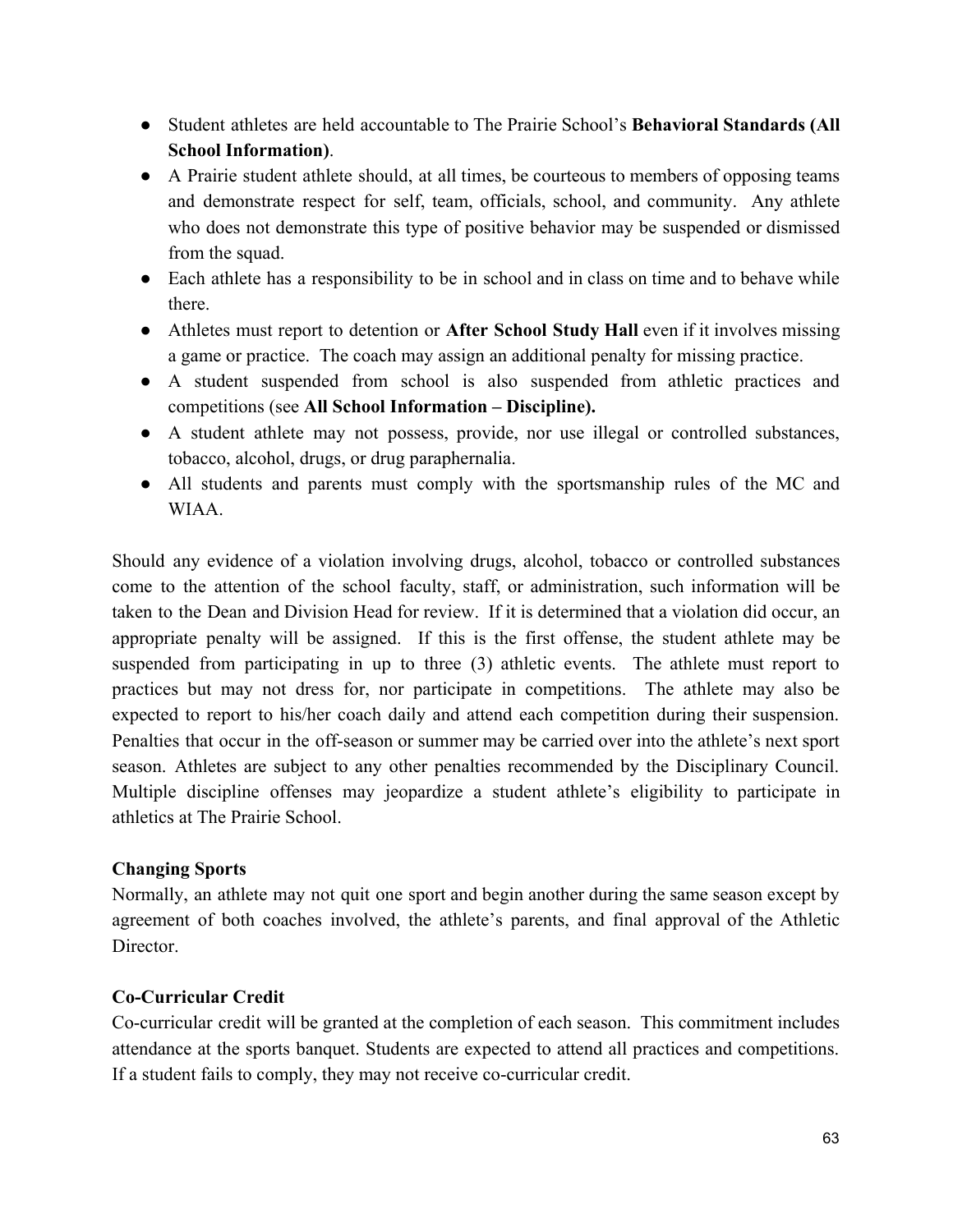## **Eligibility**

As stated in **US Information – Daily Life – Eligibility**, a student athlete must be in school in order to compete or practice unless excused by the administration. An athlete is also expected to be in school the day after an event. If a student misses school Friday, they may not be eligible for a weekend event.

WIAA requires student athletes be enrolled as full time students. At The Prairie School, a fulltime student (without an Academic Waiver) is enrolled in at least five academic courses. It is important that athletes meet successfully their academic responsibilities. If a student athlete is on Academic Probation, he or she may not be allowed to participate in practice or game competition as determined by the administration. In addition, athletes must also maintain acceptable academic effort as determined by the administration to participate. A student athlete will be reinstated when he or she is no longer on probation, or when permission is granted by the Division Head.

## **Equipment and Uniforms**

Student athletes are responsible for all equipment and uniforms issued to them. Uniforms and equipment must be returned within 5 days after the athlete's last competition. If a student athlete fails to return his or her uniform, the family will be charged a replacement fee.

### **Governing Bodies**

The Prairie School belongs to the WIAA and the MCC. These organizations serve as the governing bodies whose rules and regulations determine the operating decorum for competition. All WIAA Varsity sports seasons culminate in a state tournament. Other seasons shall end immediately following the completion of the last regularly scheduled game or contest.

### **Injuries**

The Prairie School's Athletic Department makes every effort to insure the safety and health of the child. However, no matter how careful athletes and coaches are, athletic injuries do occur. The process by which the athletic director, athletic trainer and coaches handle an emergency or injury is as follows:

- Immediate action is taken to prevent further injuries (removal from play, ice, elevation and immobilization).
- Parents are notified in person or by phone.
- If appropriate, the family is referred to a physician for additional treatment.
- A report is submitted to The Prairie School's Health Office.
- The coach, athlete, and athletic trainer will work with the physician to develop a rehabilitation program for the athlete. This process will be reported to an athlete's parents.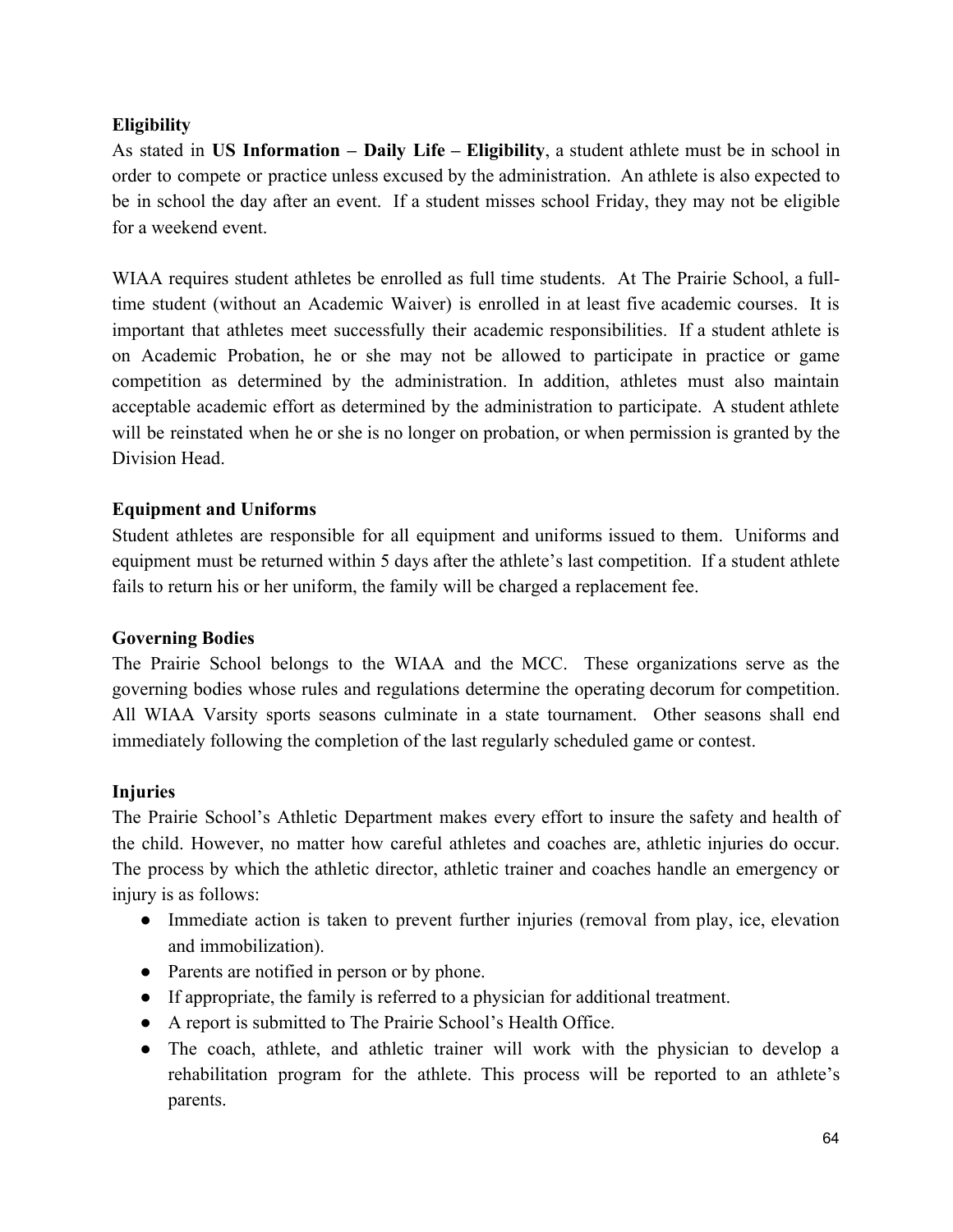• The athlete returns to action with approval of parents, coach, and physician or athletic trainer. An athlete under a physician's care must have a return to play permission form from his/her physician in order to return to action. An athlete working with the athletic trainer may return to play under the trainer's direction in coordination with the team coach.

## **Interscholastic Sports**

There are two teams for most US sports: Junior Varsity (JV) and Varsity. A Freshman or Varsity Reserve team will be established when sufficient participation warrants the addition. The Freshmen and JV level provides young athletes their first experiences with interscholastic competition. Emphasis is on skill development, learning the game, and team commitment. Starting positions and playing time are not guaranteed and are determined by the Freshman or JV coach and are based on attendance, ability, and attitude. The Metro Classic Conference does not allow seniors to play on JV teams in boys' and girls' basketball, girls' volleyball, and boys' soccer. Conference permission must be granted to allow juniors to play on these teams.

The Varsity programs represent the highest level at which Prairie athletes compete and are for those athletes who wish to excel. The goal of the Varsity programs is to perform at maximum potential and to win. Being on a Varsity team does not guarantee an athlete the right to dress, play, or letter in the respective sport. Starting positions and playing time are decided solely by the head coach and are based on ability, attitude, role and the positive contributions an athlete makes to the team. Students are expected to commit to off-season fitness and training to improve.

During the fall, winter, and spring seasons the following sports are offered:

Fall

- Boys' soccer
- Cross country (girls' and boys')
- Girls' tennis
- Girls' volleyball
- Girls' Golf

### Winter

• Basketball (girls' and boys')

## Spring

- Girls' soccer
- Boys' baseball (co-op with Racine Lutheran)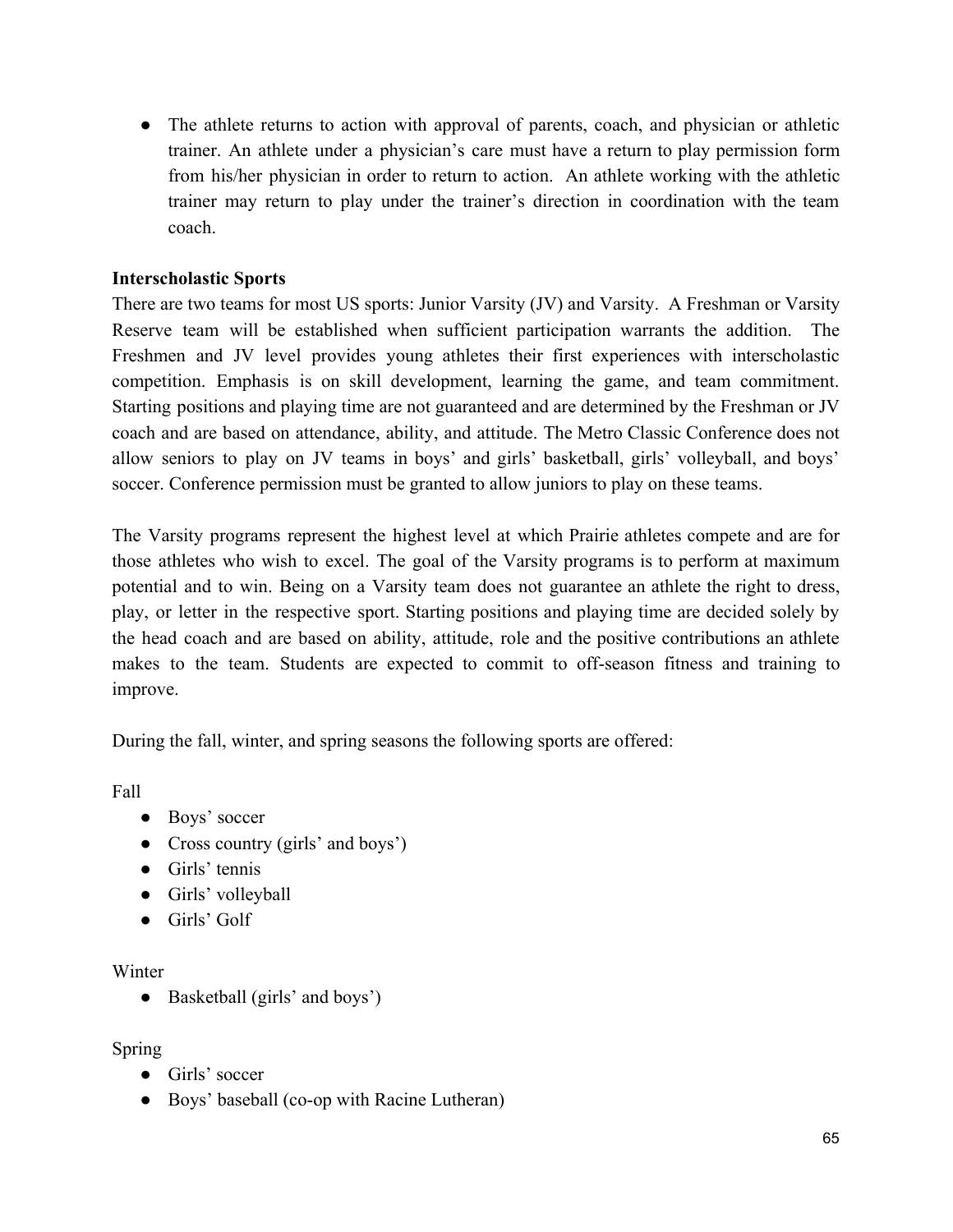- Boys' tennis
- Boys' Golf
- Track (boys' and girls')

## **Vacation Practices**

Due to the length of US sports seasons, it is necessary that practices (and often games) be scheduled during school vacations. Therefore, families are encouraged to keep this in mind when scheduling college visits and family vacations, recognizing that an athlete's commitment to the team is a serious one.

## **Website**

Coaches, parents, and athletes may visit the site to find current schedules, game times, cancellations, spirit wear, fitness center forms, sport participation forms, picture orders, and more. Please travel to this site for the latest and most up to date information. Directions are available at this site to event sites. Please visit [www.prairieschool.com](http://www.prairieschool.com/) and click on Athletics.

## **MS ATHLETICS**

## **Behavior**

See **US ATHLETICS – Behavior** in this Appendix.

## **Injuries**

The Prairie School's Athletic Department makes every effort to insure the safety and health of the child. However, no matter how careful athletes and coaches are, athletic injuries do occur. The process by which the Athletic Director and coaches handle an emergency or injury is as follows:

- Immediate action is taken to prevent further injuries (removal from play, ice, elevation and immobilization).
- Parents are notified in person or by phone.
- If appropriate, the family is referred to a physician for additional treatment.
- A report is submitted to The Prairie School's Health Office.
- The coach, athlete, and/or physician work out a rehabilitation and preventative injury program. Coaches call home to give parents a progress report.
- The athlete returns to action with approval of parents, coach, and/or physician.

# **Physical Examinations**

The Prairie School requires that all athletes have a physical examination every two years, specifically in grades 5 and 7. Physical forms are kept on file in Prairie's Health Office.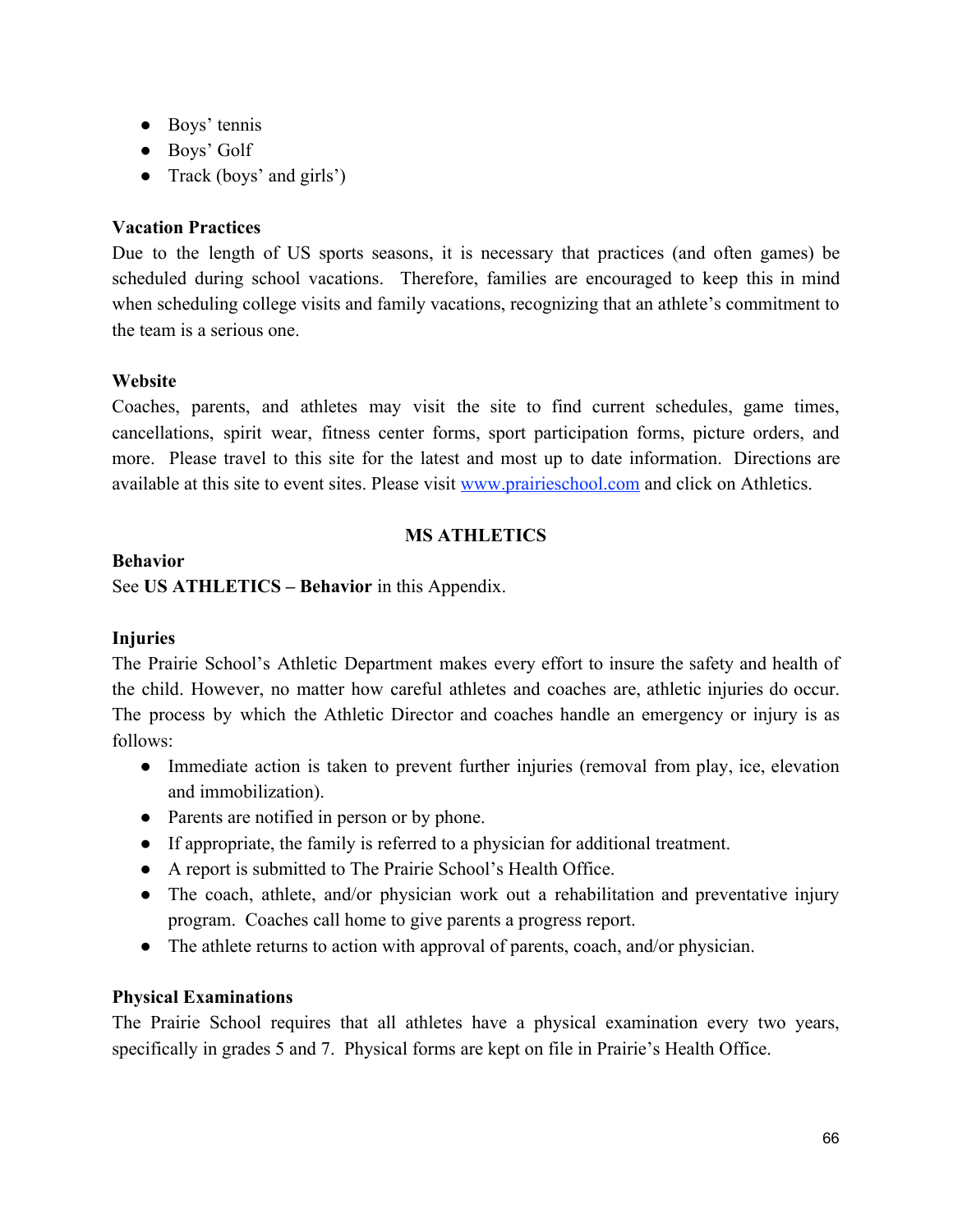# **Sign-up**

Students and parents are asked to sign up for a sport well before the season commences so that the Athletic Department can ensure adequate coaching staff. Sign-up forms are sent home to parents through the mail**,** and announcements are made to the students at school.

## **Team Offerings**

The following sports are offered in the fall:

- $\bullet$  5<sup>th</sup> and 6<sup>th</sup> grade coed intramural golf
- $\bullet$  5<sup>th</sup> 8<sup>th</sup> grade girls' volleyball
- $\bullet$  5<sup>th</sup> -8<sup>th</sup> grade coed cross country
- $\bullet$  7<sup>th</sup> and 8<sup>th</sup> grade boys' soccer
- $\bullet$  7<sup>th</sup> and 8<sup>th</sup> grade coed tennis

The fall season runs from September through October, with practices and games occurring on Mondays and Wednesdays. The  $7<sup>th</sup>$  and  $8<sup>th</sup>$  grade teams compete interscholastically while the  $5<sup>th</sup>$ and  $6<sup>th</sup>$  grade teams, except cross country, participate in intramural competitions. The  $7<sup>th</sup>$  and  $8<sup>th</sup>$ grade girls' volleyball teams compete in the Racine Parochial Athletic League (RPAL).

The following sports are offered during the winter:

 $\bullet$  5<sup>th</sup> through 8<sup>th</sup> grade girls' and boys' basketball

The winter season runs from November through mid-March with practices held twice a week. Teams compete in the Racine Parochial League (RPAL) and league play is on Saturdays. If there are sufficient athletes to warrant two teams at a grade level, teams are divided on the basis of skill level and playing experience.

The following sports are offered during the spring:

- $\bullet$  5<sup>th</sup> through 8<sup>th</sup> grade coed track
- $\bullet$  7<sup>th</sup> and 8<sup>th</sup> grade girls' soccer
- $\bullet$  7<sup>th</sup> and 8<sup>th</sup> grade boys' and girls' tennis
- $\bullet$  7<sup>th</sup> and 8<sup>th</sup> grade intramural coed golf

The spring season runs from April through May with practices on Mondays and Wednesdays.

## **Website**

Please visit [www.prairieschool.com](http://www.prairieschool.com/) and click on the Athletics link to find more information on our Athletic department including: No Cut Policy, Playing Opportunities, Equipment & Uniforms, and Parent/Coach Communications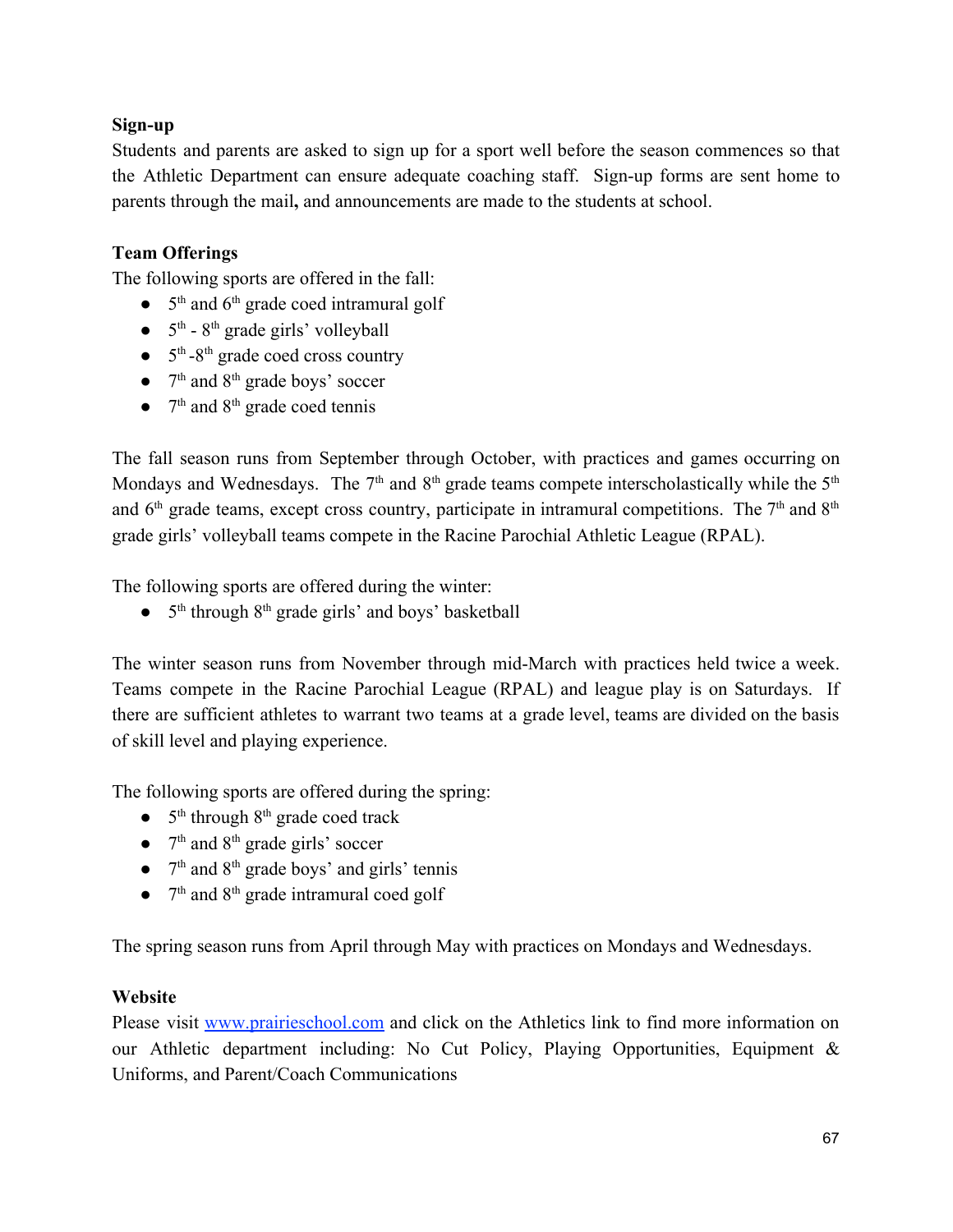### **APPENDIX C**

## **The Prairie School Procedures: Communicable and Infectious Disease**

The health and safety of students and employees will be the primary consideration in managing communicable diseases. The Prairie School recognizes its responsibility for preserving the safety, protecting the general welfare and promoting the physical, mental and emotional health of students and employees. This policy's intent is to minimize interruptions to the educational program of The Prairie School.

Pursuant to federal, state and local laws and regulations, and in cooperation with state and local public health.

In recognition that an individual's health status is personal and private, the school shall handle information regarding students and employees with suspected or confirmed communicable disease in accordance with state and federal laws and school policy and guidelines regarding confidentiality of student and employees records, while at the same time complying with applicable public health reporting requirements. If any student or employee is suspected of having a communicable disease, the local health department and the parent/guardian of the student shall be notified by the School Nurse or other designated personnel. Students and employees may be excluded from school/work and/or school-related activities if they are suspected of or diagnosed as having a communicable disease as defined by the Wisconsin Division of Health Services such that said communicable diseases poses a significant health risk to others or that renders them unable to adequately perform their jobs or pursue their studies.

The determination of whether a communicable disease poses a significant health risk to others shall be made by the Racine Department of Public Health, the school's Medical Consultant and the Head of School in consultation with the School Nurse.

## **Educational and Preventative Measures**

1. Information regarding prevention and control of communicable diseases will be included as a regular part of the school's curriculum.

2. Mandatory employee in-service on prevention and control of communicable diseases will be provided annually.

## **Reporting**

1. The School Nurse or designee shall function as the School's liaison with students, employees, parents/guardians, consulting physicians, and the Racine Health Department concerning communicable disease issues in the School.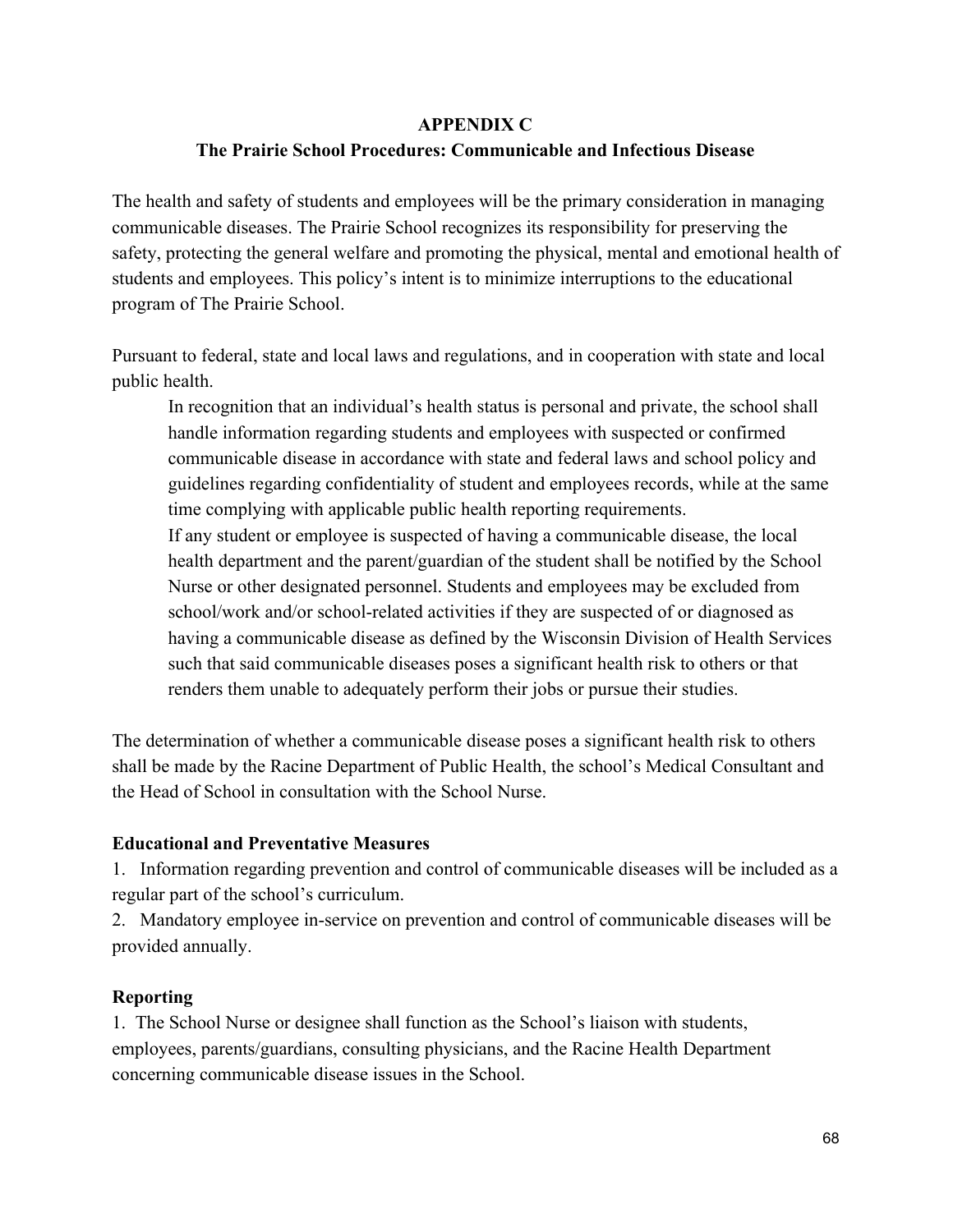2. The School Nurse will be responsible to send home informational letters as directed by the Racine Health Department, regarding cases of communicable diseases in a classroom or school.

The Racine Health Department would also like to be informed of any unusually high incidence of vomiting, diarrhea or influenza-like symptoms. The School Nurse will be responsible for reporting this information.

# **Confidentiality**

The School will maintain the confidentiality of the health record of students and employees and will not disclose any such records except to the extent required or permitted by the law and essential to the safe conduct of the district's operations.

# **Exclusion**

- 1. If an employee/student is suspected of having a communicable disease that could be detrimental to the health of self or others in the school environment, that individual may be sent home until diagnosis and/or adequate treatment has occurred.
- 2. The determination as to whether and under what circumstances a student/employee may be sent home for diagnosis and treatment or excused from school attendance/work responsibilities shall be made by the School Nurse, in consultation with the Head of School, medical advisor, parents/guardian, employee, and where appropriate the Racine Health Department.
- 3. The School Nurse is also authorized to make the determination based on the Wisconsin Division of Health Services Communicable Disease Guidelines.
- 4. Students/employees who are diagnosed as having a communicable disease that renders them unable to pursue their studies/job responsibilities, or poses a significant risk of transmission to others in the school environment, shall be excused from school attendance until their presence no longer poses a threat to the health of themselves or others.
- 5. Alternative educational opportunities may be arranged for a student who must be excused from school attendance for a significant period of time.

# **ReAdmission**

The School Nurse in conjunction with the Head of School and when appropriate the Racine Health Department, shall determine when a student/employee who has been excluded may be readmitted. As a condition of continued or renewed attendance, the School may require a statement from a student/employee's physician that the student/employee is in suitable condition to attend school or resume work responsibilities.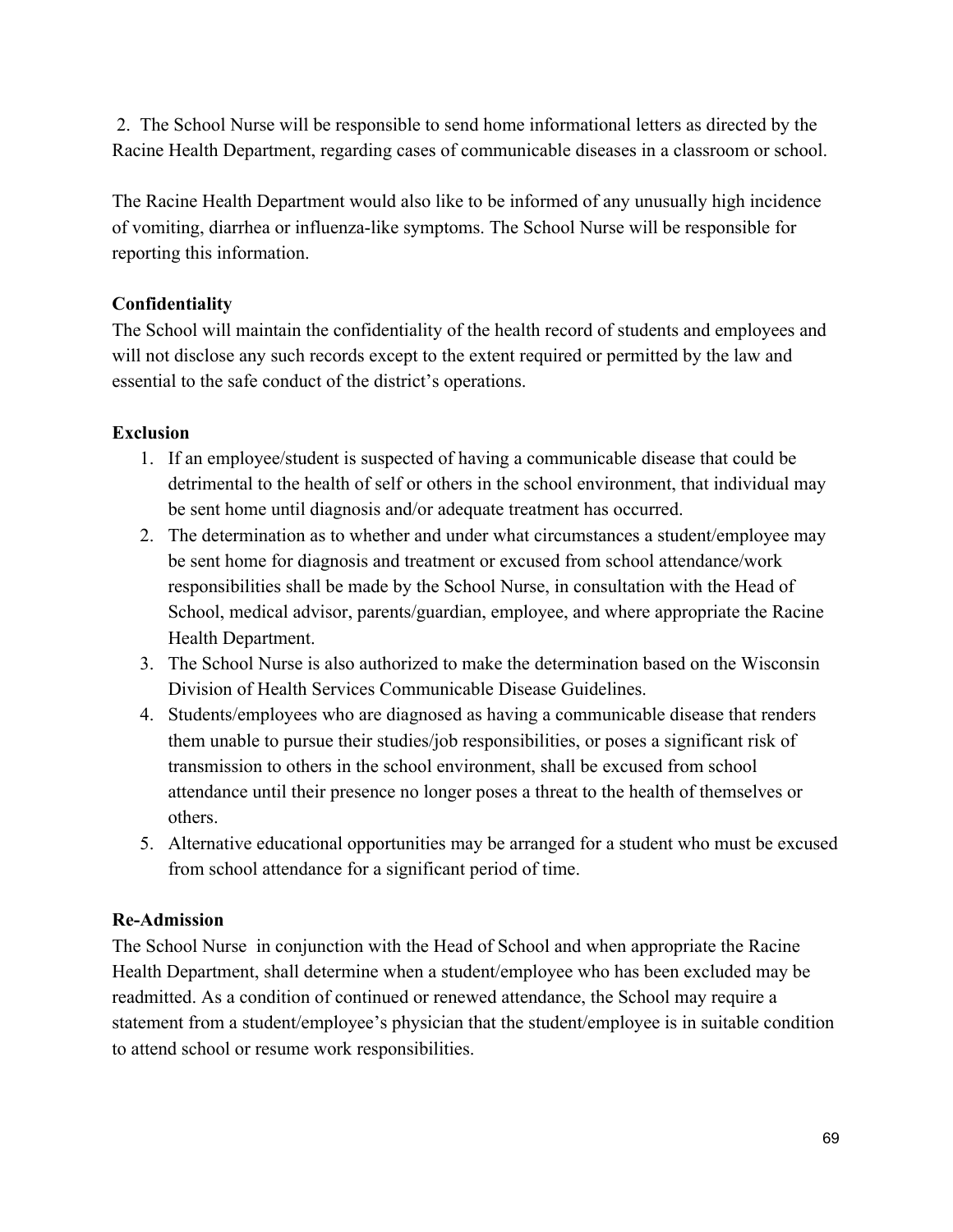### **APPENDIX D**

## **The Prairie School Academic Honesty Standard & Honor System**

## **Article I: The Honesty Standard**

The students, faculty, and administration of the Prairie School collectively value the school's identity as a unique academic and social environment upheld by the pillars of honesty, integrity, accountability, mutual respect, and shared trust among all members of the community. In order to maintain such an environment, members of the Prairie School community hereby pledge to abide by the following statements:

- 1. Students will maintain the integrity, trust, and openness characteristic of the Prairie School community by:
	- a. Respecting the physical and intellectual property of peers, faculty, administration, and school
	- b. Treating faculty and peers with respect
	- c. Conducting themselves in an honorable manner in academic and social situations by:
		- i. Not plagiarizing, cheating, or receiving other forms of unauthorized assistance on any academic assessment
		- ii. Refraining from placing peers in situations where they may break the Honesty Standard, such as asking them to cheat or steal
	- d. Being truthful within the community
- 2. Students are encouraged to foster integrity by:
	- a. Addressing peers about possible violations of the Honor Standard
	- b. Reaching out to the faculty for assistance in addressing any activity that is detrimental to the Prairie School community
- 3. Faculty and administration will work to provide an environment of trust, honesty, and openness by:
	- a. Removing any and all ambiguity from all form of academic assessment and clearly defining the parameters of each assignment or assessment
	- b. Clearly defining their expectations when it comes to group or individual assignments or assessments as well as behavior within and outside the classroom

Adopted and endorsed by The Prairie School Honor Committee May 2016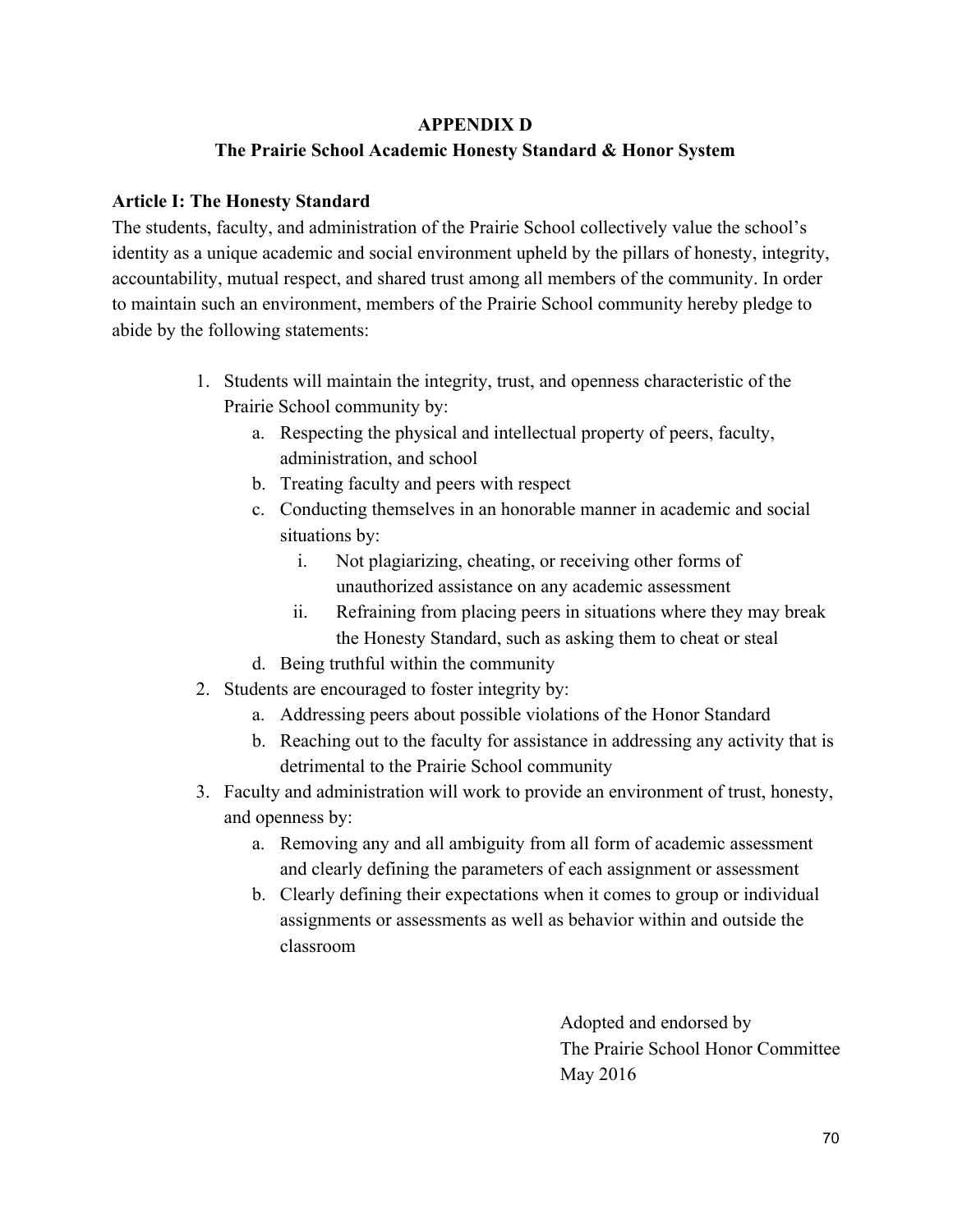## **Article II: Honor Committee**

The Honor Committee is responsible for the active management, growth, and development of the Honor System at The Prairie School. The Honor Committee will meet to:

- Train new Upper School students with respect to our Honor System
- Train committee members to serve the Honor System
- Elect a Chairperson and Vice-Chairperson
- Consider allegations of Honesty Standard infringements in a timely fashion

All Honor Committee meetings will be confidential and called when necessary. Confidentiality will be preserved at all times in these proceedings and thereafter.

### Report of Violations

Any member of the student body, faculty, or staff of The Prairie School may ask a member of the Honor Committee to examine an alleged infringement. The Honor Committee Chair in consultation with the faculty advisor will then decide, based on the strength of the evidence and the severity of the alleged infringement, whether the alleged infringement requires full committee review. If so, the Honor Committee makes every attempt to convene within three school days of the initial report.

### Investigation, Review, Recommendation, and Discipline

The Honor Committee is empowered to interview any member of the school community to discuss a potential violation and may use all reasonable means to gather and clarify evidence. The Committee will then make findings of fact and issue a recommendation of consequences if appropriate.

Decisions will be made by a 2/3 vote of the quorum. If the Honor Committee finds that an honor violation has occurred and has made a recommendation for consequences, the faculty advisor to the committee will review the findings and recommendation to assure due process. The chairperson will present the Honor Committee's recommendations to the Head of the Upper School who, in consultation with the Head of School, will review the decision and sustain, modify, overturn, or return the recommendation for further review. The chair of the Honor Committee will be considered an equal partner in that process.

The Honor Committee may recommend consequences ranging from community service through expulsion. Infractions deemed minor might be referred to the Dean of Students. A student reporting his or her own violation may justly expect more lenient discipline.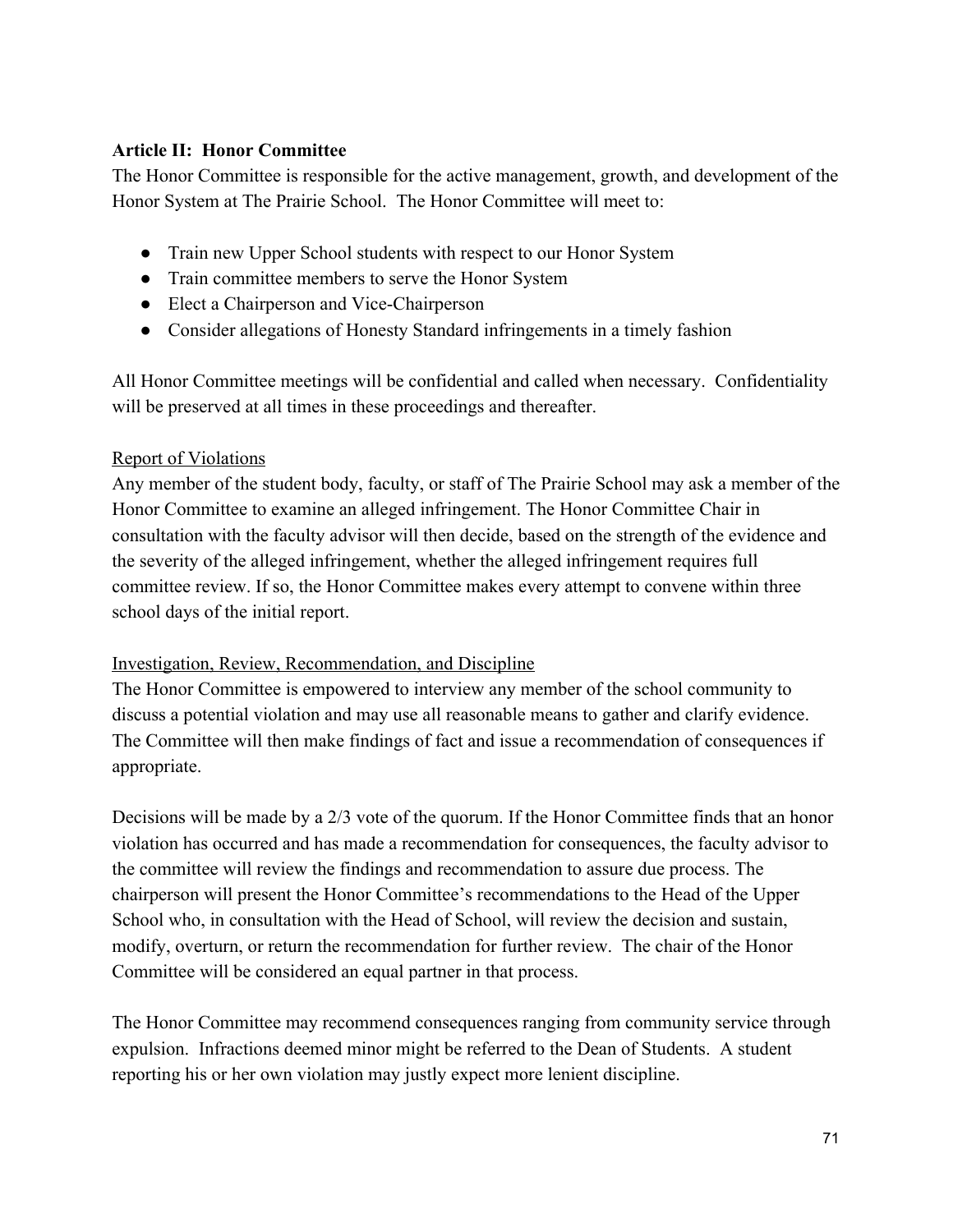### Range of Consequences

A first occurrence by an underclassman likely results in an Honor Warning (Teachable Moment) from the teacher whose coursework was compromised, an academic penalty, and a record is kept with the Honor Committee's faculty advisor. A second occurrence by an underclassman commonly results in a set of consequences recommended by the Honor Committee, and the recommended consequences can be amended or approved by the Head of Upper School. An academic penalty, and documentation is placed in the student's file. A third violation culminates with Probation; a violation requiring disclosure on many college applications, academic penalty, and an Honor Contract signed by the Division Head or Head of School indicating that future incidences may result in the most severe consequence - expulsion.

Depending on the severity of an honor violation, it is possible to have a situation so egregious that it necessitates immediate advancement to the most severe consequence, foregoing the Honor Warning and Honor Contract.

## Appeal Process

A student deemed to have violated the Honor Standard has the ability to appeal the Honor Committee's recommendation to the Head of the Upper School and the Head of School within three (3) days of notification of the consequences. However, the recommendations (consequences) related to any given incident remain in place during the appeal process.

### Changes and Amendments to the Honor System

The Honor System and the Honor Standard, which supports it, may be amended by a 3/4 vote of the quorum of the Honor Committee.

## Election to the Honor Committee

The Honor Committee consists of eleven students, grades 10-12, elected by the student body. A faculty member appointed by the US Head and Dean of Students advises the Honor Committee. Elections of committee members will be held each spring (within two weeks of student government elections) and the newly elected Honor Committee seated before the year ends. The Chairperson and ViceChairperson should be elected at that time. The sitting Honor Committee coordinates the election process.

To be a candidate for election to the Honor Committee, a student must present a petition signed and supported by four students from each of grades 9-11 and three Upper School faculty members. The Upper School faculty, at its discretion, may choose to review and recommend removal of inappropriate candidates from the ballot.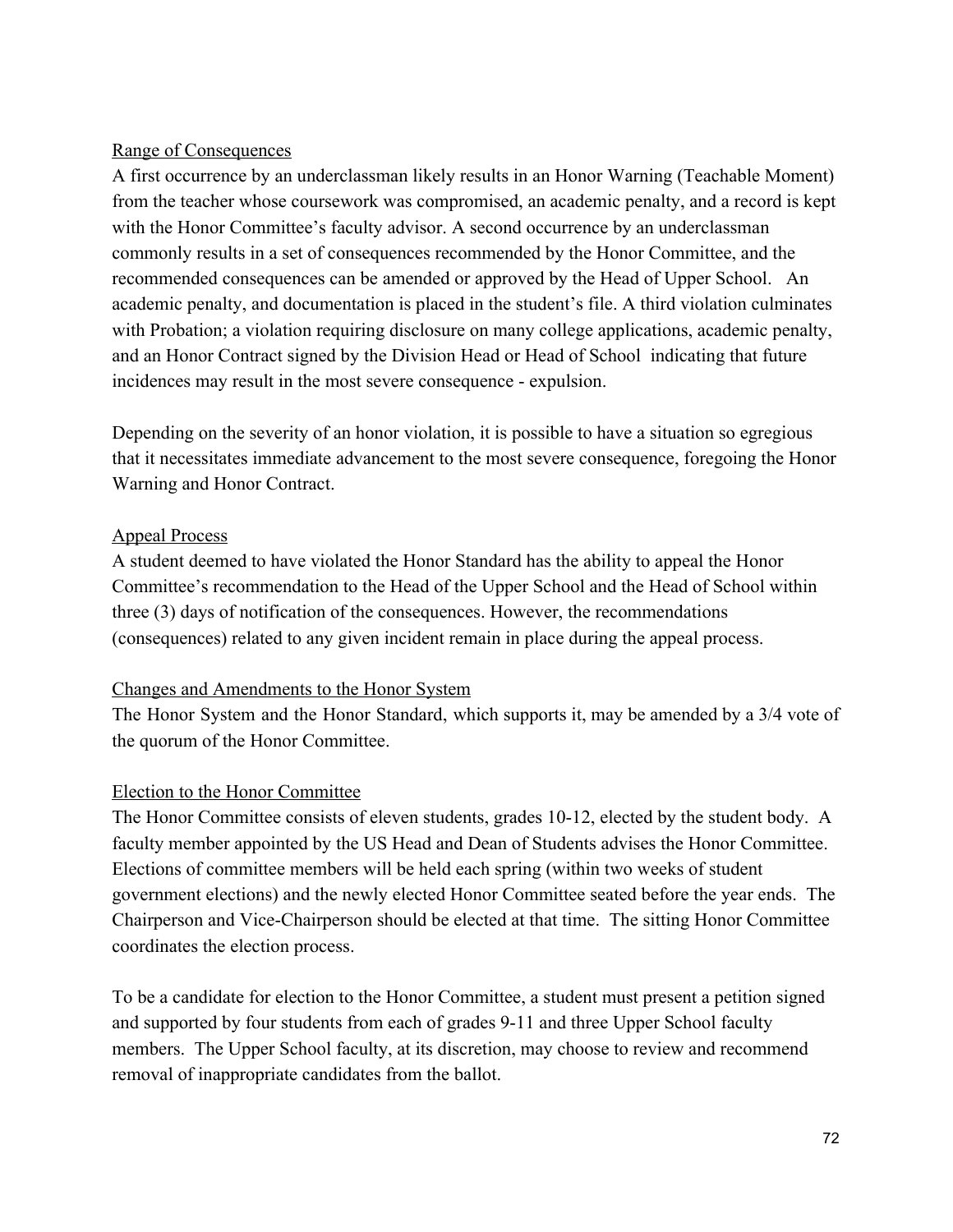The Honor Committee Chairperson will moderate the meetings and the Vice-Chair will make note of the proceedings, evidence, process, decision, and recommendation.

# Committee Member Conduct

An Honor Committee member must be viewed as a model for the Honor System. A committee member who does not support, uphold, or maintain the Honor System through personal conduct or fulfill his or her committee duties may be removed by a 2/3 vote of the quorum. If a committee member is removed, a special election will be held to fill that position.

An Honor Committee member who is being investigated for an Honor violation may play NO part in the committee's deliberations. An Honor Committee member found to have violated the Honor System will be asked to resign or will be removed and a special election held.

# **Article III: Procedures and Expectations**

A student called before the Honor Committee

- will be notified of the time and place of the meeting by their advisor, who will accompany them to the interview.
- must inform their parents of the meeting in the timeframe agreed upon with his or her advisor.
- may write (or give orally) a personal statement to be presented to the Honor Committee during the hearing.
- is expected to answer all questions during a case truthfully and completely.

The advisor of a student called before the Honor Committee

- will be notified of an interview involving one of their advisees by the Honor Committee faculty advisor.
- $\bullet$  will communicate with the advisee and, when necessary, their parent(s) or guardian before the hearing to answer questions.
- should refrain from comment on the case itself or predict the recommendation of the Honor Committee.
- will attend the interview with their advisee as an advocate.
- will communicate with the advisee and their parent(s) or guardian after the hearing to communicate the outcome of the process, answer questions, and offer support, once decisions are made.

The parent(s) or guardian of a student called before the Honor Committee

- should support the student in the student's relationship with the School.
- will be notified in advance of their student's pending interview with the Honor Committee by his or her advisor or the Dean of Students.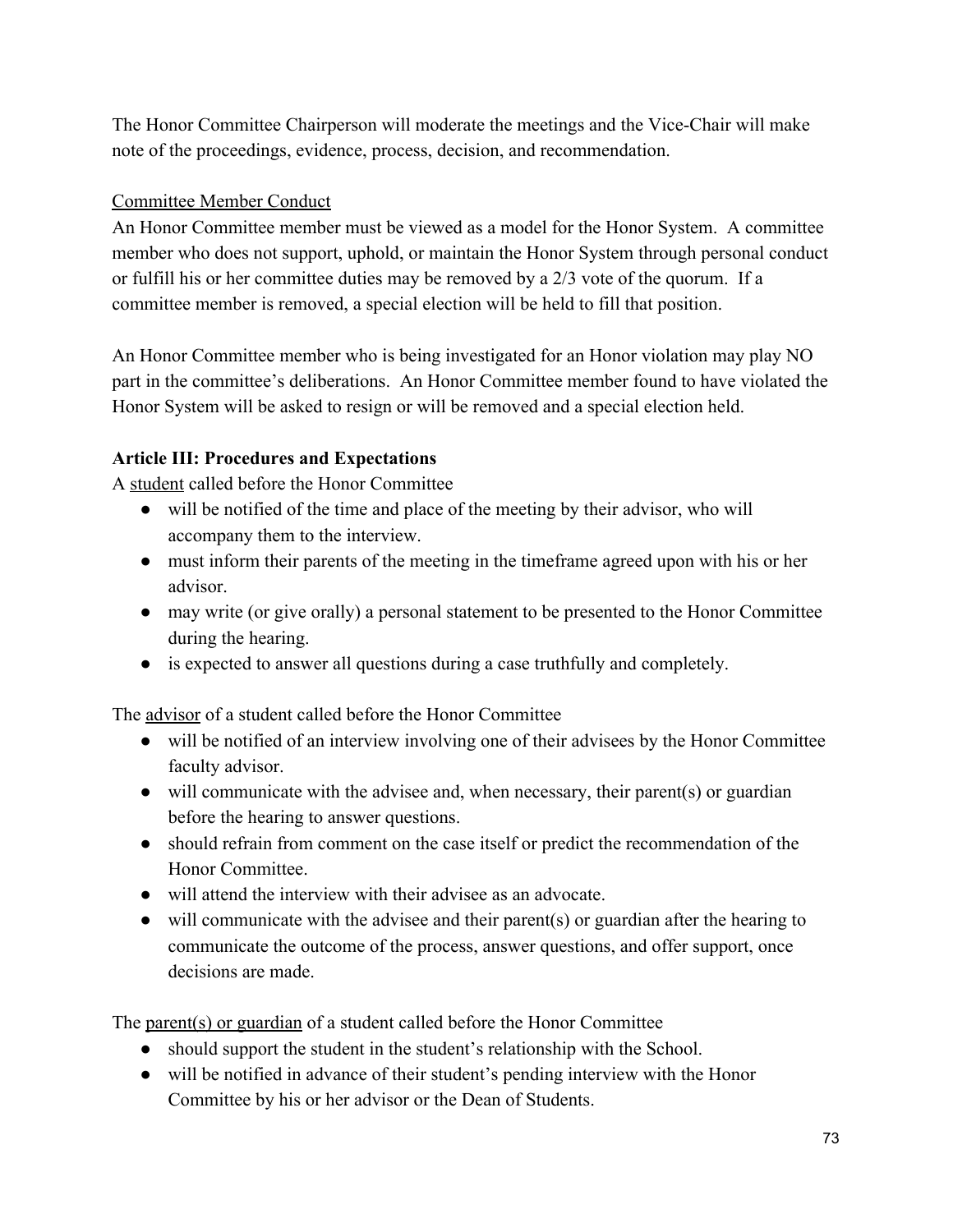- should understand that the school does not proceed in the same way as the legal system in terms of standards, sequence or philosophy.
- should not contact any members of the Honor Committee, faculty or students called before the Honor Committee before, during, or after the disciplinary process.
- are not invited to the hearing, but may set up a meeting with an appropriate member of school administration after the interview.
- should read the family handbook and documentation they receive before a requested meeting to understand the Honor System, the Honesty Standard, and Honor Committee procedures.

The Dean of Students may, if necessary, assume the responsibilities of the Honor Committee faculty advisor and/or a student's advisor to assure effective communication among all affected parties.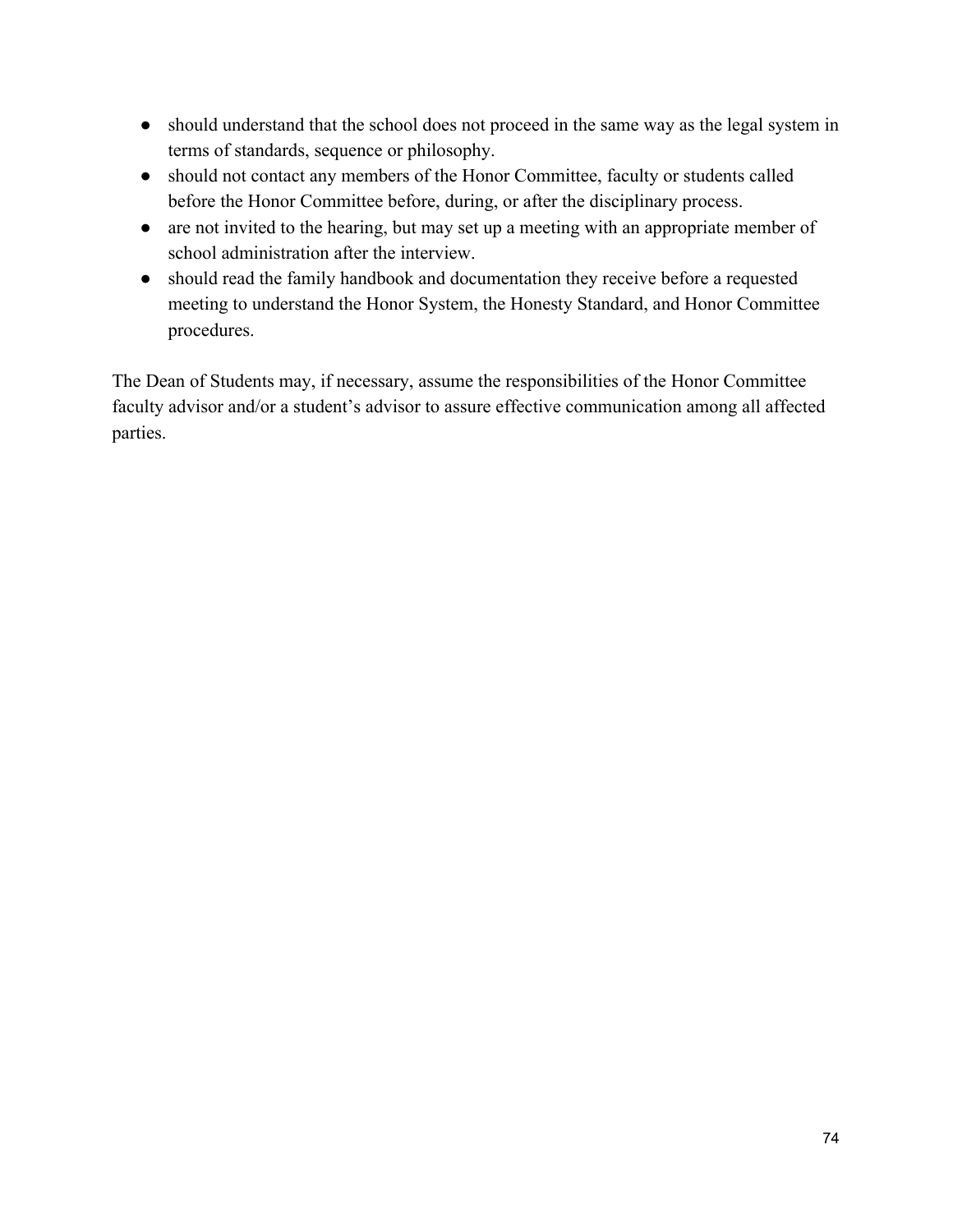### **APPENDIX E**

The students, faculty, and administration of the Prairie School collectively value the school's identity as a unique academic and social environment upheld by the pillars of honesty, integrity, accountability, mutual respect, and shared trust among all members of the community. In order to maintain such an environment, members of the Prairie School community hereby pledge to abide by the following statements:

- 1. Students will maintain the integrity, trust, and openness characteristic of the Prairie School community by:
	- a. Respecting the physical and intellectual property of peers, faculty, administration, and school
	- b. Treating faculty and peers with respect
	- c. Conducting themselves in an honorable manner in academic and social situations by:
		- i. Not plagiarizing, cheating, or receiving other forms of unauthorized assistance on any academic assessment
		- ii. Refraining from placing peers in situations where they may break the Honesty Standard, such as asking them to cheat or steal
	- d. Being truthful within the community
- 2. Students are encouraged to foster integrity by:
	- a. Addressing peers about possible violations of the Honor Standard
	- b. Reaching out to the faculty for assistance in addressing any activity that is detrimental to the Prairie School community
- 3. Faculty and administration will work to provide an environment of trust, honesty, and openness by:
	- a. Removing any and all ambiguity from all form of academic assessment and clearly defining the parameters of each assignment or assessment
	- b. Clearly defining their expectations when it comes to group or individual assignments or assessments as well as behavior within and outside the classroom

I, \_\_\_\_\_\_\_\_\_\_\_\_\_\_\_\_\_\_\_\_\_\_, pledge to uphold the pillars of honesty, integrity, accountability, mutual respect, and shared trust among the Prairie School community.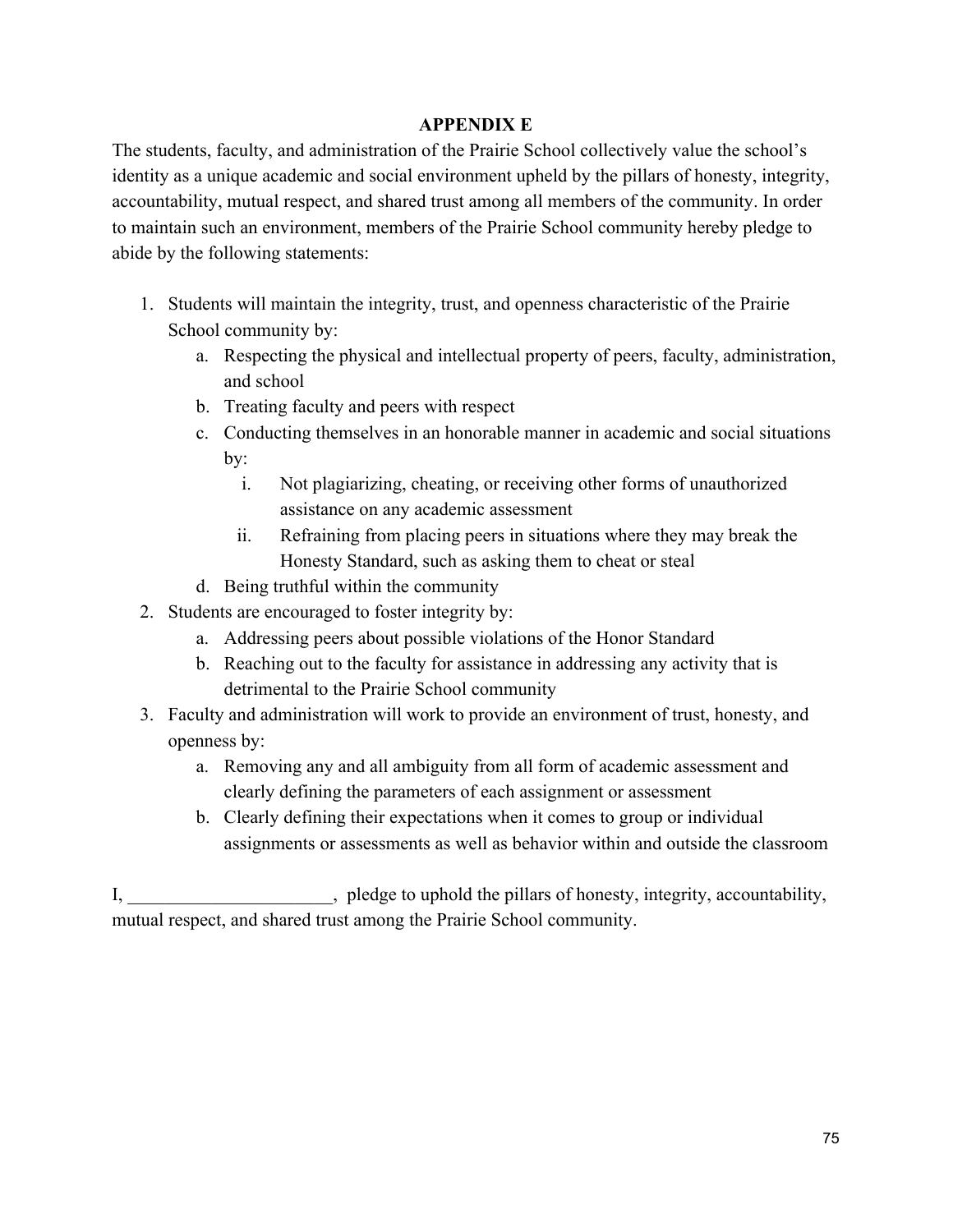# **APPENDIX F The Prairie School Bullying and Harassment Policy**

The Prairie School prohibits acts of harassment or bullying. Harassment or bullying, like other disruptive or violent behaviors, is conduct that interrupts both a student's ability to learn and a school's ability to educate students in a safe environment. We also prohibit both active and passive support for acts of harassment or bullying.

Harassment or bullying is *any repeated and pervasive gesture or written, verbal, graphic or physical act, including electronically transmitted acts (e.g. internet use, emails, text messaging, phone calls, etc) that reasonably causes distress for one or more students in such a way as to disrupt or interfere with the school's educational mission or the education of any student.* It includes, but is not limited to, hazing, intimidation, or menacing acts. The school prohibits such harassing or bullying behavior whether it takes place on or off school property, or on any school-sponsored function. Behaviors inconsistent with the intent of the Honesty Standard and the behavioral standards of the School are also actionable. However, it is important to remember that there are usually many sides to any situation and students will be brought together to discuss behavior using a restorative justice model of reconciliation.

Students should do the following to prevent harassment and bullying:

- Treat each other respectfully
- Refuse to bully or harass others
- Refuse to let others be bullied or harassed
- Refuse to watch, laugh, or join in when someone is being bullied or harassed
- Report bullying or harassment to an appropriate member of the faculty

Parents are also responsible for preventing bullying by:

- Stopping bullying or harassment when they see it happening
- Reporting bullying or harassment to an appropriate member of the faculty

Consequences for a student who commits an act of harassment or bullying shall be unique to the individual incident and will vary in method and severity according to the nature of the behavior, the developmental age of the aggressor, and the aggressor's history of problem behaviors and performance. Consequences and remedial action shall be designed to: correct the problem behavior, prevent another occurrence, protect the victim of the act and build community. Measures may include, but are not limited to: admonishment, loss of privileges, detention, in- or out-of-school suspension, expulsion or legal action.